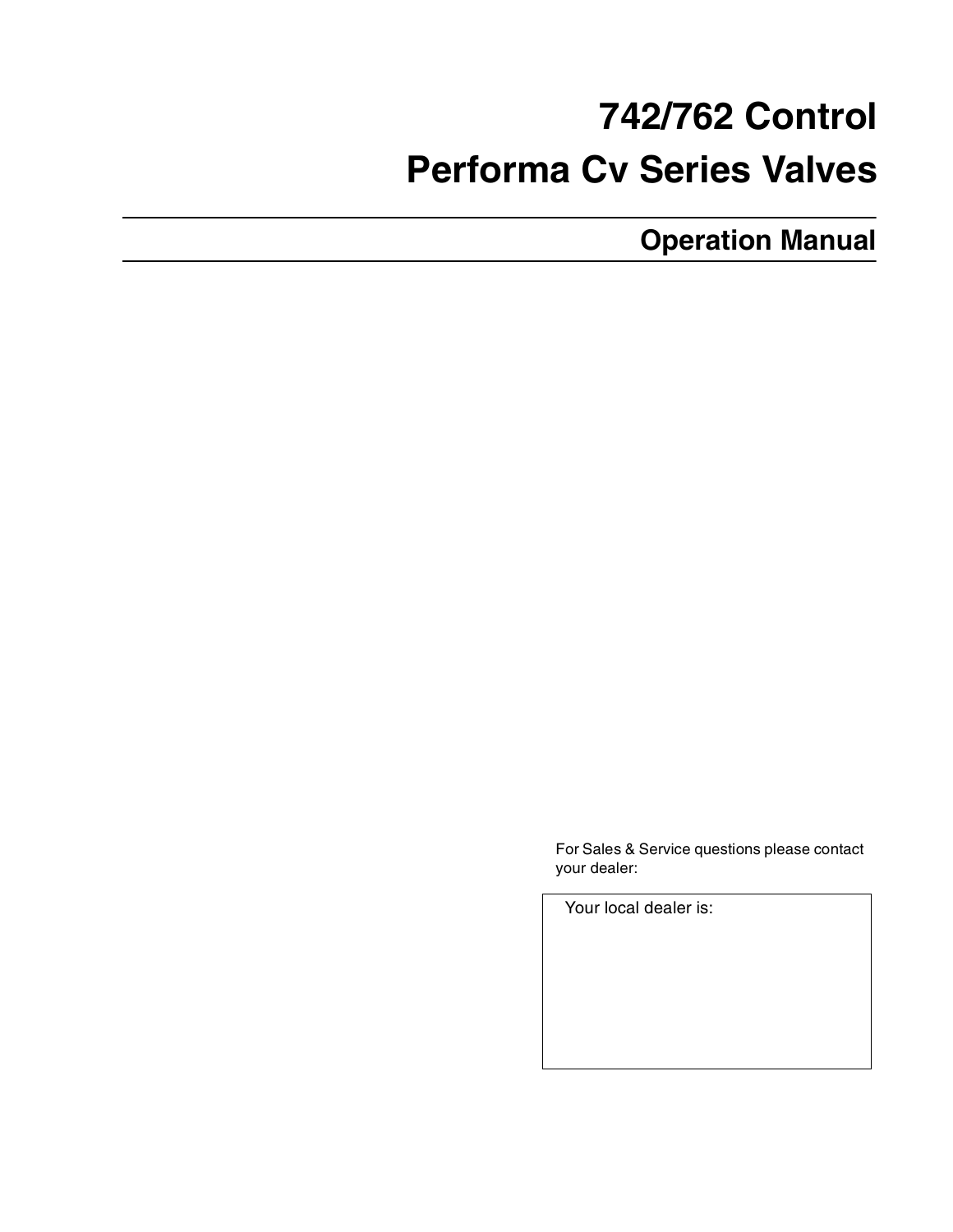# **TABLE OF CONTENTS**

| LOGIX™ SERIES INSTALLER QUICK-START SHEET                                                                                                                                                                                                           | 3  |
|-----------------------------------------------------------------------------------------------------------------------------------------------------------------------------------------------------------------------------------------------------|----|
| <b>MANUAL OVERVIEW</b>                                                                                                                                                                                                                              | 8  |
| How To Use This Manual<br>General Warnings And Safety Information                                                                                                                                                                                   |    |
| <b>EQUIPMENT INSTALLATION</b>                                                                                                                                                                                                                       | 9  |
| <b>Valve Features</b><br><b>Location Selection</b><br><b>Water Line Connection</b><br><b>Drain Line Connection</b><br><b>Overflow Line Connection</b><br><b>Regenerant Line Connection</b><br><b>Electrical Connection</b><br><b>Valve Camshaft</b> |    |
| <b>SYSTEM DISINFECTION</b>                                                                                                                                                                                                                          | 22 |
| <b>Disinfection Of Water Conditioners</b>                                                                                                                                                                                                           |    |
| DETERMINING IF YOU HAVE A 742 OR 762 CONTROL                                                                                                                                                                                                        | 24 |
| <b>GENERAL 700 SERIES INSTRUCTIONS</b>                                                                                                                                                                                                              | 25 |
| Display Icons 700 Controller<br>Keypad - Buttons<br><b>Regeneration Modes</b><br>742/762 Series Initial Power-Up<br>Initial Start-up Step-By-Step Instructions                                                                                      |    |
| PLACING CONDITIONER INTO OPERATION (turning on the water)                                                                                                                                                                                           | 35 |
| PROGRAMMING THE 700 FOR 5-CYCLE FILTER APPLICATIONS                                                                                                                                                                                                 | 38 |
| <b>Manganese Greensand Systems</b>                                                                                                                                                                                                                  |    |
| 742/762 SERIES ADVANCED PROGRAMMING                                                                                                                                                                                                                 | 41 |
| 742/762 Level II Professional Programming                                                                                                                                                                                                           | 42 |
| <b>PARTS AND ACCESSORIES</b>                                                                                                                                                                                                                        | 45 |
| Performa Exploded View<br>Performa Parts List<br>Logix 700 Series Controllers Parts List                                                                                                                                                            |    |
| <b>TROUBLESHOOTING</b>                                                                                                                                                                                                                              | 48 |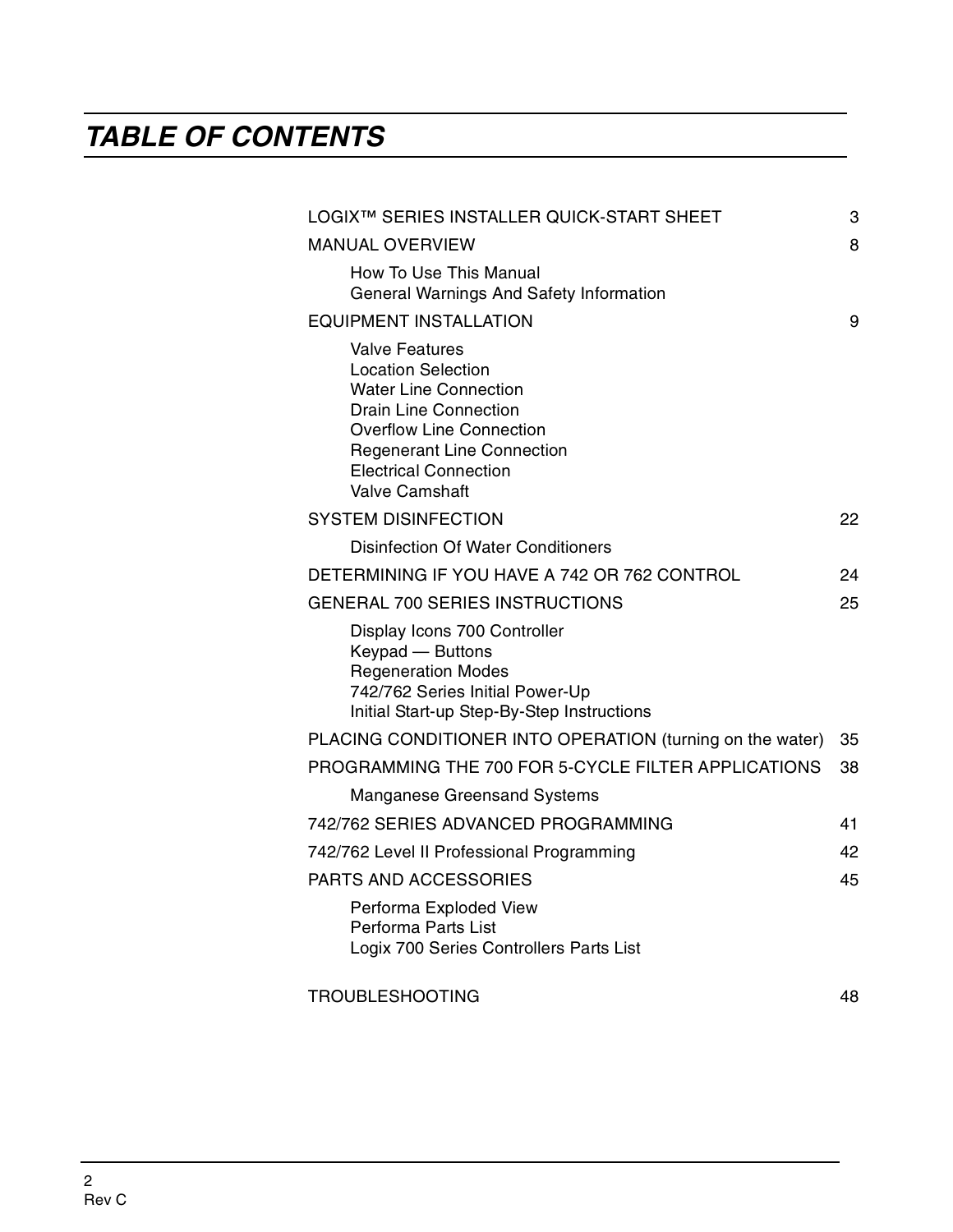# **LOGIX™ SERIES INSTALLER QUICK-START SHEET**

#### **Logix Series Controllers**

See Determining If You Have a 742 or 762 Control on page 24 to identify your controller.

**742 Controller** - Electronic time clock control capable of doing 7-day (day of week) regeneration, or up to a 99 interval day regeneration. This control will operate both in a conditioner (softener) or 3-cycle filter mode with the same controller.

**762 Controller** - Electronic metered-demand (volumetric) controller which regenerates based on the water usage of the installation site. A calendar override is a standard feature on this controller.



For 5-cycle filter applications, see page 38 for setting details.

#### **Initial Power-up**

|                            | SU |  |  |  | MO TU WE TH FR SA DAYS |
|----------------------------|----|--|--|--|------------------------|
| Time & Day                 |    |  |  |  |                        |
| Regen Time & Day           |    |  |  |  |                        |
| Salt                       |    |  |  |  |                        |
|                            |    |  |  |  |                        |
| Capacity                   |    |  |  |  |                        |
| and the<br><b>Hardness</b> |    |  |  |  |                        |

#### **Initial Power Up - (CAMSHAFT proceeds to HOME position)**

- At initial power-up, the camshaft will need to rotate to the HOME (in service) position.
- Camshaft may take 1-2 minutes to return to home position.
- Err 3 will be displayed until the camshaft returns to home.
- If more than 2 minutes elapses, verify that the motor is turning the camshaft. If it is not turning, see the troubleshooting section.

**NOTE:** The Logix controller features a self-test sequence. At first power-up of the control, you may see a number such as 1.00, 1.02, 1.04, or 2.00 displayed. This is an indication that the self-test is not completed. To complete the test, verify that the turbine cable is connected. Blow into the turbine port (valve outlet) to spin the turbine. The controller will verify that the turbine works and the self test will finish. Proceed with the initial start up procedure.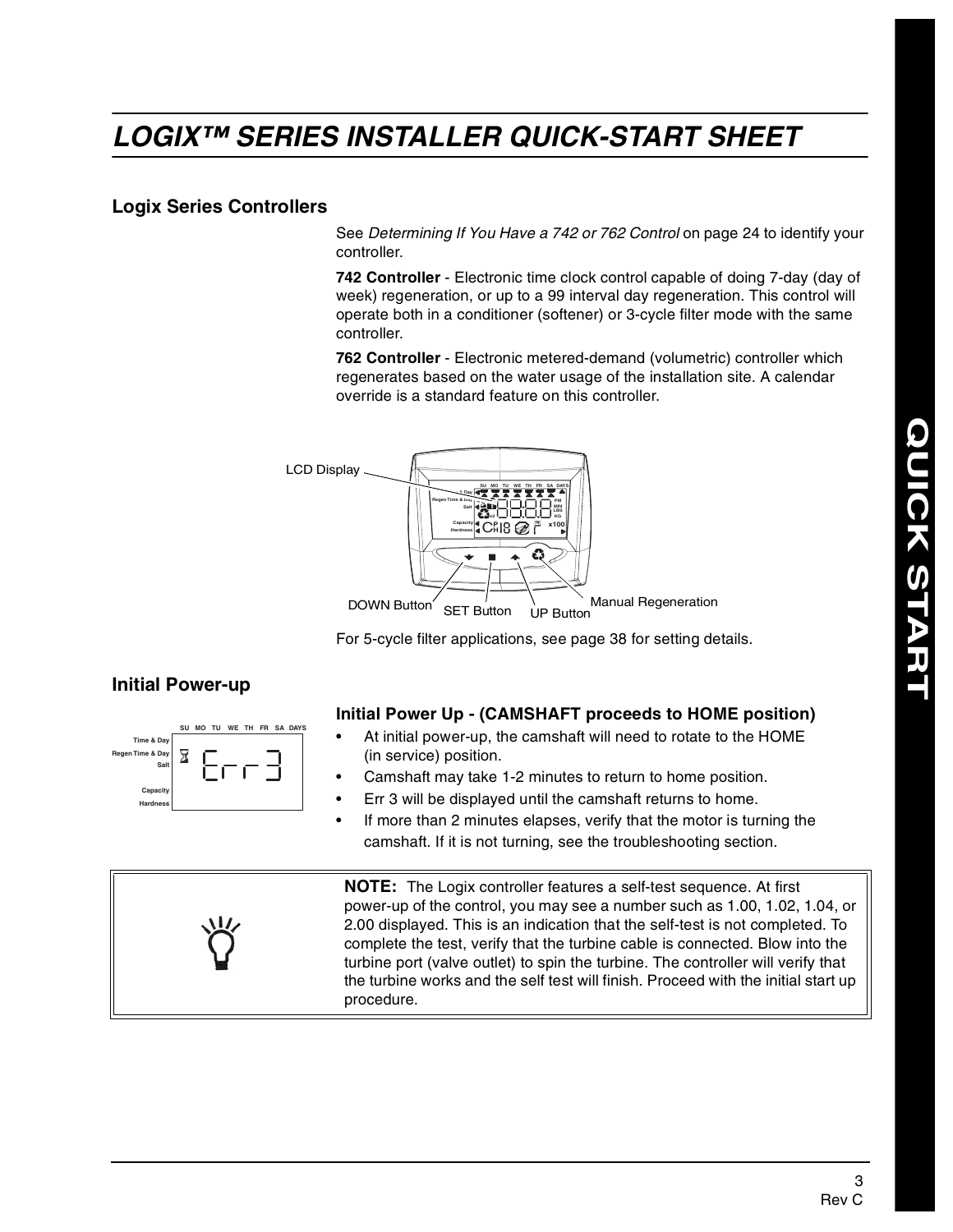#### **Initial Start-up Step-by-step Instructions**

#### **Step 1: Select Valve Type**

This step may have been performed by your system's OEM manufacturer. In this case, proceed to step 3.

- Identify your valve body type by looking at the silver ID sticker on the back or side of the valve body.
- Select your valve body type using the UP or DOWN buttons.

| $\bullet$ | Display | Valve Body                                    |
|-----------|---------|-----------------------------------------------|
|           | 255     | 255, 7-cycle conditioner                      |
|           | 263     | Performa filter 263, 3-cycle filter           |
|           | 268     | Performa conditioner 268, 7-cycle conditioner |
|           | 273     | Performa Cv 273, 3-cycle filter               |
|           | 278     | Performa Cv 278, 5-cycle conditioner          |
|           | 293     | Magnum Cv filter, 3-cycle filter              |
|           | 298     | Magnum Cv conditioner, 7-cycle conditioner    |
|           |         |                                               |

**NOTE:** Different 742/762 control hardware is necessary to operate the 150S valve body.



# **Capacity**

**Hardness**





#### **Time & Day Regen Time & Day** .I II I **Sal Capacit Hardness**

#### **Step 2: Program System Size**

This step may have been performed by your system's OEM manufacturer. In this case, proceed to step 3.

- Input system size resin volume in cubic feet or liters.
- Use UP and DOWN buttons to scroll through resin volume choices.
- Choose the nearest volume to your actual system size.
- To choose a 3-cycle filter operation press DOWN until an "F" is displayed.
- Press SET to accept the system size you've selected.
- If incorrect setting is programmed, see "Resetting the Control" section below.

#### **Step 3: Program Time of Day**

- While "12:00" is blinking, set the correct time of day.
- Use the UP and DOWN buttons to scroll to the correct time of day.
- "PM" is indicated, "AM" is not indicated.
- Press SET to accept the correct time of day and advance to the next parameter.

#### **Step 4: Set Day of Week**

- Press SET to make the arrow under SU flash.
- Use the UP and DOWN buttons to advance the arrow until it is under the correct day of week.
- Press SET to accept and advance to the next parameter.

#### **Step 5: Set Regen Time**

- 2:00 (AM) is the default time of regeneration. To accept this time, press the DOWN button to move to step 6.
- To change the regen time, press SET causing 2:00 to flash.
- Use the UP and DOWN buttons to advance to the desired regen time.
- Press SET to accept the time and advance to the next parameter.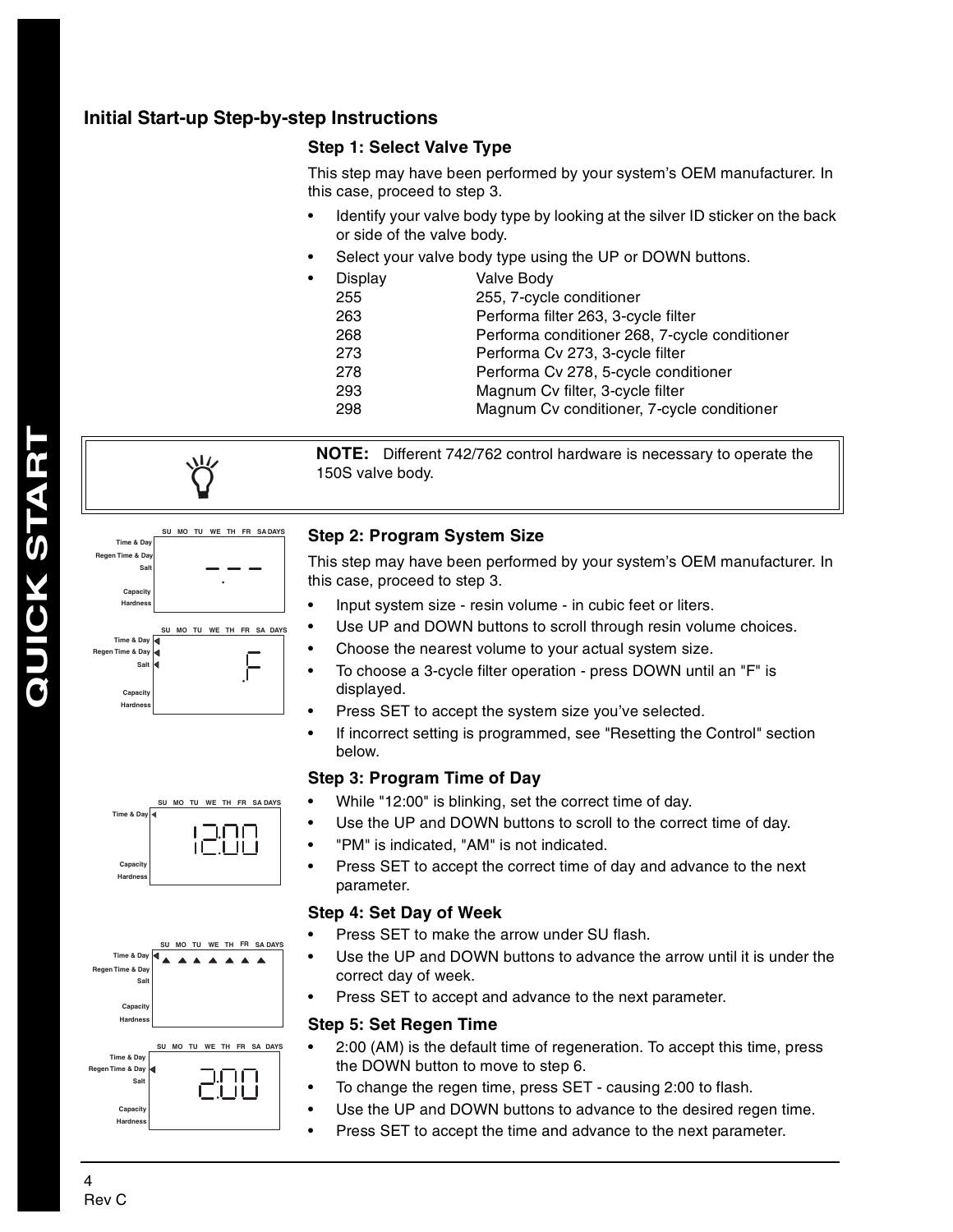#### **Step 6: Set Days to Regenerate (742 Time-clock Control Only)**

- If using 762 control proceed to step 6a.
- Set number of days between time-clock regeneration (regen frequency).
- Default time is 3 days.
- Days can be adjusted from 1/2 (.5) to 99 days.
- To change, press SET to make the "3" flash.
- Use the UP and DOWN buttons to change to the number of days desired.
- Press SET to accept the regen frequency, and advance to the next cycle.

To use the 7-day timer option - see full Dealer Installation Manual.

#### **Step 6a: Set Calendar Override (762 Demand Control Only)**

- If using 742 control proceed to step 7.
- Set number of days for calendar override on demand control.
- "0" days is the default for calendar override.
- Days can be adjusted from 1/2 (.5) to 99 days.
- To change, press SET to make the "0" flash.
	- Use the UP or DOWN buttons to change to the number of days desired.
- Press SET to accept the regen frequency, and advance to the next cycle.

#### **Step 7: Set Salt Amount (Regenerant Amount)**

- Default setting is "9 pounds per  $\text{ft}^3$  (110 g/L).
- Use UP or DOWN to select regenerant amount.
- Press SET to accept the setting and advance to next parameter.

See page 32 for more complete information on regenerant settings for different system sizes, capacities and expected efficiencies.

#### **Step 8: Estimated Capacity**

- System capacity is displayed in total kilograins or kilograms of hardness removed before a regeneration is necessary.
- Value is derived from the system's resin volume input, and salt amount input.
- The capacity displayed is a suggested value as recommended by resin manufacturers.
- Capacity is only displayed for information purposes on 742 control it does not (and cannot) need to be changed.
- To change capacity on 762 control, press SET to make the default capacity flash. Use the UP and DOWN buttons to increment to the desired capacity.
- Press SET to accept the setting and advance to the next parameter.

**If using 742 control, programming is complete. The control will return you to the normal operation mode.**



**SU MO TU WE TH FR SA DAYS**

 $\prod$ 

**SU MO TU WE TH FR SA DAYS**

 $\mathsf{II}$ İĹİ

**Time & Day Regen Time & Day Sa** 

> **Capacity Hardness**

**Time & Day Regen Time & Day Backwash Time**

> Capa **Hardness**

**Capacity Hardness**

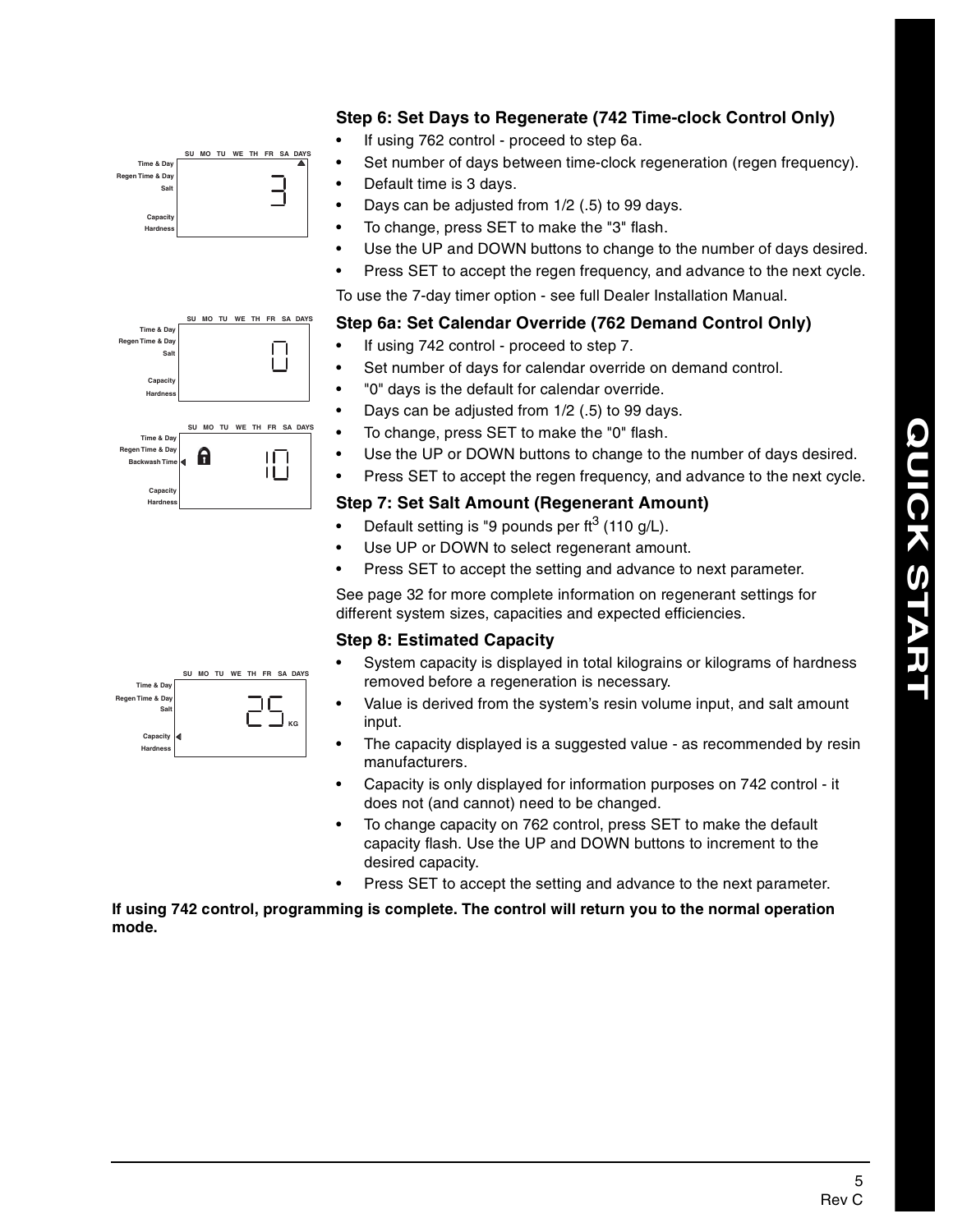#### **Step 9: Enter Hardness (762 Demand Control Only)**

- Enter inlet water hardness at installation site.
- Default hardness setting is 25 grains (25 ppm for metric)
- To change hardness, press SET to make the setting flash. Use the UP and DOWN buttons to scroll to the correct hardness.
- Press SET to accept the entered hardness value.
- The control will return you to the normal operation mode.

Initial system programming is now complete. The control will return to normal operation mode, if a button is not pushed for 30 seconds.

**For system start-up procedure, including: purging the mineral tank, refilling the regenerant tank, and drawing regenerant, see Initial Startup Step-By-Step Instructions on page 30.**

#### **Manual Regeneration Procedures**

**SU MO TU WE TH FR SA DAYS**

Second Manual Regen Symbol

**MIN**

#### **To Initiate a Manual Regeneration:**

- Press REGEN once for delayed regeneration. System will regenerate at next set regen time (2:00 AM). A flashing regen (recycle) symbol will be displayed.
- Press and hold REGEN for 5 seconds to initiate immediate manual regeneration. A solid regen symbol will be displayed.
- After immediate regeneration has begun, press REGEN again to initiate a second manual regeneration. An X2 symbol will be displayed, indicating a second regeneration will follow the first regeneration.

#### **During a Regeneration:**

- A "C#" is displayed to show current cycle.
- Total regen time remaining is displayed on screen.
- Press and hold SET to show current cycle time remaining.

#### **To Advance Regeneration Cycles:**

- Press and hold SET showing current cycle time.
- Simultaneously press SET and UP to advance one cycle. An hourglass will display while cam is advancing. When cam reaches next cycle, "C2" will be displayed.
- Repeat SET and UP to advance through each cycle.
- Press and hold SET and UP buttons for 5 seconds to cancel regen. Hourglass will begin flashing, indicating regen is cancelled. Camshaft will advance to home - may take 1-2 minutes.

#### **Regeneration Cycles:**

- C1 Backwash
- C2 Regenerant Draw/Slow Rinse (not used in filter mode)
- C3 Slow Rinse (not used in filter mode)
- C4 System Pause (to repressurize tank)
- C5 Fast rinse
- C8 Regenerant refill (not used in filter mode)

**Time & Day Regen Time & Day Salt**

> Capacity C Hardne**/**s

**x2**

Regen Symbol Cycle Indicator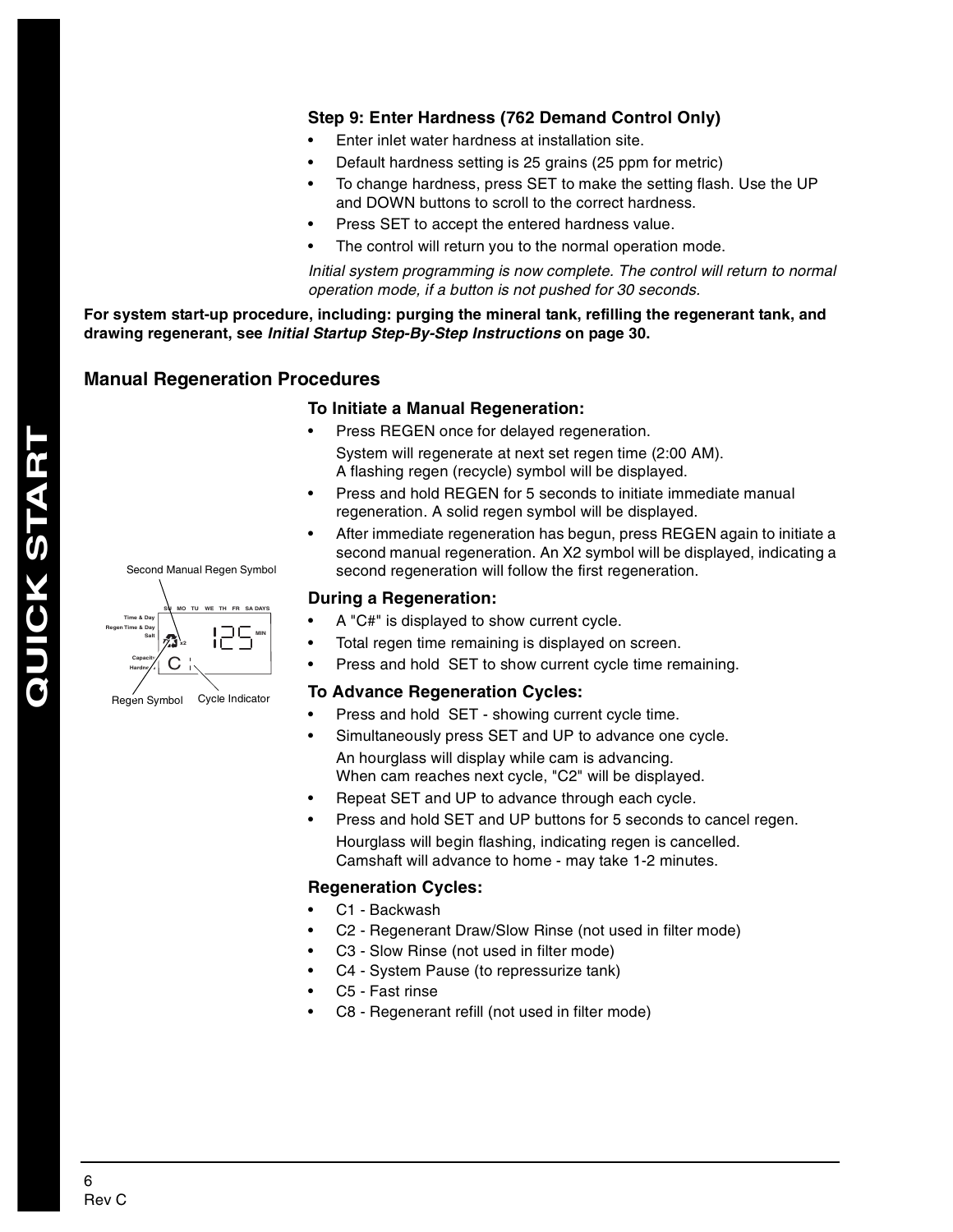#### **Resetting The Control**



Unprogrammed control after reset



To reset the control:

- 1. Press and hold SET and DOWN simultaneously for 5 seconds.
- 2. H0 and the system's set resin volume (or "F" mode) will be displayed.
- 3. If a history value other than "H0" is displayed, use the up arrow to scroll through the settings until "H0" is displayed.
- 4. To reset the control, press and hold SET for 5 seconds.
- 5. The control will be reset to an unprogrammed state.
- 6. Go to "Initial Set-up" section of this sheet to reprogram control.

**WARNING:** Resetting the control will delete all information stored in its memory. This will require you to reprogram the control completely from the initial power up mode.

**Further programming or set-up instructions can be found in this manual.**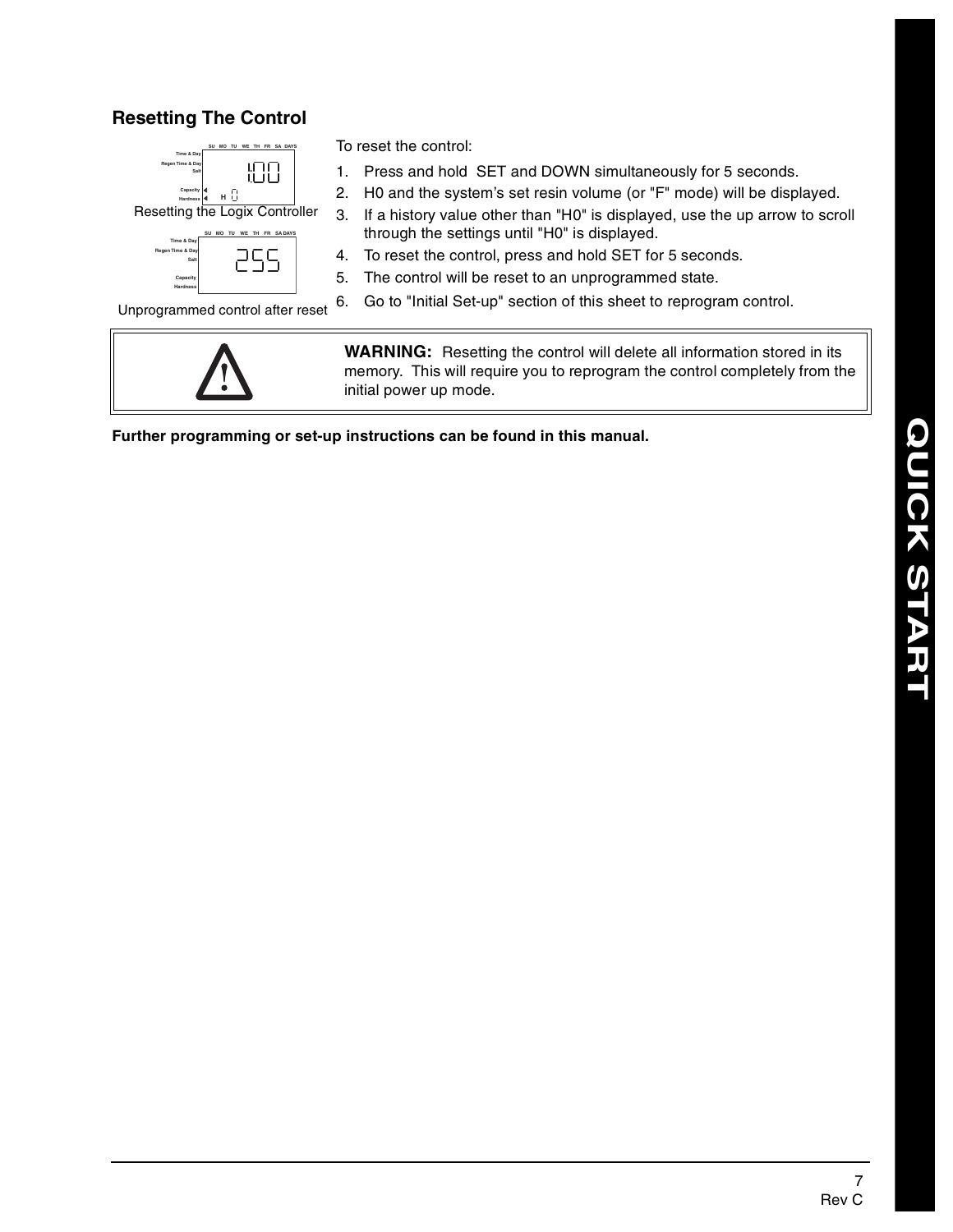# **MANUAL OVERVIEW**

## **How To Use This Manual**

This installation manual is designed to guide the installer through the process of installing and starting conditioners featuring the 700 Logix series controllers.

This manual is a reference and will not include every system installation situation. The person installing this equipment should have:

- Training in the 700 Logix series controllers and water conditioner installation
- Knowledge of water conditioning and how to determine proper control settings
- Basic plumbing skills
- The directional instructions "left" and "right" are determined by looking at the front of the unit.

#### **Icons That Appear In This Manual**





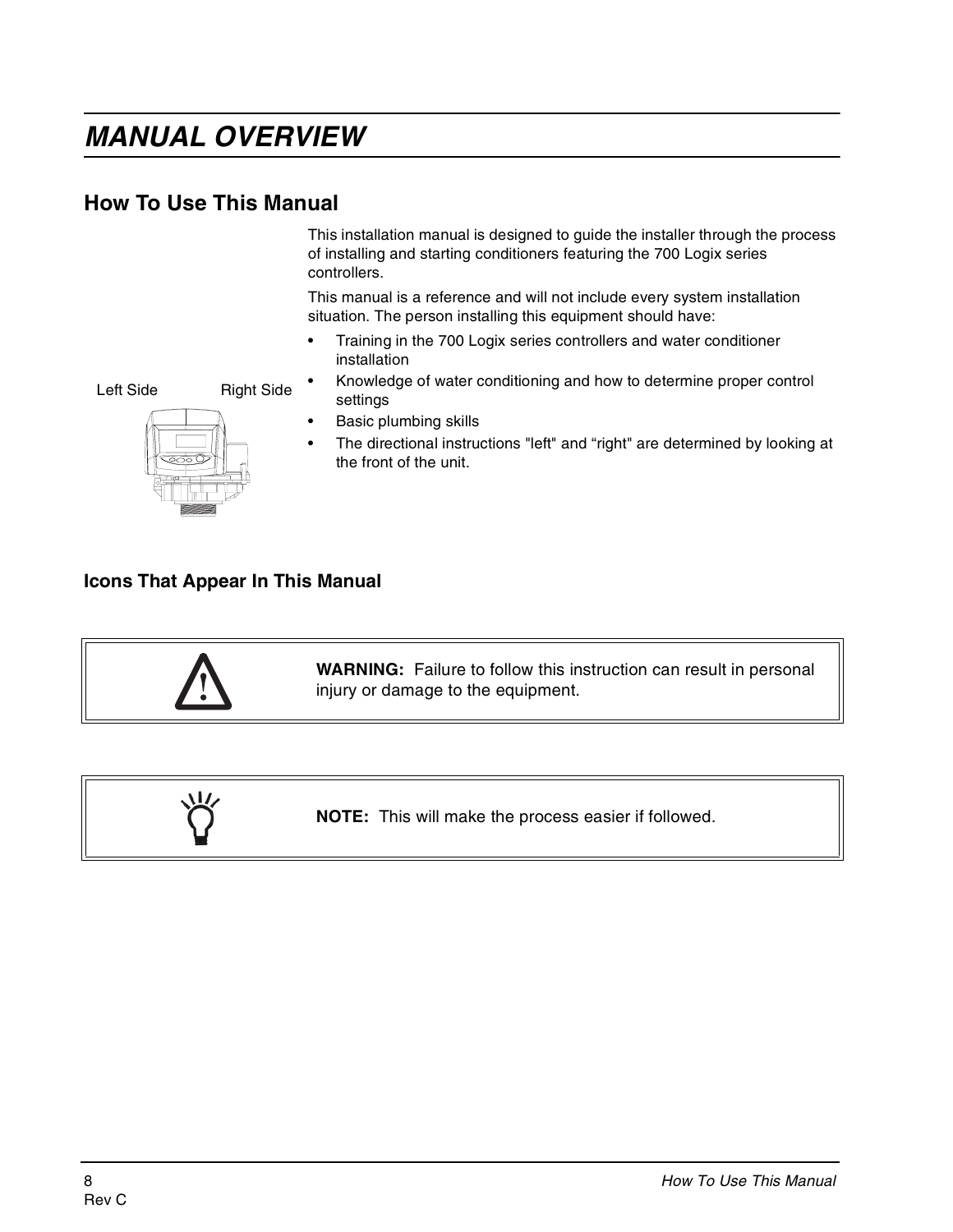# **EQUIPMENT INSTALLATION**

# **General Warnings And Safety Information**

#### **Electrical**

There are no user-serviceable parts in the AC adapter, motor, or controller. In the event of a failure, these should be replaced.

- All electrical connections must be completed according to local codes.
- Use only the power AC adapter that is supplied.
- The power outlet must be grounded.
- To disconnect power, unplug the AC adapter from its power source.

#### **Mechanical**

- Do not use petroleum based lubricants such as vaseline, oils, or hydrocarbon based lubricants. Use only 100% silicone lubricants.
- All plastic connections should be hand tightened. Teflon tape may be used on connections that do not use an O-ring seal. **Do not use pliers or pipe wrenches.**
- All plumbing must be completed according to local codes.
- Soldering near the drain line should be done before connecting the drain line to the valve. Excessive heat will cause interior damage to the valve.
- Observe drain line requirements.
- Do not use lead-based solder for sweat solder connections.
- The drain line must be a minimum of 1/2-inch diameter. Use 3/4-inch pipe if the backwash flow rate is greater than 7 gpm (26.5 Lpm) or the pipe length is greater than 20 feet (6 m).
- Do not support the weight of the system on the control valve fittings, plumbing, or the bypass.
- It is not recommended to use sealants on the threads. Use Teflon\* tape on the threads of the 1-inch NPT elbow, the drain line connections, and other NPT threads.

\*Teflon is a trademark of E.I. duPont de Nemours.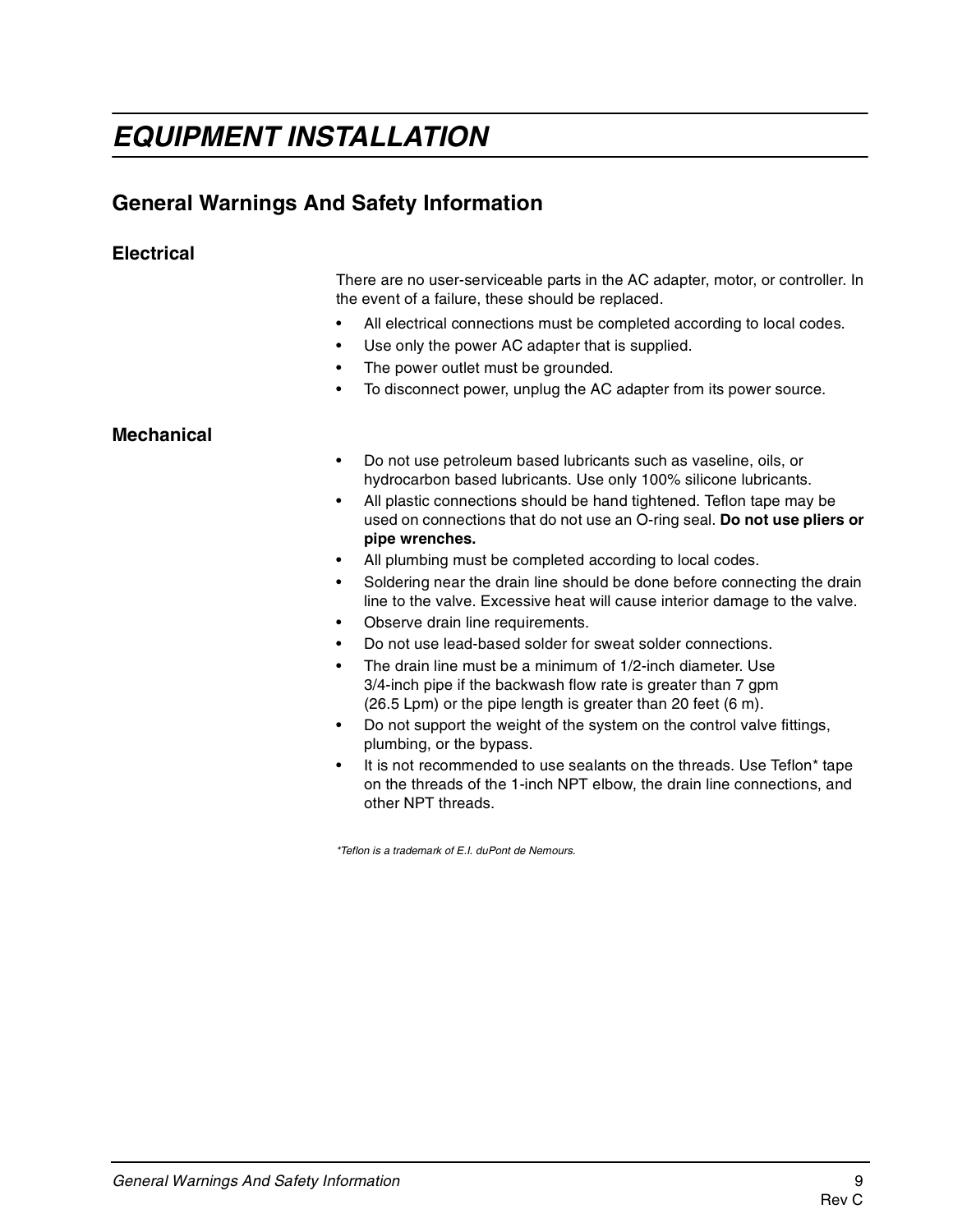#### **General**

- Observe all warnings that appear in this manual.
- Keep the media tank in the upright position. Do not turn on side, upside down, or drop. Turning the tank upside down will cause media to enter the valve.
- Operating ambient temperature is between 34°F (1°C) and 120°F (49°C).
- Operating water temperature is between 34°F (1°F) and 100°F (38°C).
- Working water pressure range is 20 to 120 psi (1.38 to 8.27 bar). In Canada the acceptable working water pressure range is 20 to 100 psi (1.38 to 6.89 bar).
- Use only regenerant salts designed for water softening. Do not use ice melting, block, or rock salts.
- Follow state and local codes for water testing. Do not use water that is micro biologically unsafe or of unknown quality.
- When filling media tank, do not open water valve completely. Fill tank slowly to prevent media from exiting the tank.
- When installing the water connection (bypass or manifold) connect to the plumbing system first. Allow heated parts to cool and cemented parts to set before installing any plastic parts. Do not get primer or solvent on O-rings, nuts, or the valve.

#### **System Regeneration Cycles (5-Cycle Operation)**

#### **1. Service (Downflow) — Cycle C0:**

Untreated water is directed down through the resin bed and up through the riser tube. The hardness ions attach themselves to the resin and are removed from the water. The water is conditioned as it passes through the resin bed.

#### **2. Backwash (Upflow) — Cycles C1:**

The flow of water is reversed by the control valve and directed down the riser tube and up through the resin bed. During the backwash cycle, the bed is expanded and debris is flushed to the drain.

#### **3. Brine/Slow Rinse (Downflow) — Cycles C2, C3:**

The control directs water through the brine injector and brine is drawn from the regenerant tank. The brine is then directed down through the resin bed and up through the riser tube to the drain. The hardness ions are displaced by sodium ions and are sent to the drain. The resin is regenerated during the brine cycle. Brine draw is completed when the air check closes.

**4. Repressurize Cycle (Hard Water Bypass Flapper Open) — Cycle C4:**

This cycle allows the air and water to hydraulically balance in the valve before continuing the regeneration.

#### **5. Brine Refill — Cycle C8:**

Brine refill occurs during a portion of the fast rinse cycle. Water is directed to the regenerant tank at a controlled rate, to create brine for the next regeneration.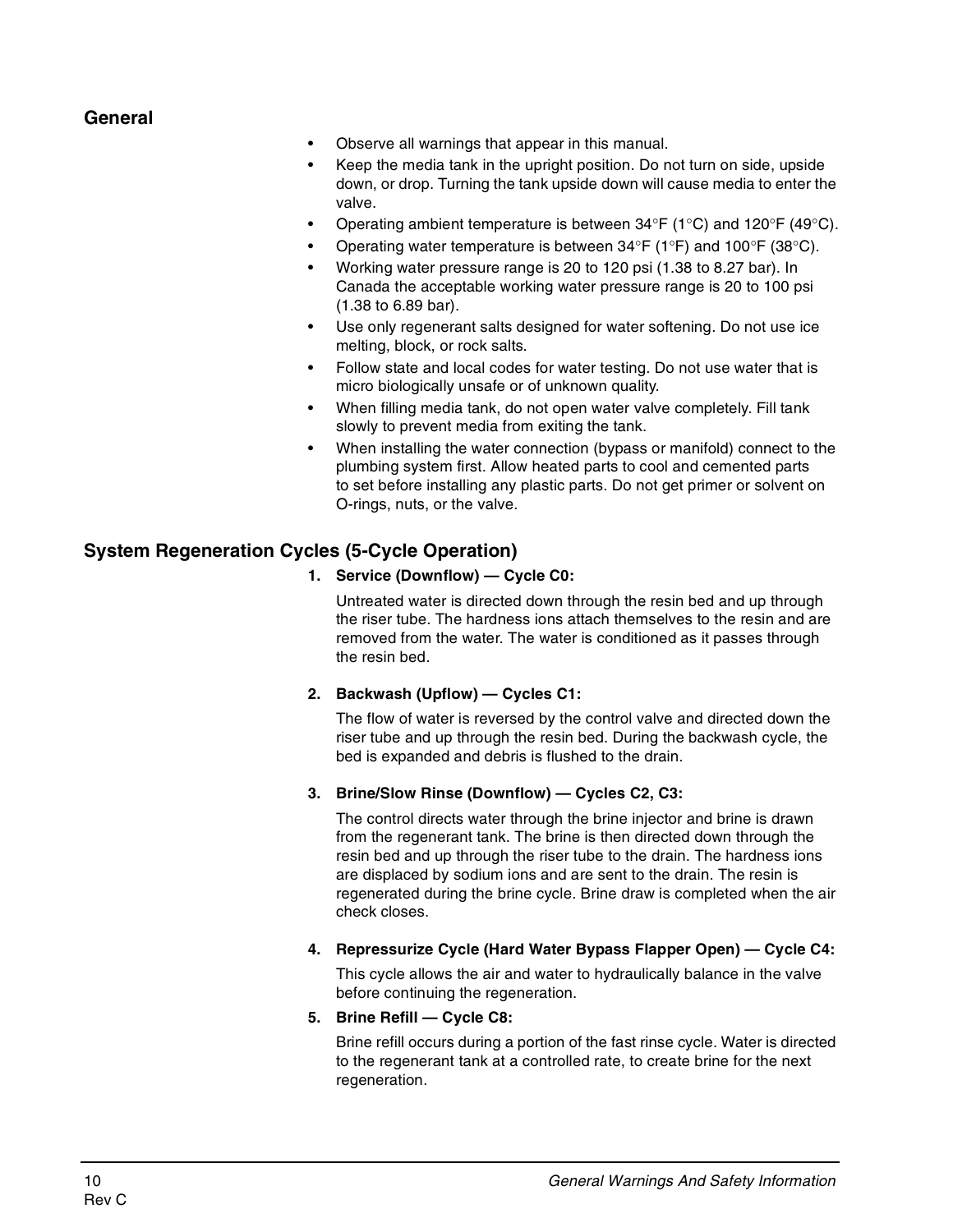Figure 1

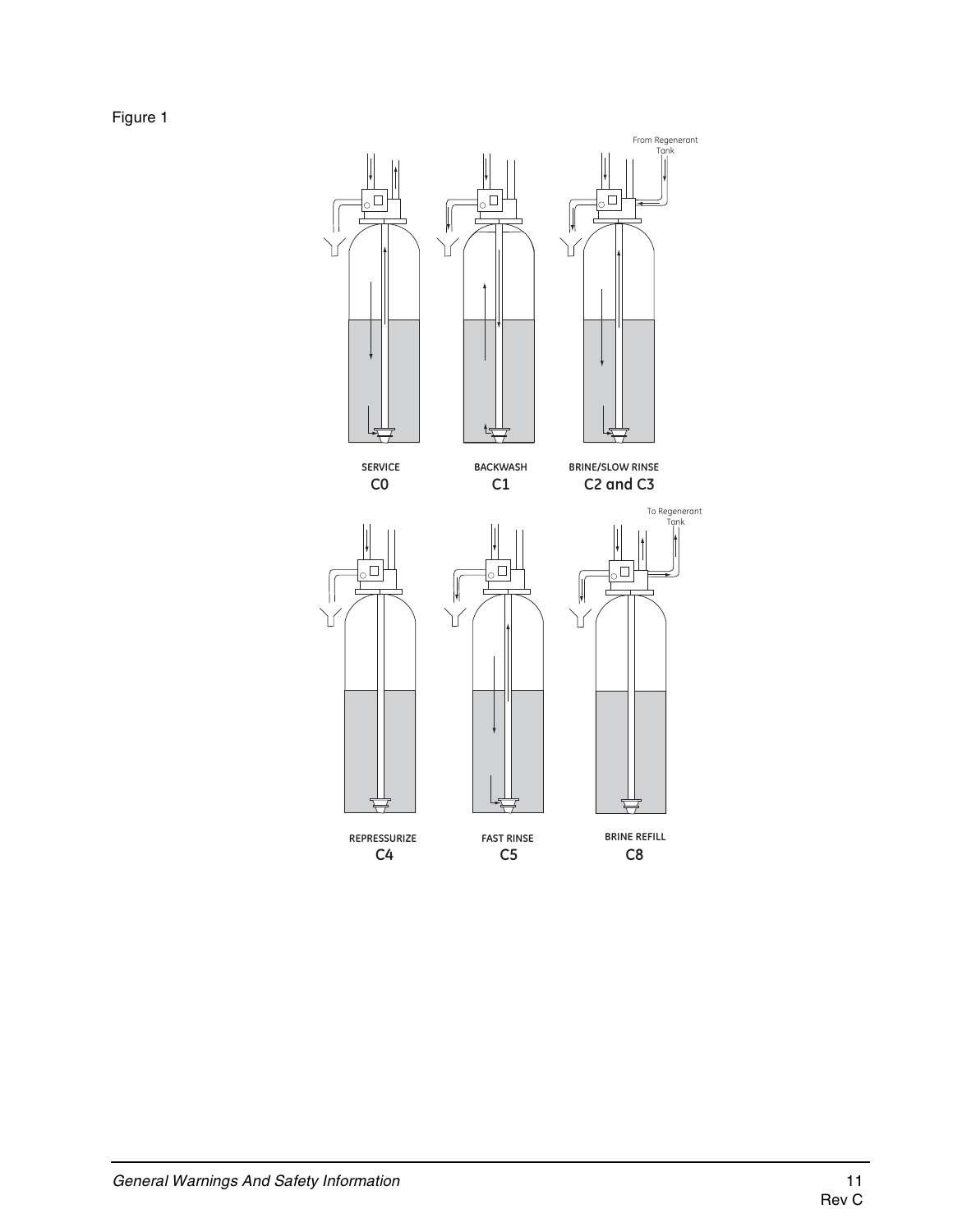## **Valve Features**

#### Figure 2 Performa Valve Identification

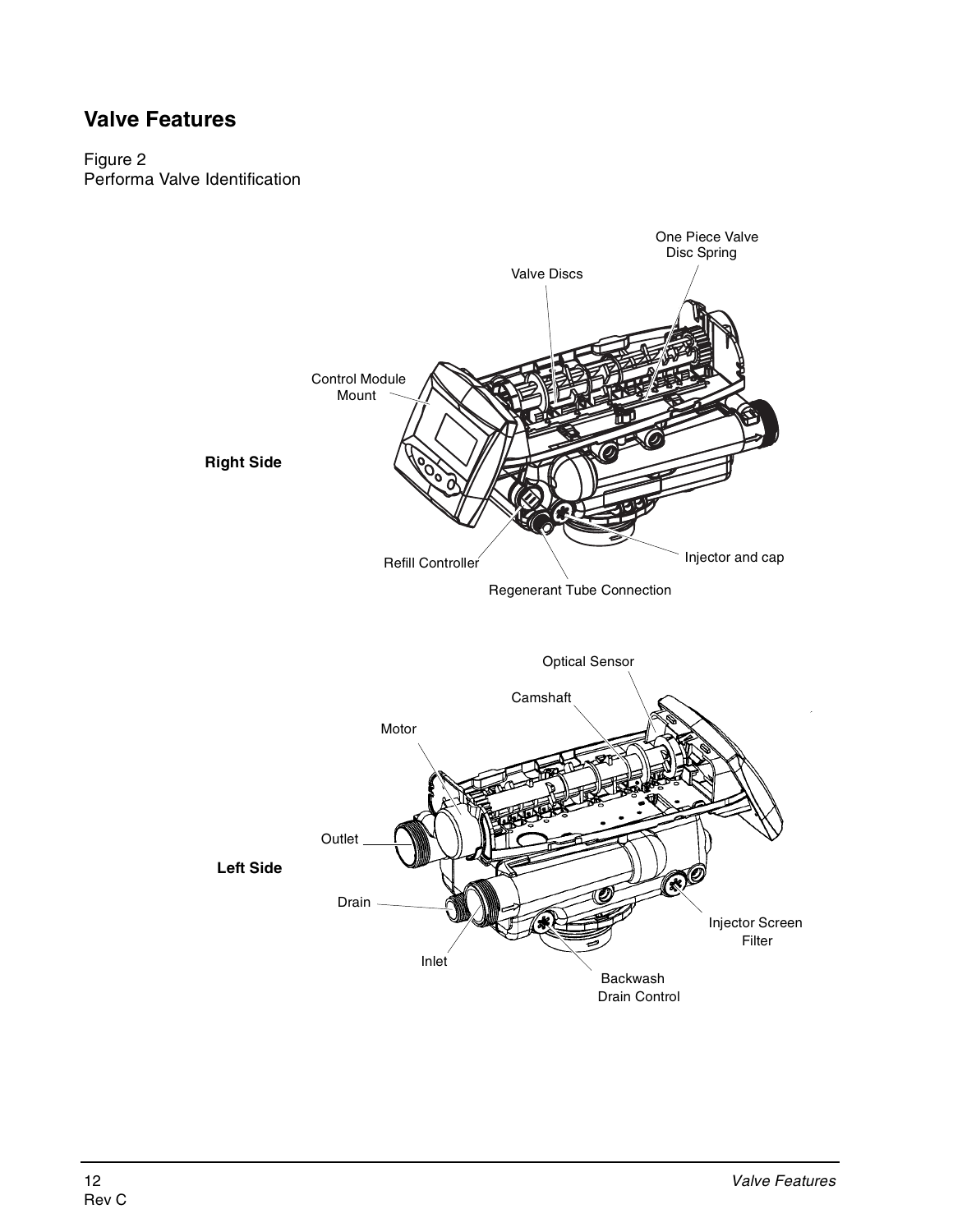Figure 3 700 Series Controller Identification



742/762 Turbine Input or Dry Contact Signal Input

## **Location Selection**

Location of a water treatment system is important. The following conditions are required:

- Level platform or floor
- Room to access equipment for maintenance and adding regenerant (salt) to tank.
- Ambient temperatures over  $34^{\circ}F$  (1°C) and below 120°F (49°C).
- Water pressure below 120 psi (8.27 bar) and above 20 psi (1.4 bar).
- In Canada the water pressure must be below 100 psi (6.89 bar).
- Constant electrical supply to operate the controller.
- Total minimum pipe run to water heater of ten feet (three meters) to prevent backup of hot water into system.
- Local drain for discharge as close as possible.
- Water line connections with shutoff or bypass valves.
- Must meet any local and state codes for site of installation.
- Valve is designed for minor plumbing misalignments. Do not support weight of system on the plumbing.
- Be sure all soldered pipes are fully cooled before attaching plastic valve to the plumbing.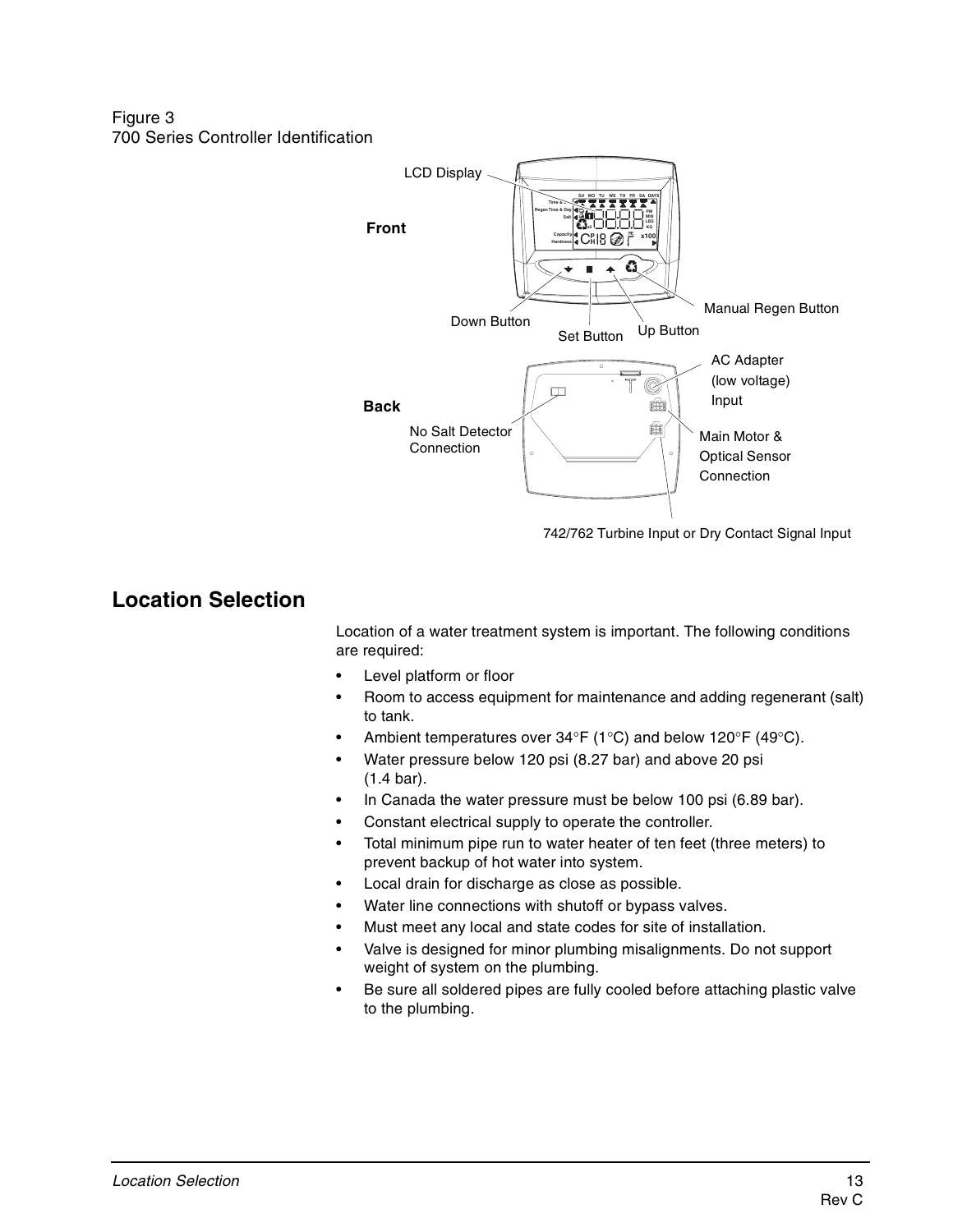#### **Outdoor Locations**

When the water conditioning system is installed outdoors, several items must be considered.

- Moisture The valve and 700 controller are rated for NEMA 3 locations. Falling water should not affect performance. The system is not designed to withstand extreme humidity or water spray from below. Examples are: constant heavy mist, near corrosive environment, upwards spray from sprinkler.
- Direct Sunlight The materials used will fade or discolor over time in direct sunlight. The integrity of the materials will not degrade to cause system failures.

If it is necessary to locate the conditioner in direct sunlight, a protective outdoor cover (P/N 1267811) over the valve and controller is necessary.

- Temperature Extreme hot or cold temperatures may cause damage to the valve or controller. Freezing temperatures will freeze the water in the valve. This will cause physical damage to the internal parts as well as the plumbing. High temperatures will affect the controller. The display may become unreadable but the controller should continue to function. When the temperature drops down into normal operating limits the display will return to normal. A protective cover, P/N 1267811, should assist with high temperature applications.
- Insects The controller and valve have been designed to keep all but the smallest insects out of the critical areas. Any holes in the top plate can be covered with a metal foil duct work tape. The top cover should be installed securely in place.
- Wind The Logix cover is designed to withstand a 30 mph (48 Kph) wind when properly installed on the valve.

## **Water Line Connection**

A bypass valve system should be installed on all water conditioning systems. Bypass valves isolate the conditioner from the water system and allow unconditioned water to be used. Service or routine maintenance procedures may also require that the system is bypassed. Figures 4 and 5 show the three common bypass methods.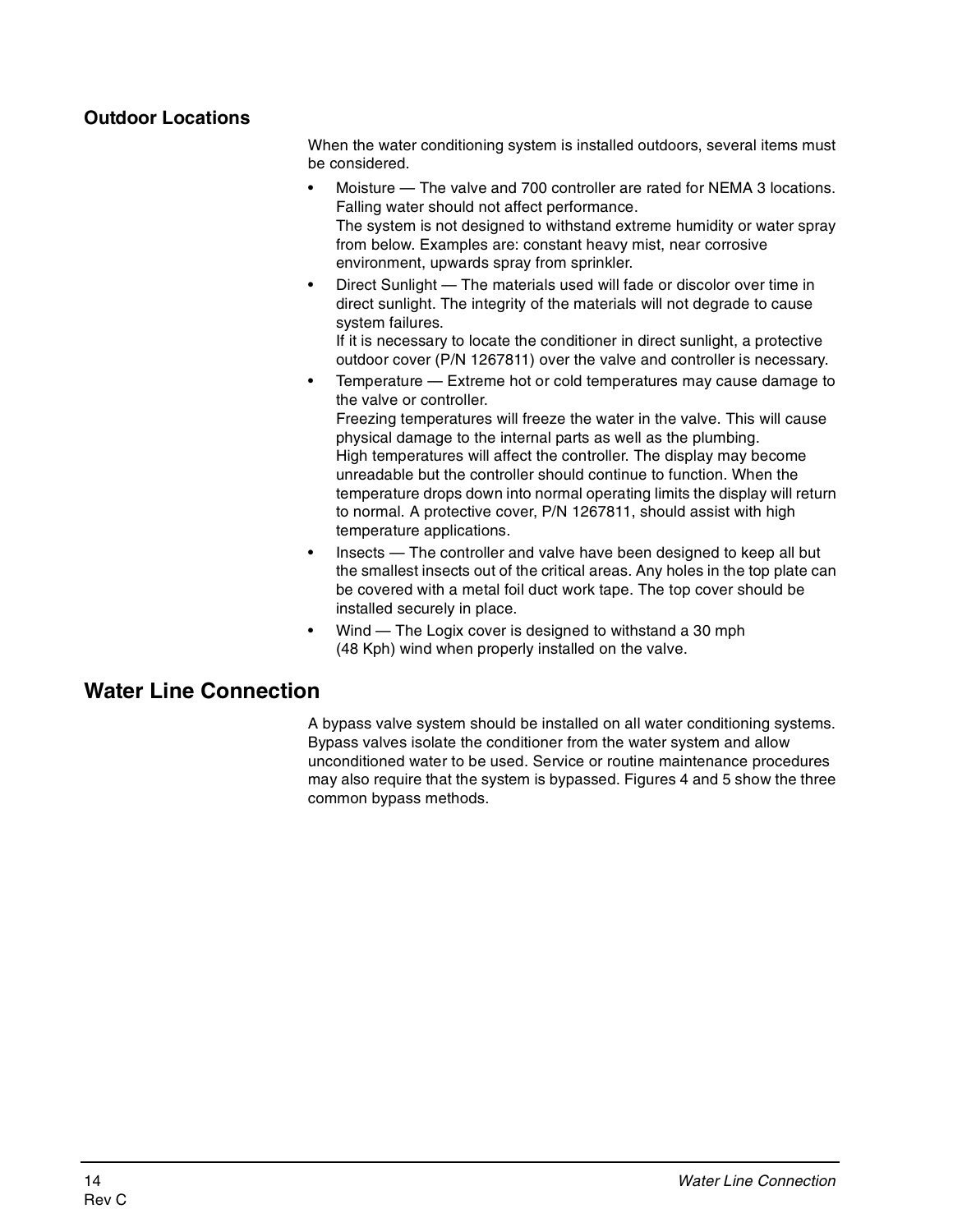Figure 4 Series 1265 bypass for use with Performa valve bodies



| <b>A</b> | <b>WARNING:</b> The inlet water must be connected to the inlet port of the<br>valve. When replacing non-Pentair Water valves, the inlet and outlet may<br>be reversed. It is also possible for the plumbing to be installed in an<br>opposite order.<br>Do not solder pipes with lead-based solder. |
|----------|-----------------------------------------------------------------------------------------------------------------------------------------------------------------------------------------------------------------------------------------------------------------------------------------------------|
|----------|-----------------------------------------------------------------------------------------------------------------------------------------------------------------------------------------------------------------------------------------------------------------------------------------------------|

| <b>WARNING:</b> Do not use tools to tighten plastic fittings. Over time, stress<br>may break the connections. When the 1265 or 256 bypass valve is used,<br>only hand tighten the plastic nuts. |
|-------------------------------------------------------------------------------------------------------------------------------------------------------------------------------------------------|
|-------------------------------------------------------------------------------------------------------------------------------------------------------------------------------------------------|



Figure 5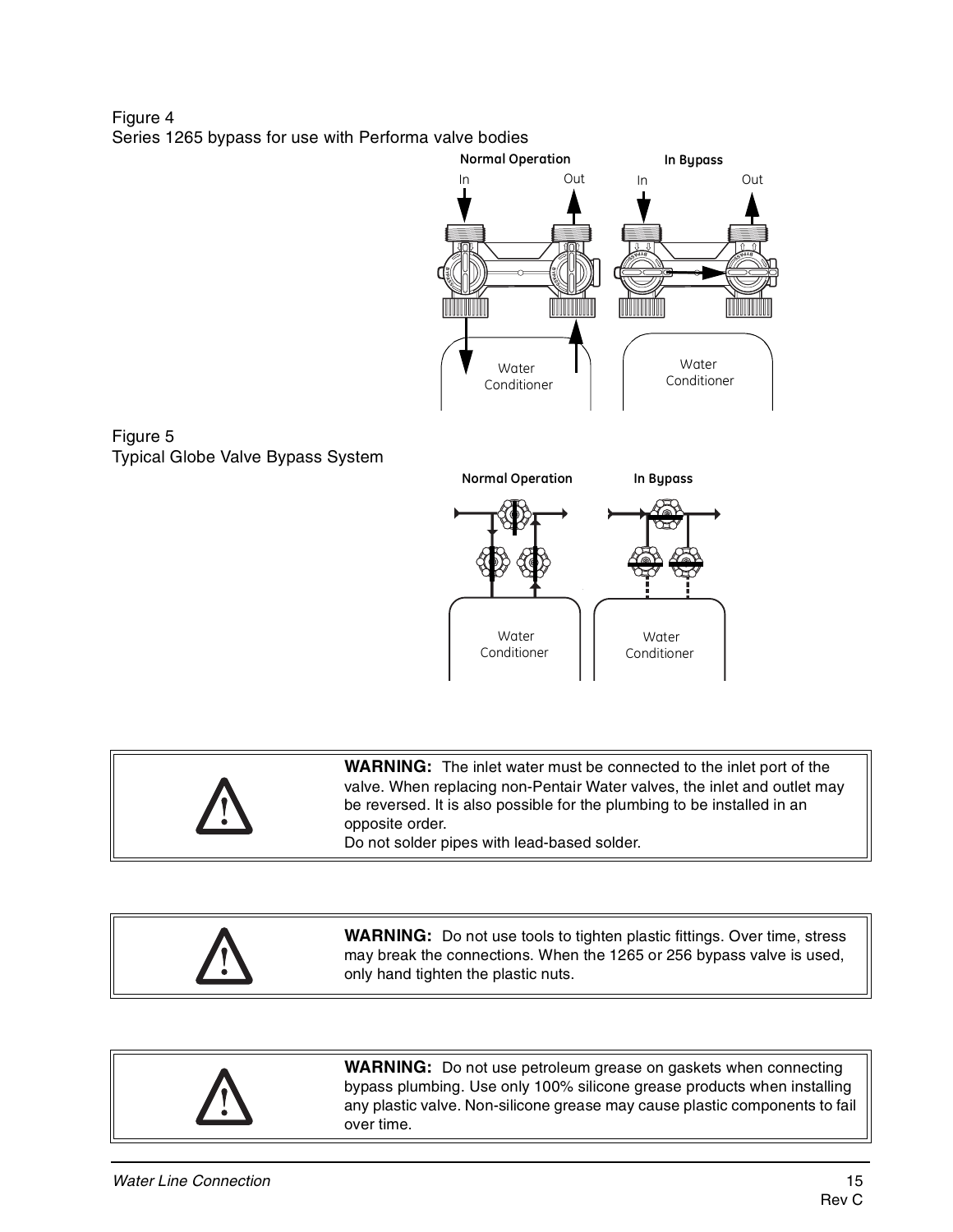# **Drain Line Connection**

|    | <b>NOTE:</b> Standard commercial practices are expressed here. Local codes<br>may require changes to the following suggestions. Check with local<br>authorities before installing a system.                                                                                                                         |  |  |  |
|----|---------------------------------------------------------------------------------------------------------------------------------------------------------------------------------------------------------------------------------------------------------------------------------------------------------------------|--|--|--|
| 1. | The unit should be above and not more than 20 feet (6.1 m) from the<br>drain. Use an appropriate adapter fitting to connect 1/2-inch (1.3 cm)<br>plastic tubing to the drain line connection of the control valve.                                                                                                  |  |  |  |
|    | 2. If the backwash flow rate exceeds 5 gpm (22.7 Lpm) or if the unit is<br>located 20-40 feet (6.1-12.2 m) from drain, use 3/4-inch (1.9 cm) tubing.<br>Use appropriate fittings to connect the 3/4-inch tubing to the<br>3/4-inch NPT drain connection on valve.                                                   |  |  |  |
|    | 3. The drain line may be elevated up to 6 feet (1.8 m) providing the run does<br>not exceed 15 feet (4.6 m) and water pressure at the conditioner is not<br>less than 40 psi (2.76 bar). Elevation can increase by 2 feet (61 cm) for<br>each additional 10 psi (.69 bar) of water pressure at the drain connector. |  |  |  |
| 4. | Where the drain line is elevated but empties into a drain below the level of<br>the control valve, form a 7-inch (18-cm) loop at the far end of the line so<br>that the bottom of the loop is level with the drain line connection. This will<br>provide an adequate siphon trap.                                   |  |  |  |
|    | Where the drain empties into an overhead sewer line, a sink-type trap                                                                                                                                                                                                                                               |  |  |  |

must be used.

Secure the end of the drain line to prevent it from moving.

Figure 6 Drain Line Connection



| <b>NOTE:</b> Waste connections or drain outlet shall be designed and<br>冰<br>constructed to provide for connection to the sanitary waste system through<br>an air-gap of 2 pipe diameters or 1 inch (22 mm) whichever is larger. |
|----------------------------------------------------------------------------------------------------------------------------------------------------------------------------------------------------------------------------------|
|----------------------------------------------------------------------------------------------------------------------------------------------------------------------------------------------------------------------------------|

**WARNING:** Never insert drain line directly into a drain, sewer line, or trap (Figure 6). Always allow an air gap between the drain line and the wastewater to prevent the possibility of sewage being back-siphoned into the conditioner.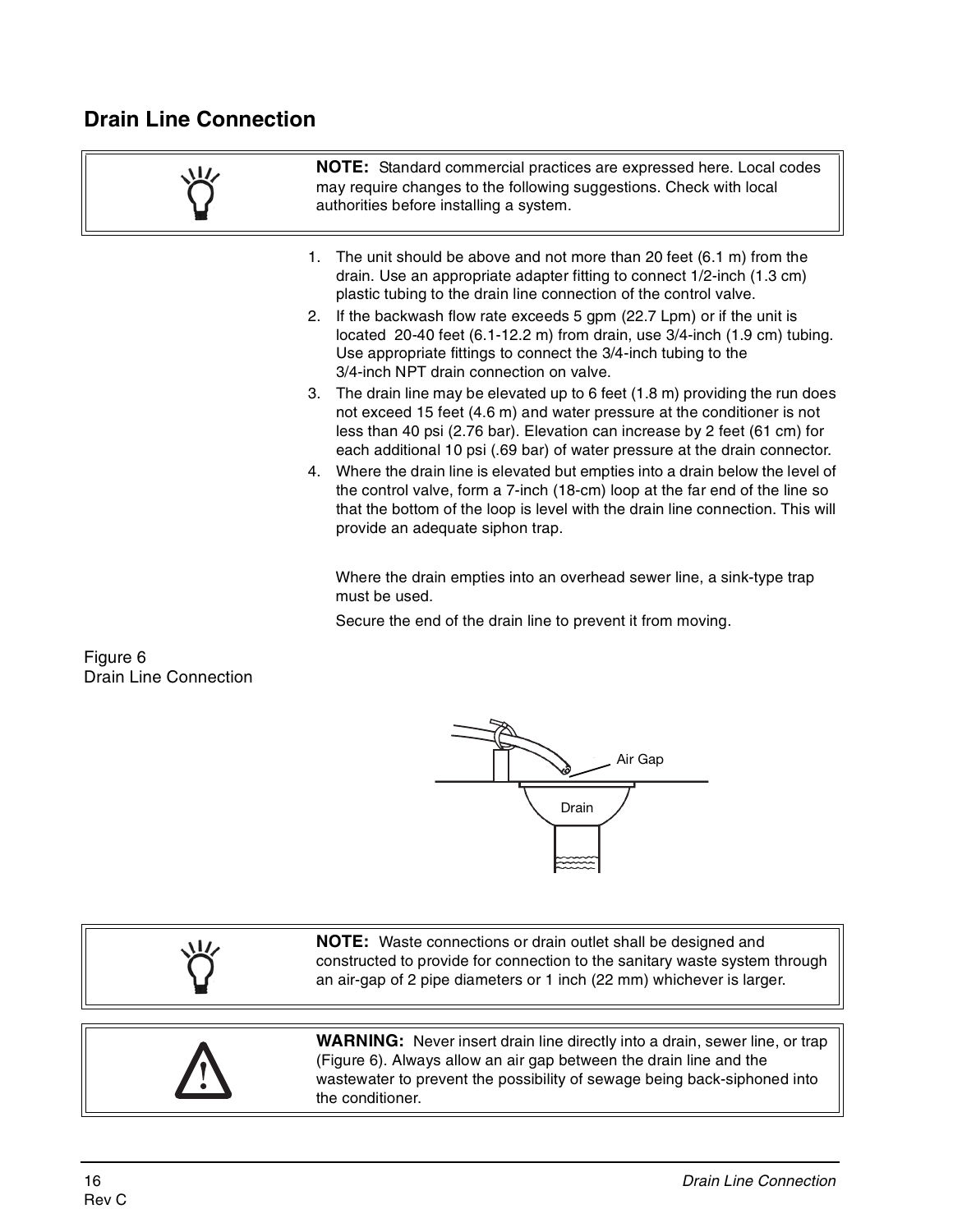## **Overflow Line Connection (not used with 3-cycle filter system)**

In the event of a malfunction, the regenerant TANK OVERFLOW will direct "overflow" to the drain instead of spilling on the floor. This fitting should be on the side of the cabinet or regenerant tank. Most tank manufacturers include a post for the tank overflow connector.

To connect the overflow line, locate hole on side of tank. Insert overflow fitting into tank and tighten with plastic thumb nut and gasket as shown (Figure 7). Attach length of 1/2-inch (1.3-cm) I.D. tubing (not supplied) to fitting and run to drain. Do not elevate overflow line higher than overflow fitting.

Do not tie into drain line of control unit. Overflow line must be a direct, separate line from overflow fitting to drain, sewer or tub. Allow an air gap as per drain line instructions.

Figure 7 Overflow Line Connection



#### **Regenerant Line Connection (not used with 3-cycle filter system)**

The regenerant line from the tank connects to the valve. Make the connections and hand tighten. Be sure that the regenerant line is secure and free from air leaks. Even a small leak may cause the regenerant line to drain out, and the conditioner will not draw regenerant from the tank. This may also introduce air into the valve causing problems with valve operation.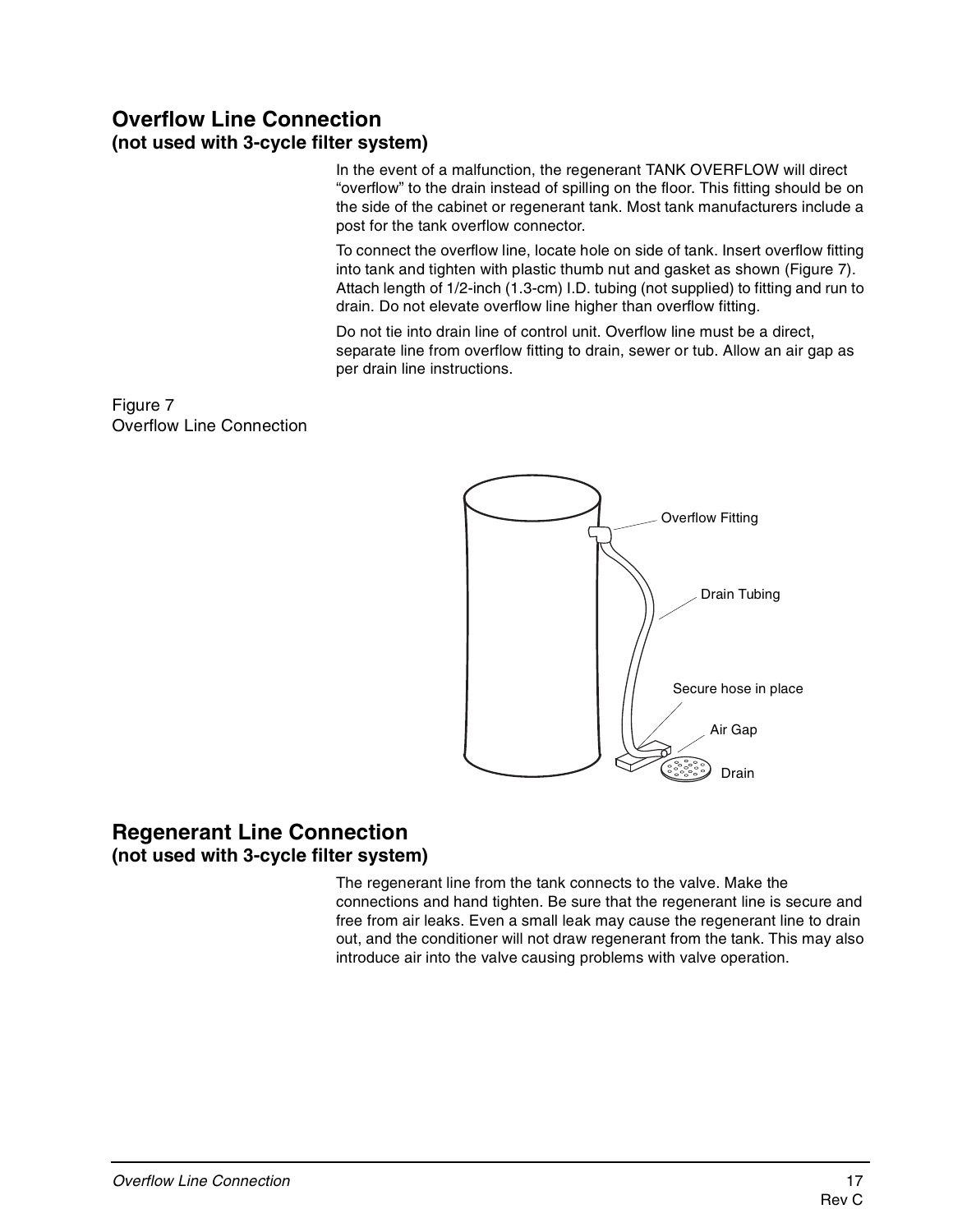Figure 8 Regenerant Connection for Performa Valve



Regenerant Line Connection **NOTE:** Be sure to use a 3/8" NPT plumbing connection when attaching regenerant line to the Performa valve.

> **NOTE:** When installing a 3-cycle filter (273 valve) use a cap on the regenerant line connection to prevent water seepage from the port. See Parts and Accessories section for part number.

An aircheck must be used in the regenerant line when installing a Performa valve.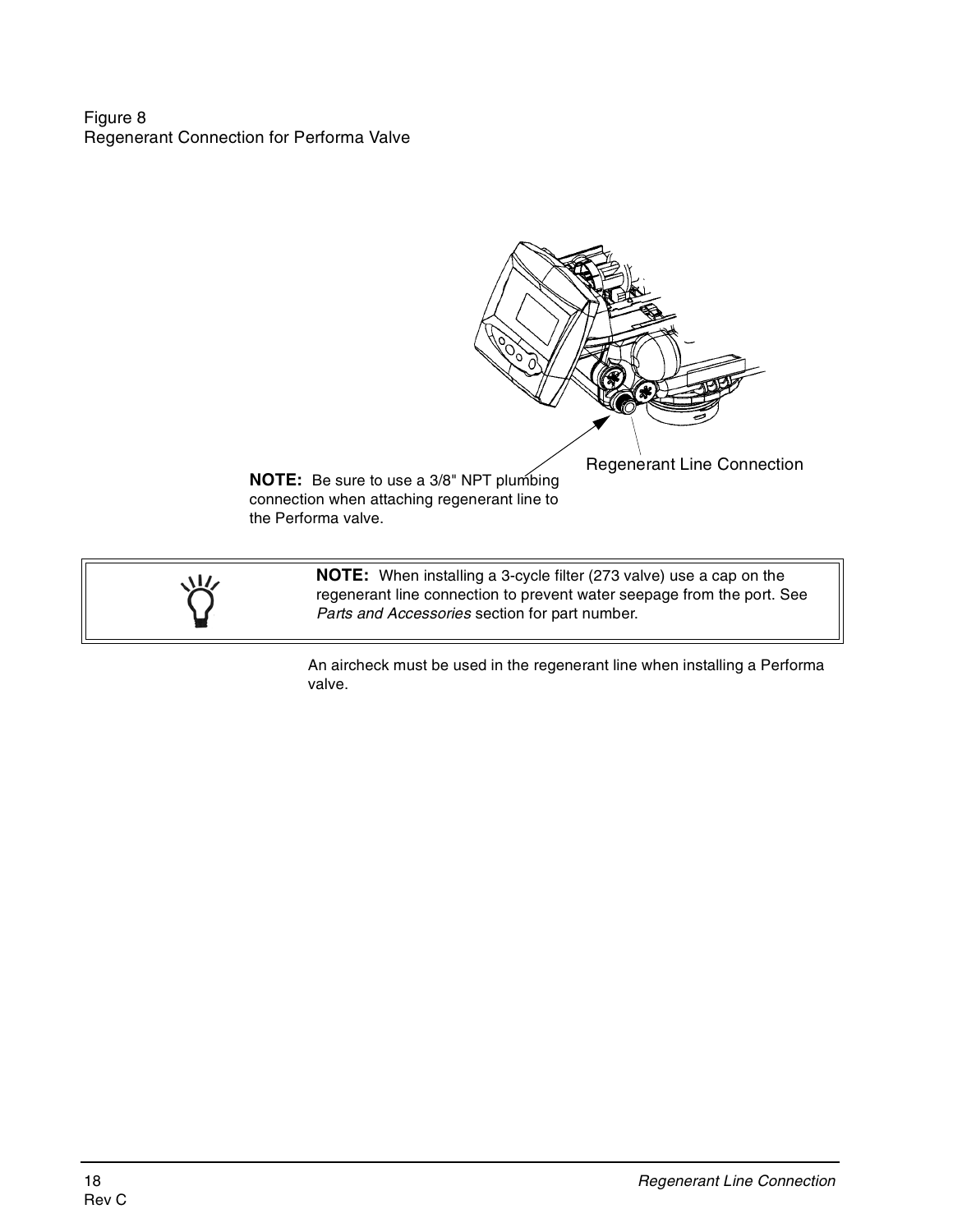Figure 9 Regenerant Tank Check Valve (not provided)\*



\* Furnished as an option from conditioner system manufacturer.

# **Electrical Connection**

**CAUTION:** This valve and control are for dry location use only unless used with a Listed Class 2 power supply suitable for outdoor use.

All 700 Series controllers operate on 12-volt alternating current power supply. This requires use of the supplied AC adapter. A variety of AC adapters are available for different applications. These AC adapters are available from your supplier. They include:

| Input<br><b>AC Adapter</b><br>Voltage          |                               | <b>Application</b>                        | <b>Part Number</b>         |
|------------------------------------------------|-------------------------------|-------------------------------------------|----------------------------|
| Standard wall-mount<br>120V 60Hz<br>AC adapter |                               | Standard indoor<br>application            | 1000811                    |
| Outdoor rated AC<br>120V 60Hz<br>adapter       |                               | UL listed for<br>outdoor<br>installations | 1235448                    |
| International option<br>AC adapters            | Varies<br>based on<br>country | Standard indoor<br>application            | See Parts Lists<br>Section |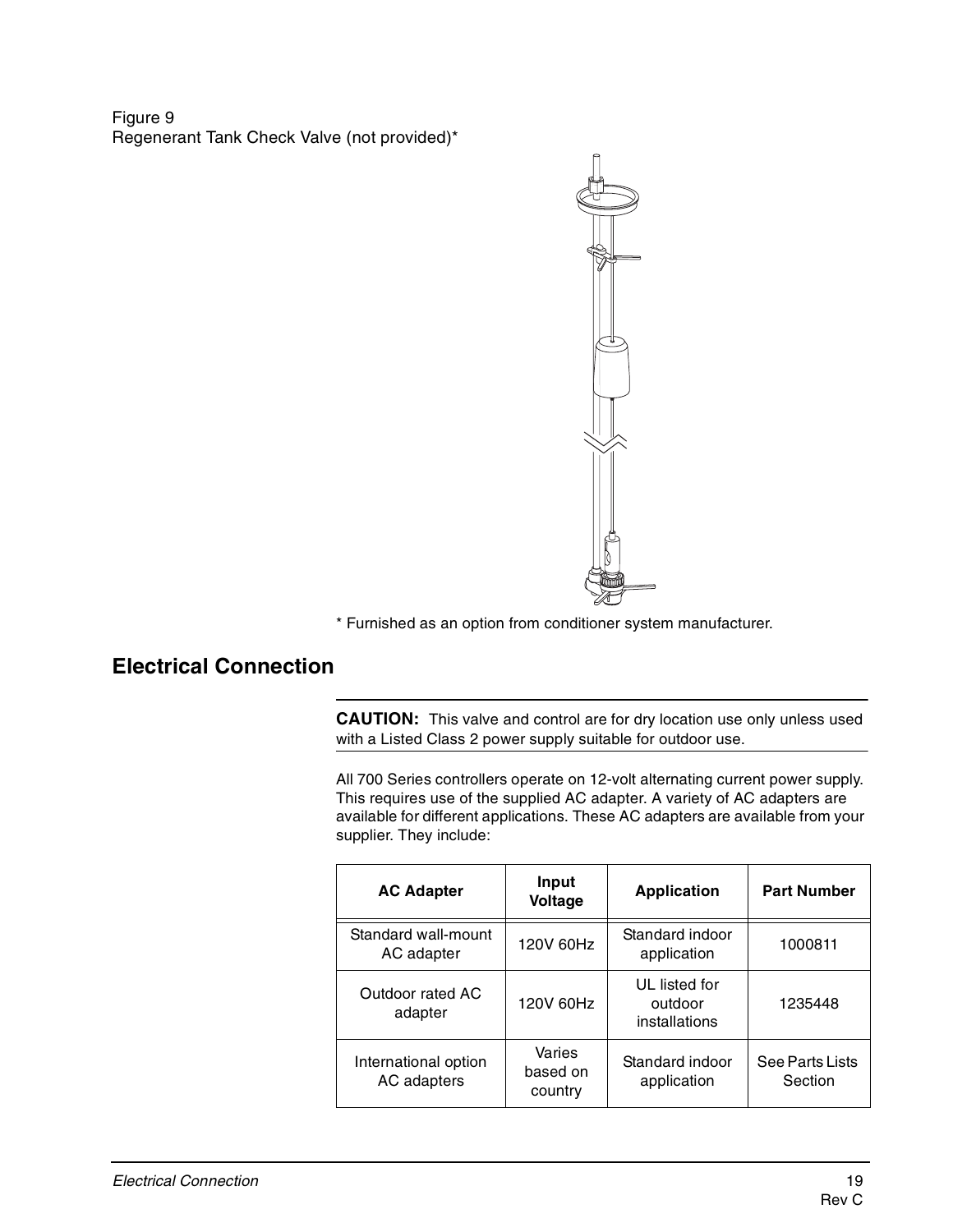#### **100 VAC, 120 VAC and 230 VAC AC Adapters:**

Make sure power source matches the rating printed on the AC adapter.

|                                                              | <b>NOTE:</b> The power source should be constant. Be certain the AC adapter<br>is not on a switched outlet. Power interruptions longer than 8 hours may<br>cause the controller to lose the time and day settings. When power is<br>restored, the day and time settings must then be re-entered. |
|--------------------------------------------------------------|--------------------------------------------------------------------------------------------------------------------------------------------------------------------------------------------------------------------------------------------------------------------------------------------------|
|                                                              | The 700 Series controller is available in two power configurations. The North<br>American controller operates on 60 Hz. If the incoming power is 50 Hz, the<br>"North American" controller will not function. The error code<br>"ERR 2" will show on the display.                                |
|                                                              | The "World" controller will sense the input power as 50 or 60 Hz and operate<br>accordingly.                                                                                                                                                                                                     |
| <b>Controller Location</b>                                   |                                                                                                                                                                                                                                                                                                  |
|                                                              | The 700 Series controllers are designed to be mounted on the valve or<br>attached to a flat surface. Installations that do not provide easy access to the<br>valve can have the controller mounted for remote operation.                                                                         |
|                                                              | A remote mount connection, P/N 1256257, is available for the 700 Series<br>controller.                                                                                                                                                                                                           |
| <b>Valve Camshaft</b>                                        |                                                                                                                                                                                                                                                                                                  |
|                                                              | The front end of the camshaft has an indicator cup. The cup has slots in the<br>outer periphery and numbers on the inside face (Figure 10).                                                                                                                                                      |
|                                                              | The numbers can be seen with the cover off, from the front over the top of the<br>controller. The number at the top indicates which regeneration cycle is<br>currently in progress.                                                                                                              |
| Figure 10<br>Camshaft Front End for 273 and 278 valve bodies |                                                                                                                                                                                                                                                                                                  |



The corresponding slot for the number is positioned at the optical sensor which is approximately 90 degrees out of phase.

Regeneration Cycle Indicators

C0 = Treated Water - normal operation mode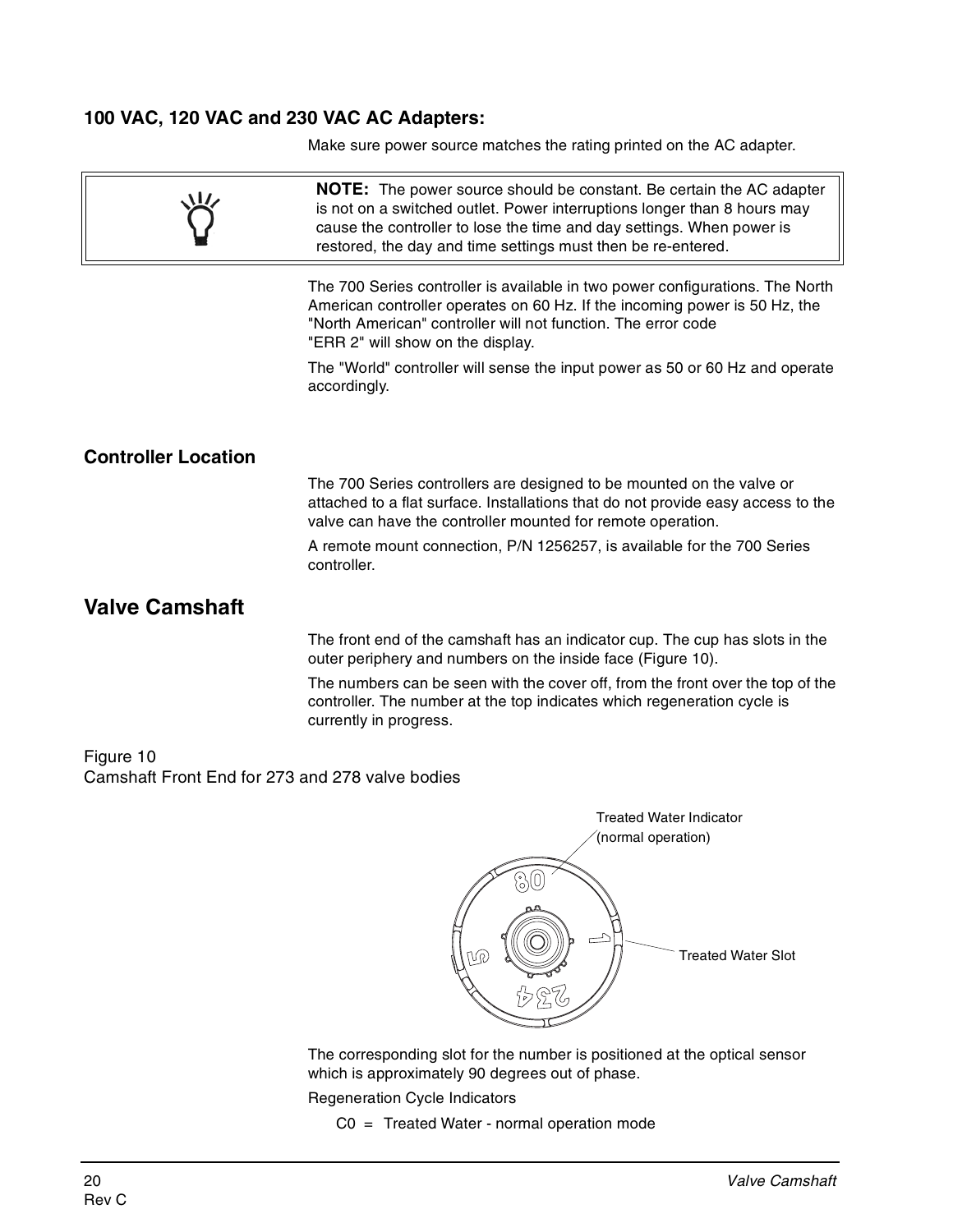- C1 = Backwash Cycle
- C2 = Regenerant Draw Cycle (not used in filter mode)
- C3 = Slow Rinse Cycle (not used in filter mode)
- C4 = System Pause (Repressurization cycle)
- $C5 =$  Fast Rinse Cycle 1
- $C8 =$  Regenerant Refill (not used in filter mode)

#### **Valve Disc Operation**

Figure 11 - Performa Valve (273, 278)

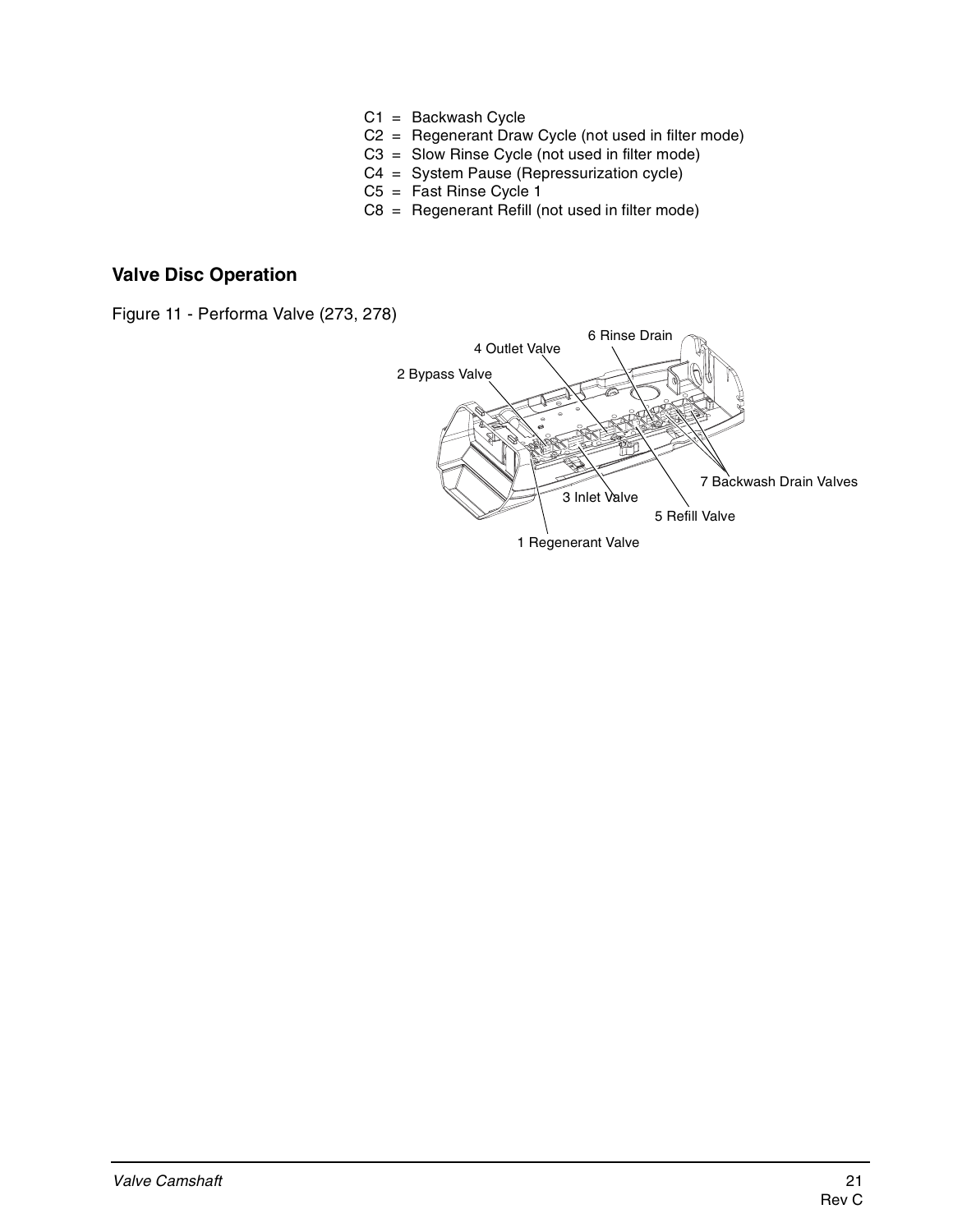## **Disinfection Of Water Conditioners**

The materials of construction of the modern water conditioner will not support bacterial growth, nor will these materials contaminate a water supply. During normal use, a conditioner may become fouled with organic matter, or in some cases with bacteria from the water supply. This may result in an off-taste or odor in the water.

Some conditioners may need to be disinfected after installation and some conditioners will require periodic disinfection during their normal life.

Depending upon the conditions of use, the style of conditioner, the type of ion exchanger, and the disinfectant available, a choice can be made among the following methods.

#### **Sodium or Calcium Hypochlorite**

#### **Application**

These materials are satisfactory for use with polystyrene resins, synthetic gel zeolite, greensand and bentonites.

#### **5.25% Sodium Hypochlorite**

These solutions are available under trade names such as Clorox\*. If stronger solutions are used, such as those sold for commercial laundries, adjust the dosage accordingly.

- 1. Dosage
	- A. Polystyrene resin; 1.2 fluid ounce (35.5 mL) per cubic foot.
	- B. Non-resinous exchangers; 0.8 fluid ounce (23.7 mL) per cubic foot.
- 2. Brine tank conditioners
	- A. Backwash the conditioner and add the required amount of hypochlorite solution to the well of the regenerant tank. The regenerant tank should have water in it to permit the solution to be carried into the conditioner.
	- B. Proceed with the normal regeneration.

\*Clorox is a trademark of the Clorox Company.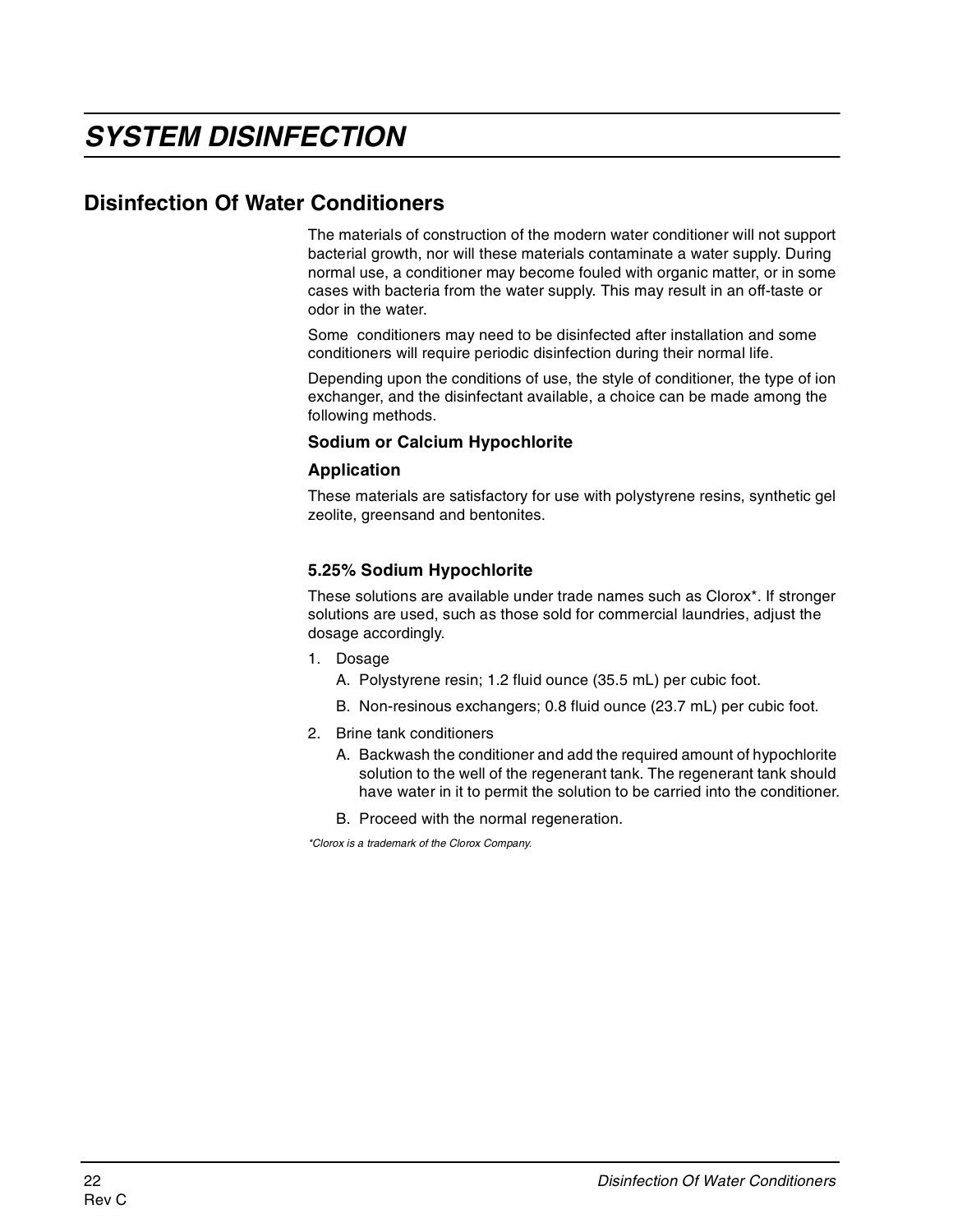#### **Calcium Hypochlorite**

Calcium hypochlorite, 70% available chlorine, is available in several forms including tablets and granules. These solid materials may be used directly without dissolving before use.

- 1. Dosage
	- A. Two grains (approximately 0.1 ounce [3 mL]) per cubic foot.
- 2. Regenerant tank conditioners
	- A. Backwash the conditioner and add the required amount of hypochlorite to the well of the regenerant tank. The regenerant tank should have water in it to permit the chlorine solution to be carried into the conditioner.
	- B. Proceed with the normal regeneration.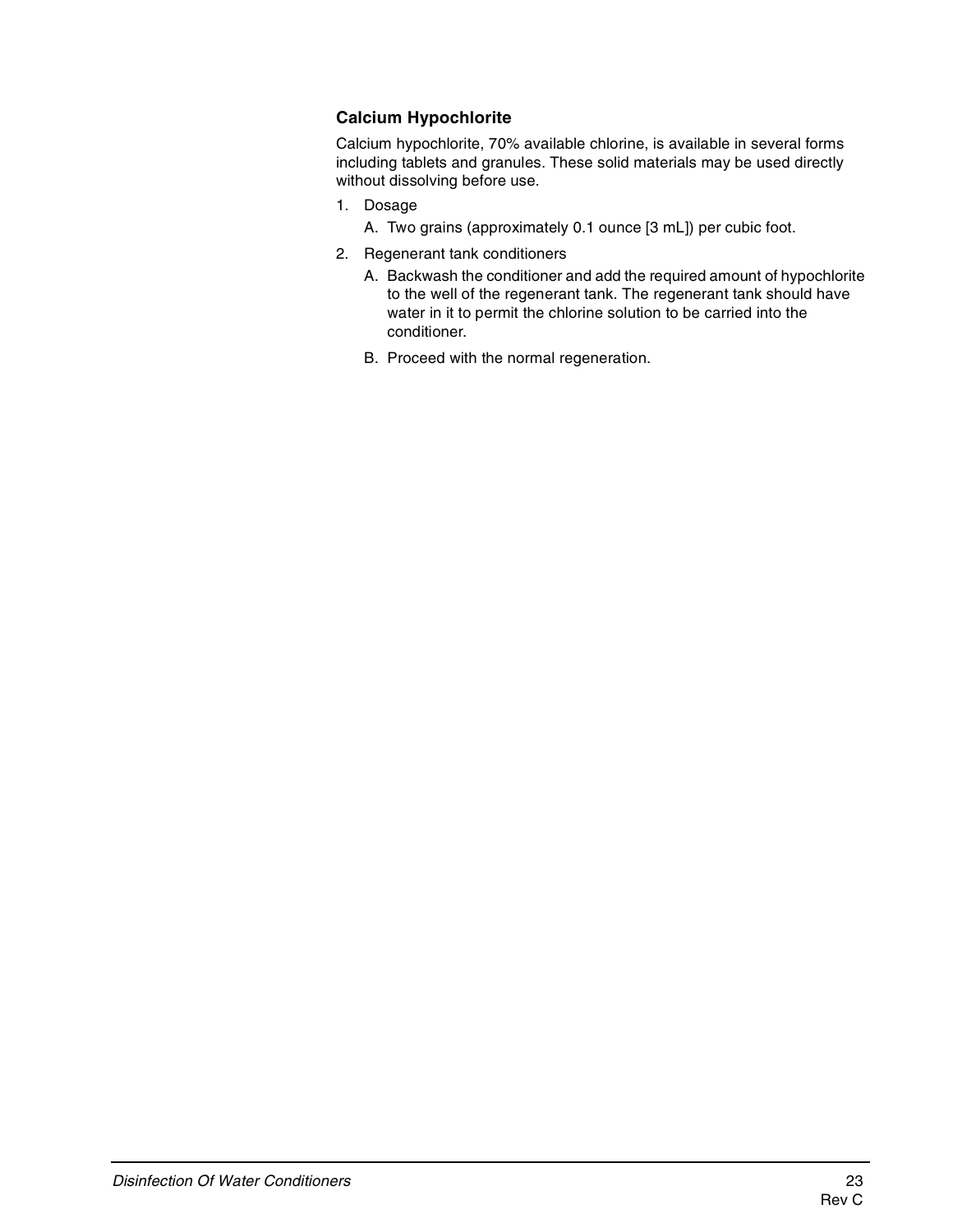# **DETERMINING IF YOU HAVE A 742 OR 762 CONTROL**

If you are unsure of your control model, simply remove the cover and disconnect the controller module from the control valve. In the back of the control valve is a silver label that will show your model number and version revision.

Figure 12



Serial number with date code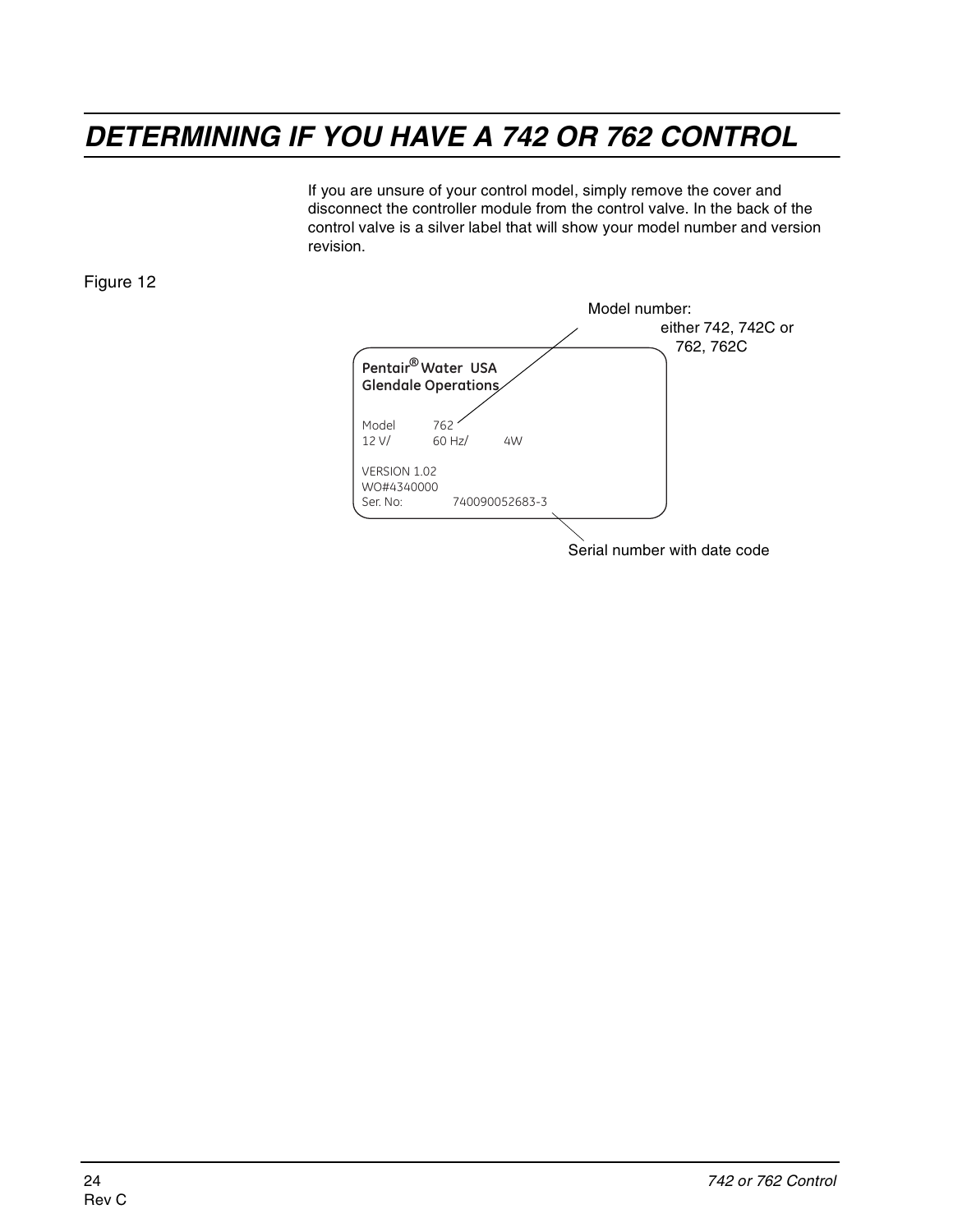# **GENERAL 700 SERIES INSTRUCTIONS**

## **Display Icons 700 Controller**

Figure 13



**NOTE:** In normal operation and during programming, only a few of the icons will actually be displayed.

- 1. Days of the week. The flag immediately below the day will appear when that day has been programmed as a day the system should regenerate (used with 7-day timer programming).
- 2. See #3
- 3. This cursor is displayed when the days between regeneration are being programmed (used with .5 to 99 day regeneration programming).
- 4. One of these cursors will be displayed to indicate which day will be programmed into the controller.
- 5. "PM" indicates that the time displayed is between 12:00 noon and 12:00 midnight (there is no AM indicator). PM indicator is not used if clock mode is set to 24-hour.
- 6. When "MIN" is displayed, the value entered is in minute increments.
- 7. When g/L is displayed, the value for regenerant amount entered is in grams/Liter.
- 8. When "Kg" is displayed, the value entered is in kilograms or kilograins.
- 9. Four digits used to display the time or program value. Also used for error codes.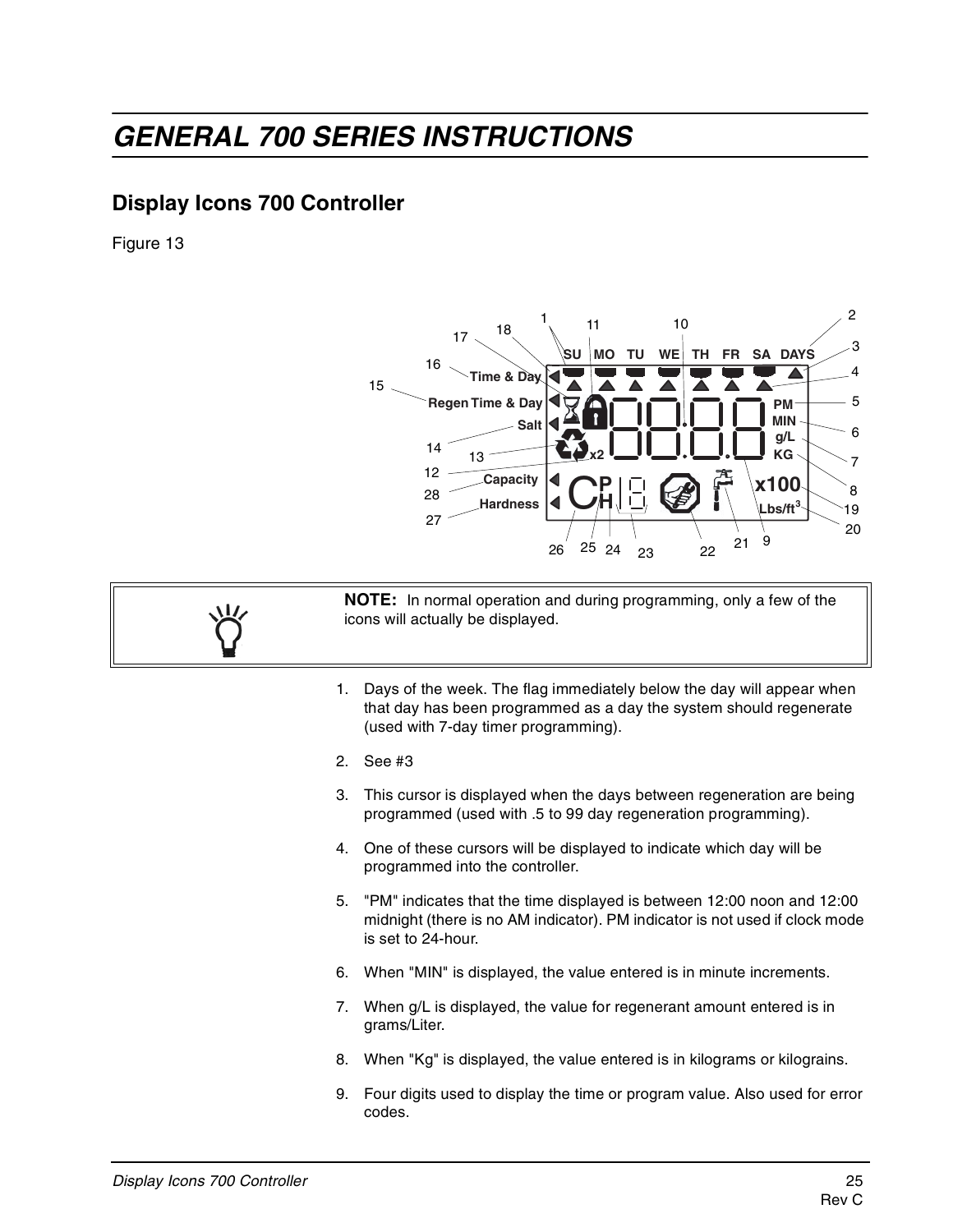- 10. Colon flashes as part of the time display. Indicates normal operation (742 only).
- 11. Locked/unlocked indicator. In Level I programming this is displayed when the current parameter is locked-out. It is also used in Level II programming to indicate if the displayed parameter will be locked (icon will flash) when controller is in Level I.
- 12. When "x2" is displayed, a second regeneration has been called for.
- 13. The recycle sign is displayed (flashing) when a regeneration at the next time of regeneration has been called for. Also displayed (continuous) when in regeneration.
- 14. The display cursor is next to "SALT" when programming the amount of regenerant. If the controller is on a 3-cycle filter then backwash time is programmed.
- 15. The display cursor is next to "REGEN TIME & DAY" when programming the time of regeneration and the days of regeneration.
- 16. The display cursor is next to "TIME & DAY" when programming the current time and day.
- 17. The hourglass is displayed when the motor is running. The camshaft should be turning.
- 18. These cursors will appear next to the item that is currently displayed.
- 19. X100 multiplier for large values.
- 20. When Lbs/ $tt^3$  is displayed the value for regenerant amount entered is in pounds/cubic foot.
- 21. Faucet is displayed when the current flow rate is displayed. Control may show the faucet and "0", indicating no flow.
- 22. Maintenance interval display turns on if the months in service exceed the value programmed in P11.
- 23. Used with #24, #25, and #26. Displays a sequence number or a value.
- 24. History Values (H). The number displayed by #23 identifies which history value is currently displayed.
- 25. Parameter (P). Displayed only in Level II Programming. The number displayed by #23 identifies which parameter is currently displayed.
- 26. Cycle (C). The number displayed by #23 is the current cycle in the regeneration sequence.
- 27. Hardness setting—only used with 762 controllers.
- 28. Capacity display—shows estimated system capacity.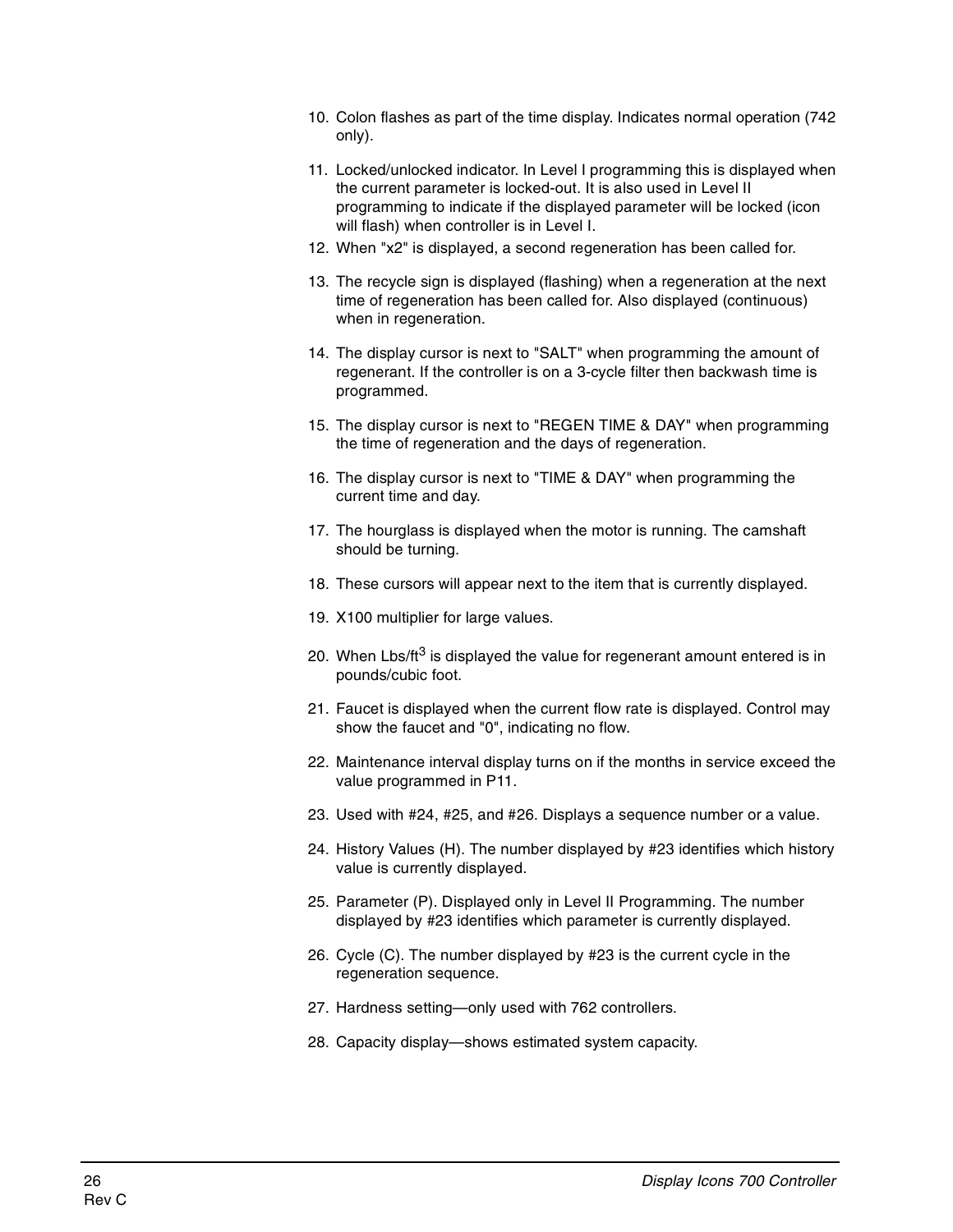# **Keypad — Buttons**

Figure 14



- 1. DOWN arrow. Generally used to scroll down or increment through a group of choices.
- 2. SET. Used to accept a setting that normally becomes stored in memory. Also used together with the arrow buttons.
- 3. UP arrow. Generally used to scroll up or increment through a group of choices.
- 4. Regenerate. Used to command the controller to regenerate. Also used to change the lock mode.



**NOTE:** If a button is not pushed for thirty seconds, the controller returns to normal operation mode. Pushing the Regenerate button immediately returns the controller to normal operation.

#### **Programming Conventions**

The 700 series controller is programmed using the buttons on the keypad. The programming instructions will be described two ways whenever a section has keypad input.

First, a table shows simplified instructions. Second, text follows that describes the action. In each table:

"Action" lists the event or action desired.

"Keys" are listed as:



DOWN for down arrow

SET for set



REGEN for regeneration

"Duration" describes how long a button is held down:

P/R for press and release HOLD for press and hold

X sec for a number of seconds to press the button and hold it down

"Display" calls out the display icons that are visible.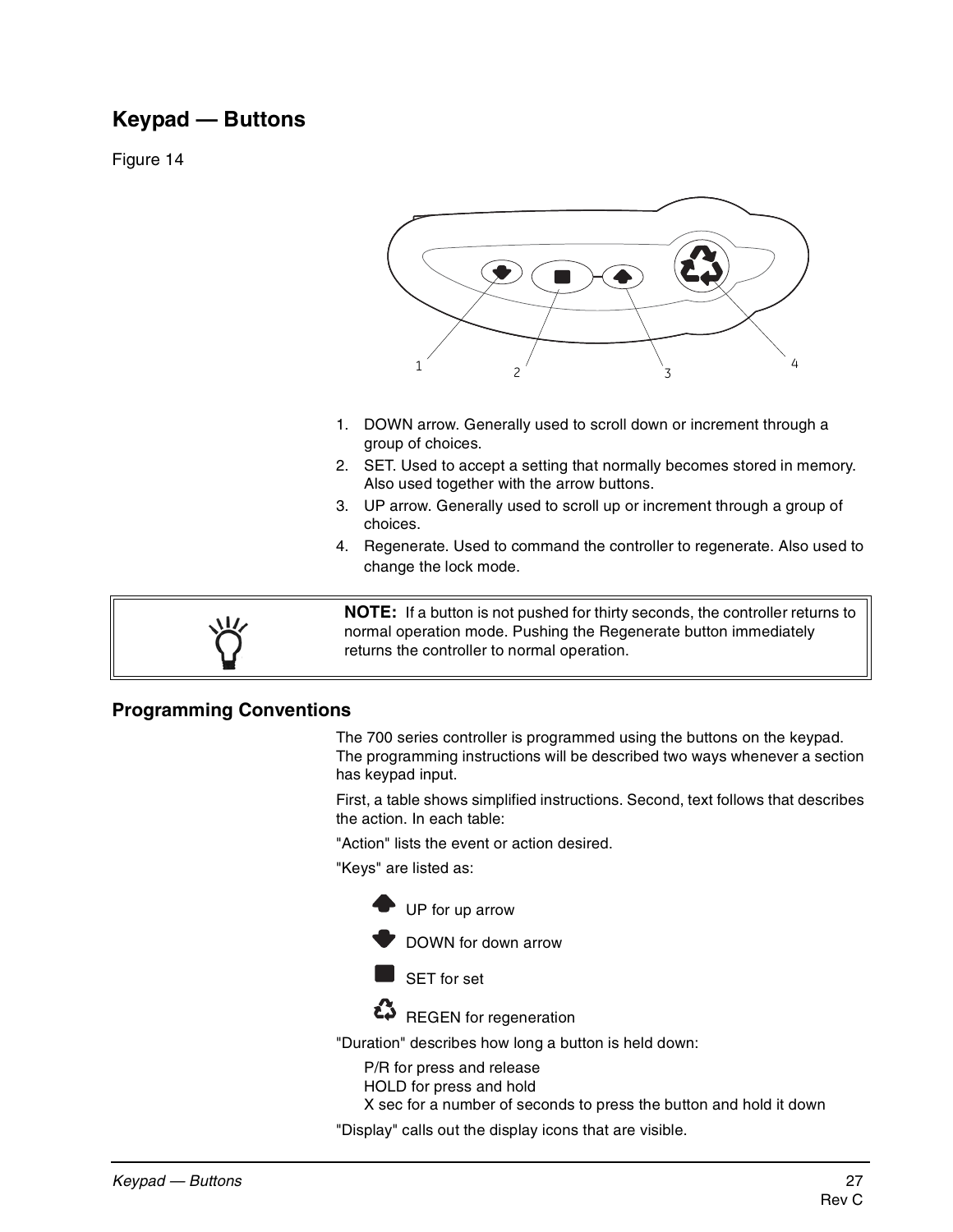## **Regeneration Modes**

The 700 Series controllers can be regenerated either automatically or manually. During a regeneration, the total time remaining of the regeneration will be displayed on the controller. The current cycle is shown in the lower left of the display.

#### **To Initiate a Manual Regeneration:**

- Press REGEN once for delayed regeneration. System will regenerate at next set regen time (2:00 AM).
	- A flashing regen (recycle) symbol will be displayed.
- Press and hold REGEN for 5 seconds to initiate immediate manual regeneration. A solid regen symbol will be displayed.
- After immediate regeneration has begun, press REGEN again to initiate a second manual regeneration. A flashing "x2" symbol indicates the second regeneration will start at the time of regeneration. Press and hold REGEN to turn on the second regeneration immediately following the current regeneration. The double regeneration is indicated by the "x2" symbol being on steady.



#### **During a Regeneration:**

- A "C#" is displayed to show current cycle.
- Total regen time remaining is displayed on screen.
- Press and hold SET to show current cycle time remaining.

#### **To Advance Regeneration Cycles:**

- Press and hold SET showing current cycle time.
- Simultaneously press SET and UP to advance on cycle. An hourglass will display while cam is advancing. When cam reaches next cycle, "C2" will be displayed.
- Repeat SET and UP to advance through each cycle.
- Press and hold SET and UP for 5 seconds to cancel regen. Hourglass will flash once cancelled. Camshaft will advance to home – may take 1 to 2 minutes.

#### **Regeneration Cycles:**

- C1 Backwash
- C2 Regeneration Draw/Slow Rinse (not used in filter mode)
- C3 Slow Rinse (not used in filter mode)
- C4 System Pause (to repressurize tank)
- C5 Fast Rinse
- C8 Regenerant Refill (not used in filter mode)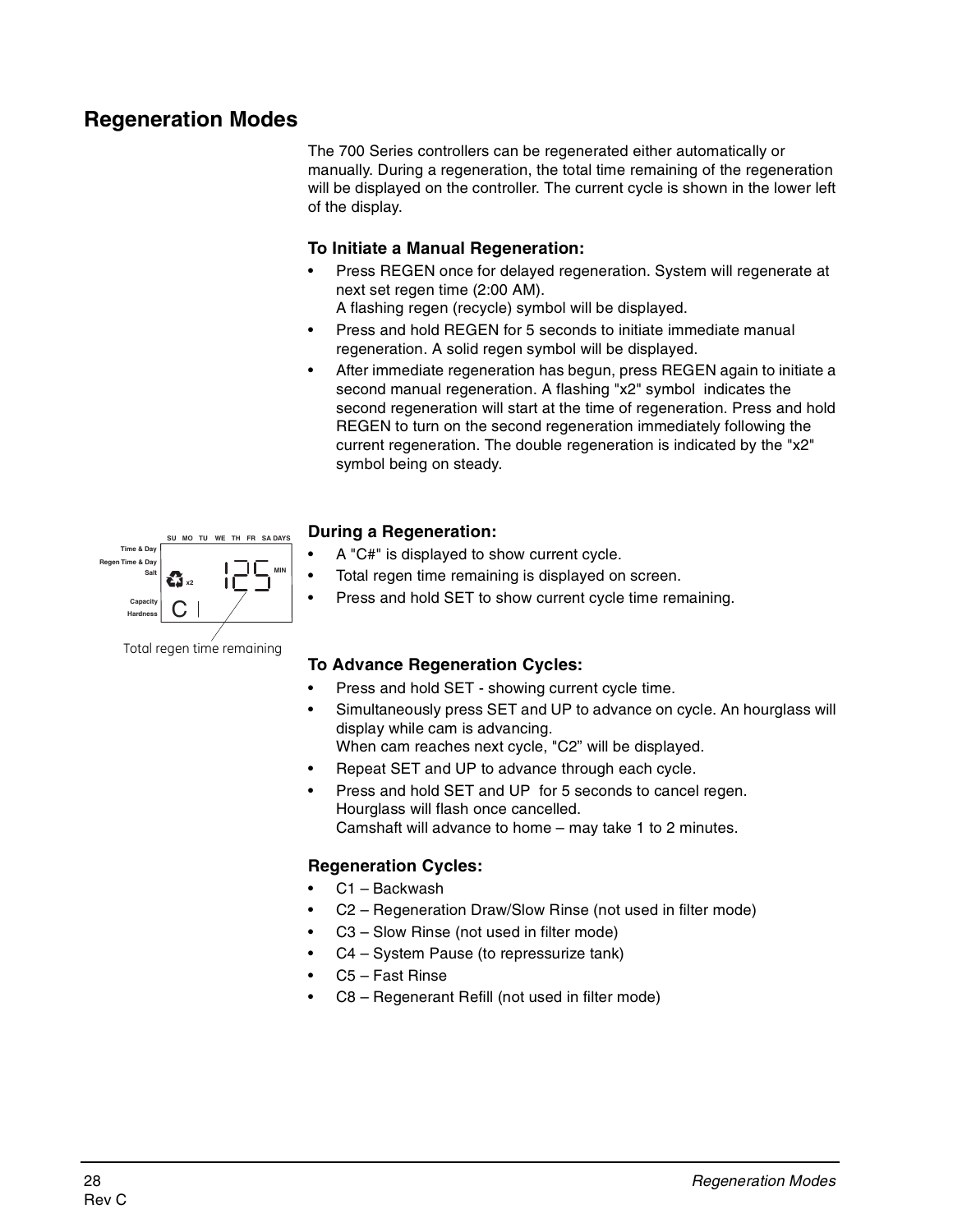## **742/762 Series Initial Power-Up**



#### **Initial Power Up – (Camshaft proceeds to HOME position)**

- At initial power-up, the camshaft may need to rotate to the HOME (in service position).
- Camshaft may take 1 to 2 minutes to return to HOME position.
- Err 3 will be displayed until the camshaft returns to HOME position.
- If more than 2 minutes elapses, verify that the motor is turning the camshaft. If it is not turning, contact Dealer.



**NOTE:** The 700 Series controller features a self-test sequence. At first power-up of the control, you may see a number such as 1.00, 1.02, 1.04, or 2.00 displayed. This is an indication that the self-test is not completed. To complete the test, verify that the turbine cable is connected. Blow air into the turbine port (valve outlet) to spin the turbine. The controller will verify that the turbine works and the self-test will finish. Proceed with the initial start-up procedure.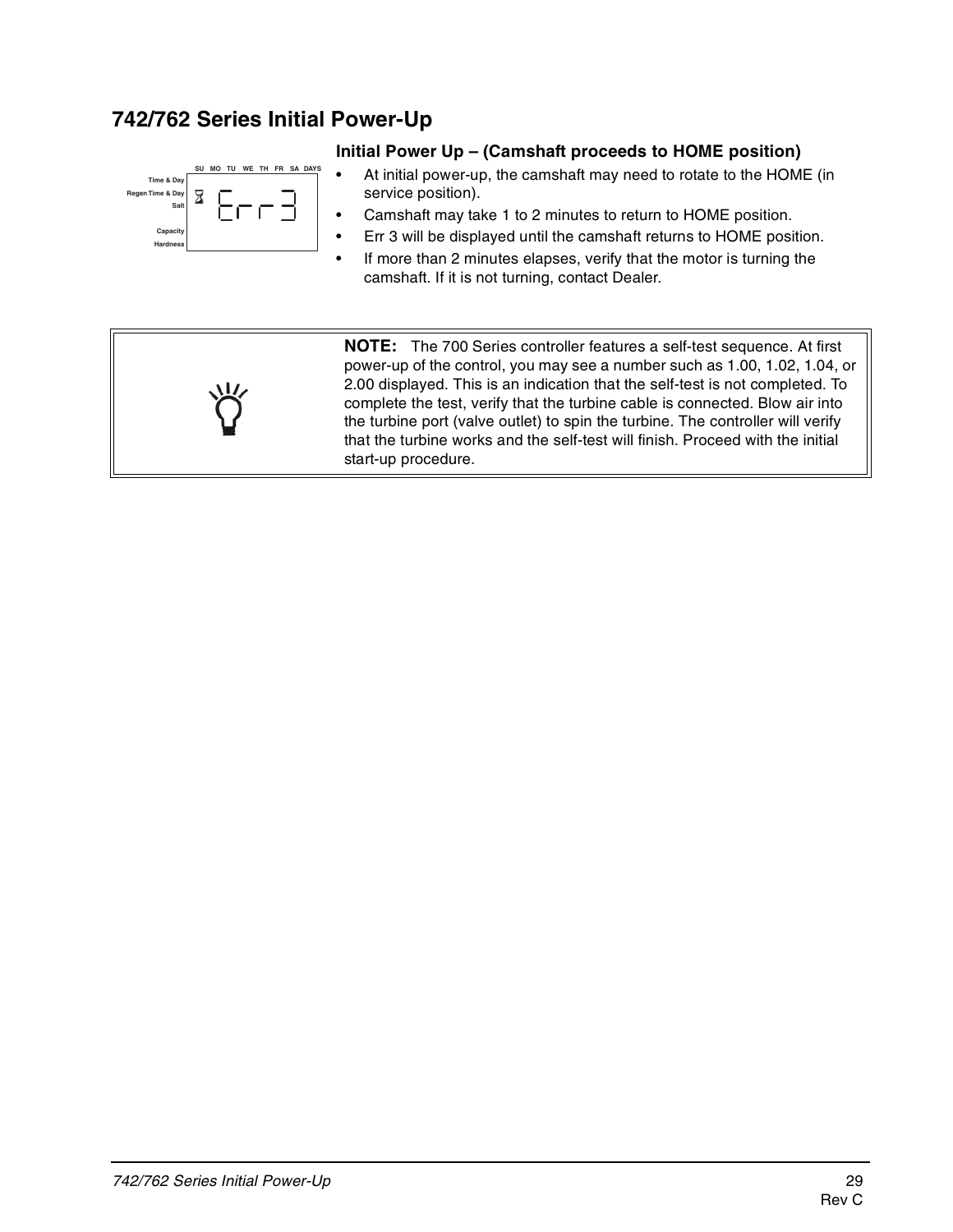# **Initial Start-up Step-By-Step Instructions**

For FA filter applications, please program as normal below. See section Programming the 700 for 5-Cycle Filter Applications.

#### **Step 1: Select Valve Type**

This step may have been performed by your system's OEM manufacturer. In this case, proceed to step 3.

- Identify your valve body type by looking at the silver ID sticker on the back or side of the valve body.
- Select your valve body type using the UP and DOWN buttons.
- Display Valve Body 255 255, 7-cycle conditioner 263 Performa filter 263, 3-cycle filter 268 Performa conditioner 268, 7-cycle conditioner 273 Performa Cv 273, 3-cycle filter 278 Performa Cv 278, 5-cycle conditioner 293 Magnum Cv filter, 3-cycle filter 298 Magnum Cv conditioner, 7-cycle conditioner

**NOTE:** Different 742/762 control hardware is necessary to operate the 150S valve body.





#### **NOTE:** Capacity is the result of the amount of media in the tank and the salt setting. The default capacity will be changed by selecting a different regenerant setting.

- Input system size media volume (For FA filters, choose your closest media volume) – in cubic feet or liters.
- Use UP and DOWN buttons to scroll through resin volume choices.
- Choose the nearest volume to your actual system size.
- Press SET to accept the system size you've selected.
- If incorrect setting is programmed, see "Resetting the Control" section below.



**NOTE:** If the controller was incorrectly set to the wrong valve body, press the DOWN button and SET button for five seconds to display resin volume in "HO". Press and hold the SET button for five seconds to reset the controller. Use the UP or DOWN buttons to increment the display to the correct valve body. Press SET.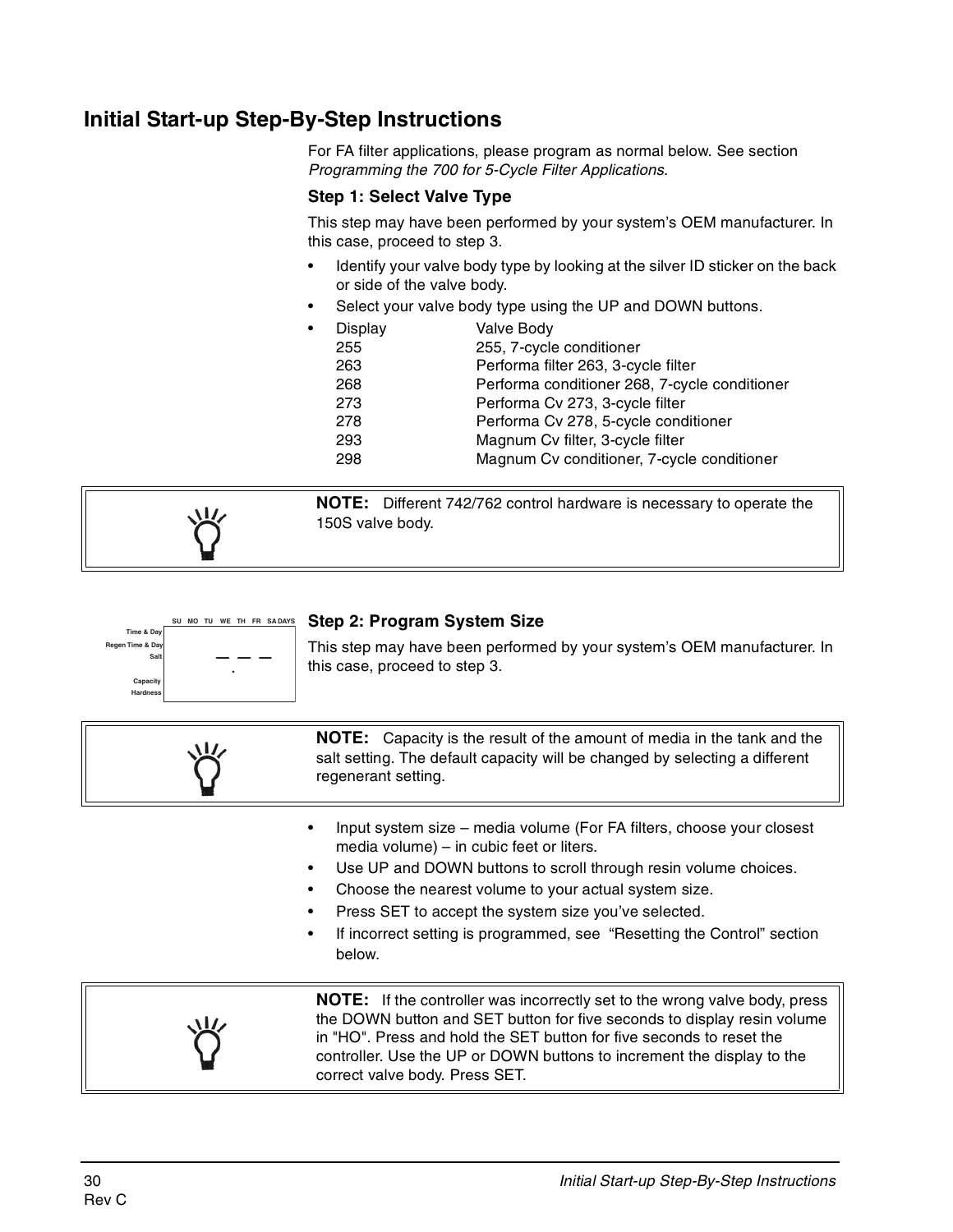

- While "12:00" is blinking, set the correct time of day.
- Use the UP and DOWN buttons to scroll to the correct time of day.
- "PM" is indicated, "AM" is not indicated.
- Press SET to accept the correct time of day and advance to the next parameter.

#### **Step 4: Set Day of Week**

- Press SET to make the arrow under "SU" flash.
- Use the UP and DOWN buttons to advance the arrow until it is under the correct day of week.
- Press SET to accept and advance to the next parameter.

#### **After steps 1-4, the controller will operate most systems. Proceed to step 5 if further adjustments to your system's programming is needed.**



**SU MO TU WE TH FR SA DAYS**

コロロ

**SU MO TU WE TH** 

**Time & Day**

Capac **Hardness**

**Time & Day Regen Time & Day Salt**

> Cap **Hardness**

#### **Step 5: Set Regen Time**

- 2:00 (AM) is the default time of regeneration. To accept this time, press the DOWN button to move to step 6.
- To change the regen time, press SET causing "2:00" to flash.
- Use the UP and DOWN buttons to advance to the desired regen time.
- Press SET to accept the time and advance to the next parameter.



#### **Step 6: Set Days to Regenerate (742 Time-Clock Control Only)**

- If using 762 control proceed to step 6a.
- Set number of days between time-clock regeneration (regen frequency).
- Default time is 3 days.
- Days can be adjusted from  $\frac{1}{2}$  (.5) to 99 days.
- To change, press SET to make the "3" flash.
- Use the UP and DOWN buttons to change the number of days desired.
- Press SET to accept the regen frequency, and advance to the next cycle.



**WARNING: 742 only:** Setting days between regeneration to zero will cause the system to not regenerate. This setting is used for selecting regeneration on specific days or to use with a remote regeneration input.

• To use the 7-day timer option –see Dealer Installation Manual.

#### **Step 6a: Set Calendar Override (762 Demand Control Only)**

- If using  $742$  control proceed to step 7.
- Set number of days for calendar override on demand control.
- "0" days is the default for calendar override.
- Days can be adjusted from  $\frac{1}{2}$  (.5) to 99 days.
- To change, press SET to make the "0" flash.
- Use the UP and DOWN buttons to change to the number of days desired. Press SET to accept the regen frequency, and advance to the next cycle.

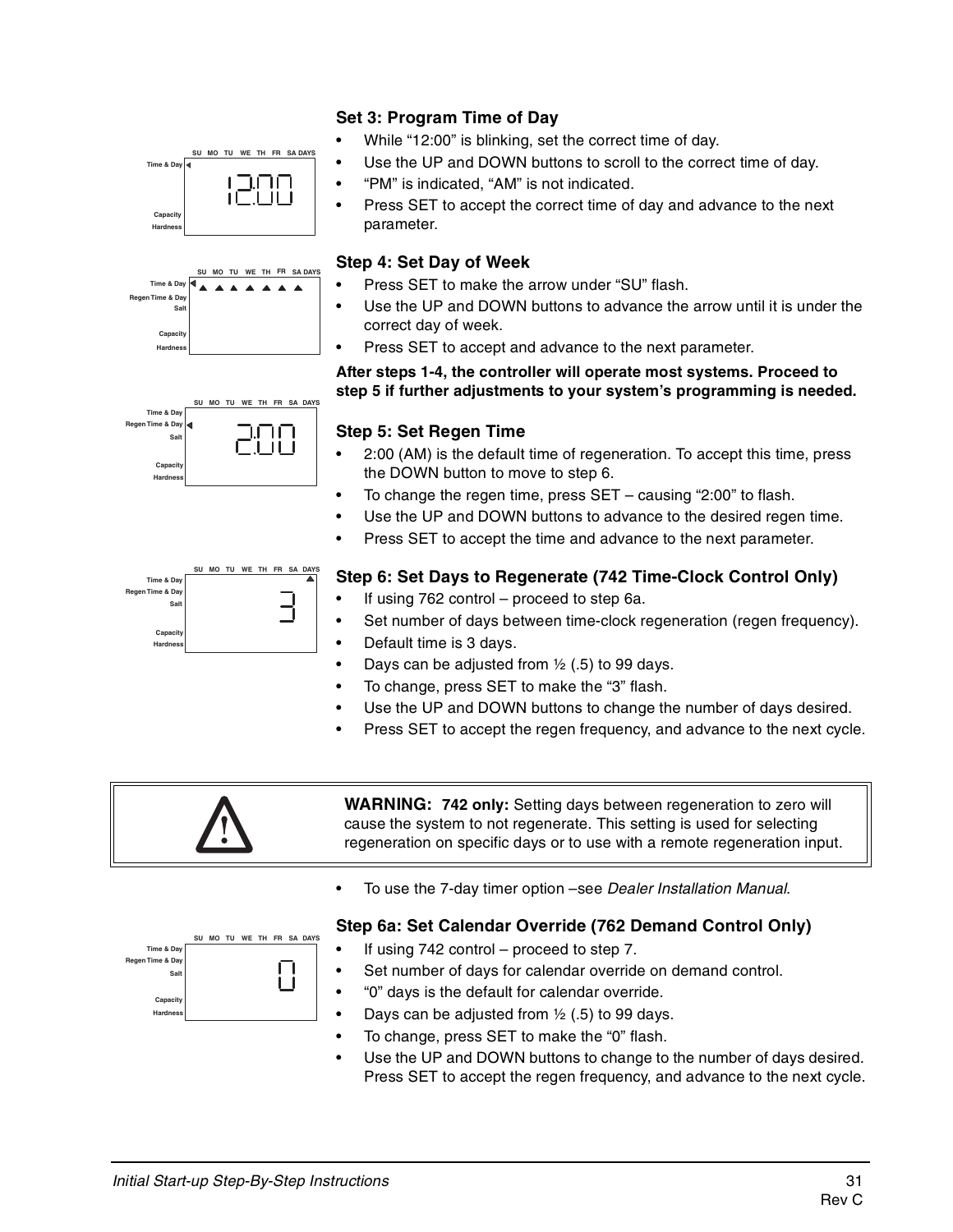#### **Step 7: Amount of Regenerant used per Regeneration**

#### **If the installation is a filter, skip to Filter Backwash Time. The amount of regenerant does not apply.**

- Select regenerant amount.
- The default setting is 9 lbs of salt per  $ft^3$  of resin (110 grams/Liter).
- The 255 and 268 valves will follow the high efficiency settings. See Table 1

| <b>Salt</b><br>Ibs/cu ft | <b>Exchange</b><br>Capacity<br>grains/cu ft | Salt grams/<br>liter | <b>Exchange</b><br>Capacity<br>grams/liter |  |  |
|--------------------------|---------------------------------------------|----------------------|--------------------------------------------|--|--|
| 3                        | 14100                                       | 50                   | 33.6                                       |  |  |
| 4                        | 18307                                       | 60                   | 40.0                                       |  |  |
| 5                        | 21160                                       | 70                   | 44.5                                       |  |  |
| 6                        | 23490                                       | 80                   | 48.4                                       |  |  |
| 7                        | 25460                                       | 90                   | 51.8                                       |  |  |
| 8                        | 27167                                       | 100                  | 54.9                                       |  |  |
| 9<br>28673               |                                             | 110                  | 57.7                                       |  |  |
| 10                       | 30019<br>11<br>31238                        |                      | 60.2                                       |  |  |
|                          |                                             |                      | 62.6                                       |  |  |
| 12                       | 32350                                       | 140                  | 64.8                                       |  |  |
| 13                       | 33373                                       | 150                  | 66.8                                       |  |  |
| 14                       | 34320                                       | 170                  | 70.4                                       |  |  |
| 15                       | 35202                                       |                      | 75.2                                       |  |  |
| 16                       | 36027                                       | 230                  | 79.3                                       |  |  |
| 17                       | 36802                                       | 260                  | 82.9                                       |  |  |
| 18<br>37533              |                                             | 290                  | 86.1                                       |  |  |

#### **Table 1- High Efficiency Exchange Capacity**

#### **Table 2**

| <b>To Convert Capacity</b><br>in | Into Capacity in | <b>Multiply by</b> |  |  |  |
|----------------------------------|------------------|--------------------|--|--|--|
| kilograms (kg)                   | kilograins (kgr) | 15.43              |  |  |  |
| kilograins (kgr)                 | kilograms (kg)   | 0.0648             |  |  |  |
| moles of CaCO3                   | kilograms (kg)   | 0.10               |  |  |  |
| equivalents of CaCO3             | kilograms (kg)   | 0.05               |  |  |  |

• To program the regenerant amount, press SET to enter the change mode. The 9 (lbs/ $ft^3$ ) default will begin to flash. Use UP and DOWN to scroll through the available settings. Press SET to enter the amount.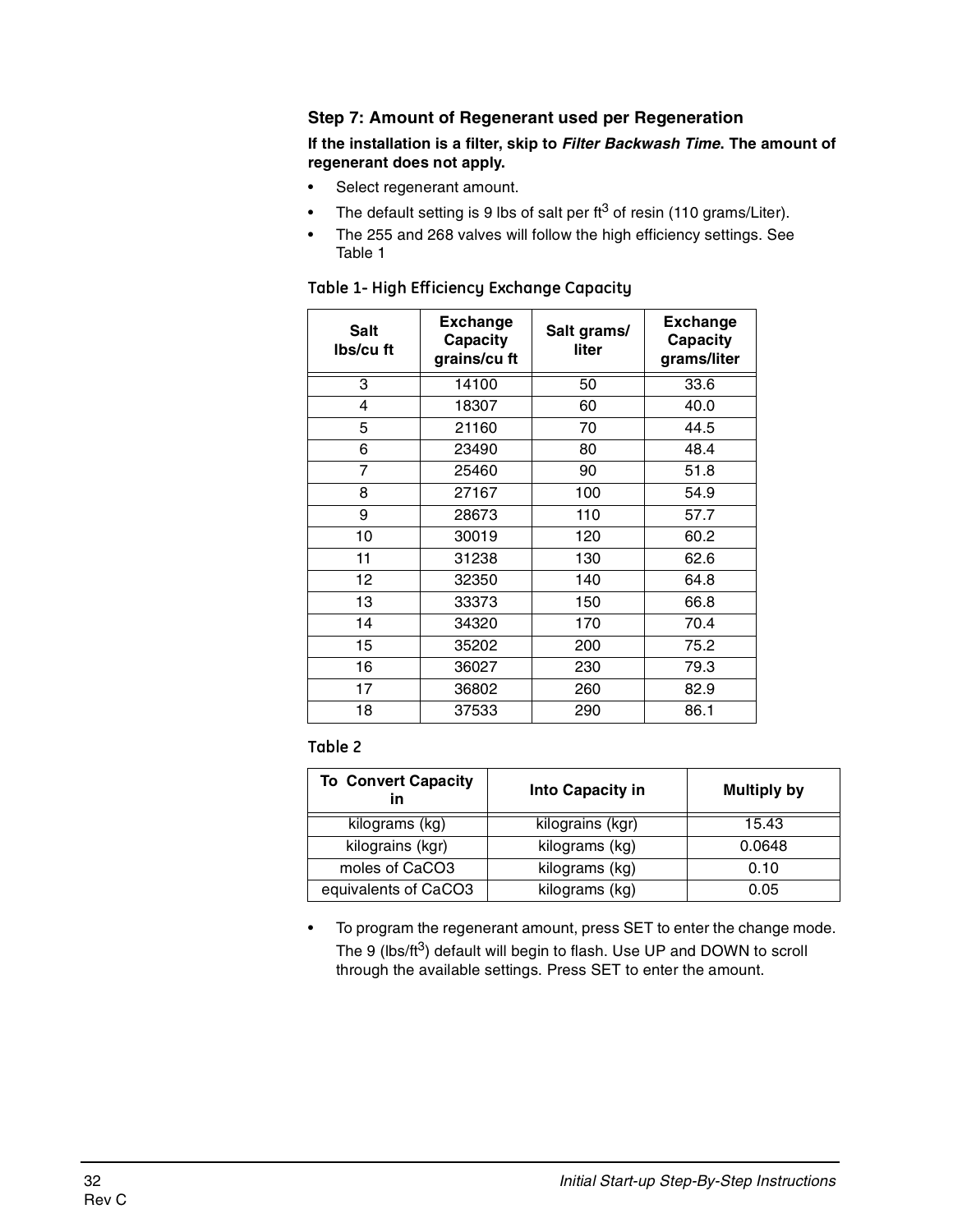

#### **Filter backwash time (filter mode only)**

If the system is set up as a filter, regenerant amount is unnecessary. The controller deactivates the regenerant amount setting, and changes to an adjustable backwash time in minutes.

- Press SET to change the time.
- The default time of 14 minutes will begin to flash.
- Use UP and DOWN to select the appropriate backwash time for the media type and amount used. The controller can use 0 to 99 minutes for backwash.
- Press SET again to enter that time.

#### **Step 8: Estimated Capacity**

- System capacity is displayed in total kilograins or kilograms of hardness removed before a regeneration is necessary.
- Value is derived from the system's resin volume input, and salt amount input.
- The capacity displayed is a suggested value  $-$  as recommended by resin manufacturers.
- Capacity is only displayed for information purposes on 742 control it cannot be changed.
- To change capacity on 762 control, press SET to make the default capacity flash. Use the UP and DOWN buttons to increment to the desired capacity.
- Press SET to accept the setting and advance to the next parameter.
- **FA filters:** see section on capacity, Setting the 700 for 5-Cycle Filter Applications.

If using the 742 control, programming is complete. The control will return you to the normal operation mode.



#### **Step 9: Enter Hardness (762 Demand Control Only)**

- Enter inlet water hardness at installation site.
- Default hardness setting is 25 grains (25 ppm for metric).
- To change hardness, press SET to make the setting flags. Use the UP and DOWN buttons to scroll to the correct hardness.
- Press SET to accept the entered hardness value.
- The control will return you to the normal operation mode.
- **FA filters**: see section on capacity, Setting the 700 for 5-Cycle Filter Applications.

Initial system programming is now complete. The control will return to normal operation mode, if a button is not pushed for 30 seconds.

#### **Viewing Cycle Times**

- 1. Press and hold the UP and SET buttons for 3 seconds when the control is in the "in service mode" to access the "cycle time display mode". The display will show a small "c" followed by a number in the lower portion of the display.
- 2. Press the UP and DOWN buttons to display the programmed cycle time.
- 3. Press the REGEN button to exit the "cycle times display mode".

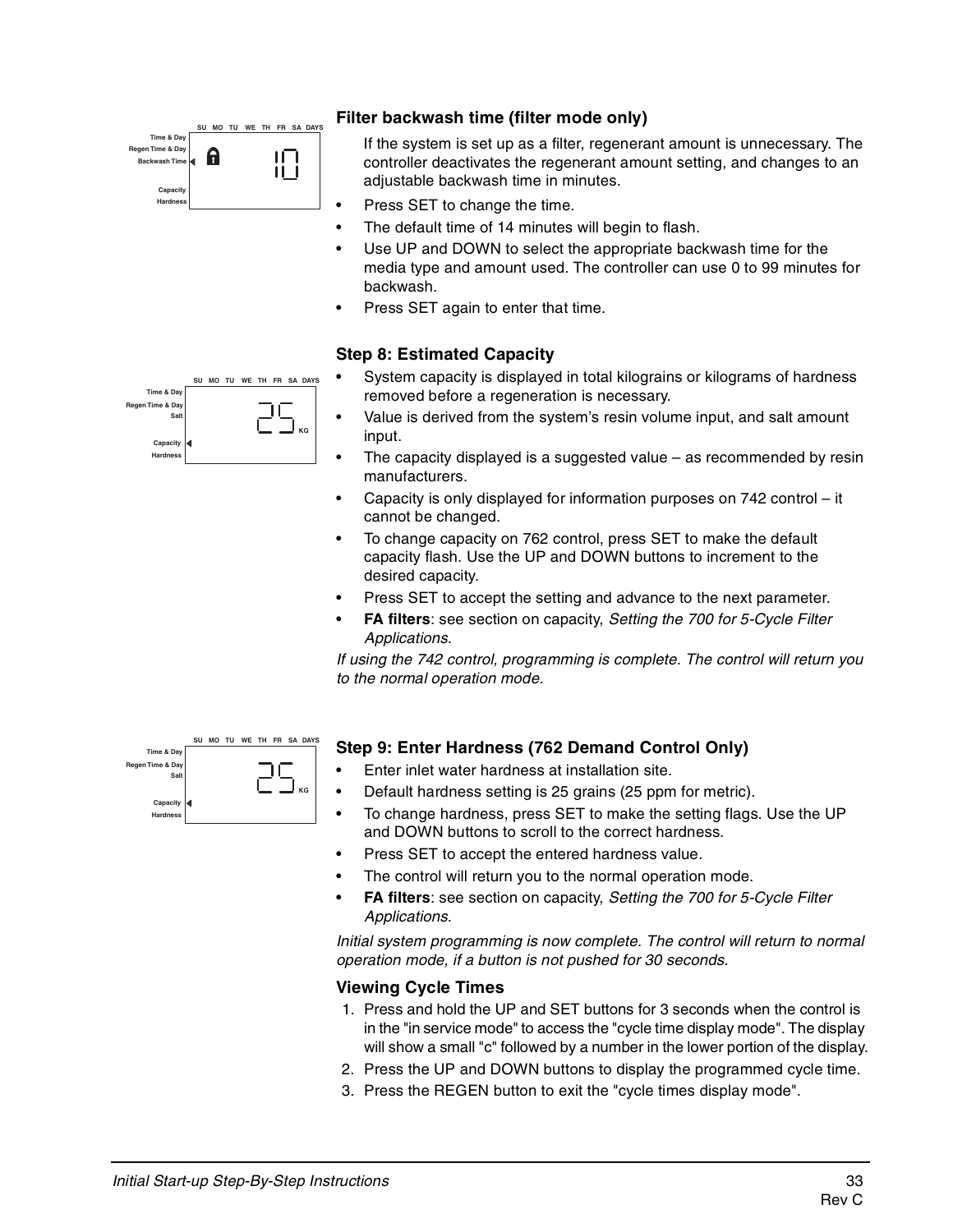#### **Adjusting Cycle Times**

- 1. Press SET when in the "cycle time display mode". The cycle time in minutes will flash, indicating the cycle time can be changed.
- 2. Press the UP or DOWN buttons to change the flashing time.
- 3. Press SET while the cycle time is flashing to enter the flashing value.



**NOTE:** The draw and refill cycle times cannot be changed in cycle time programming for conditioner valves. Draw and refill times are calculated using the draw and refill rates and salt amounts. The draw and refill cycle times may be programmed for 3-cycle filters.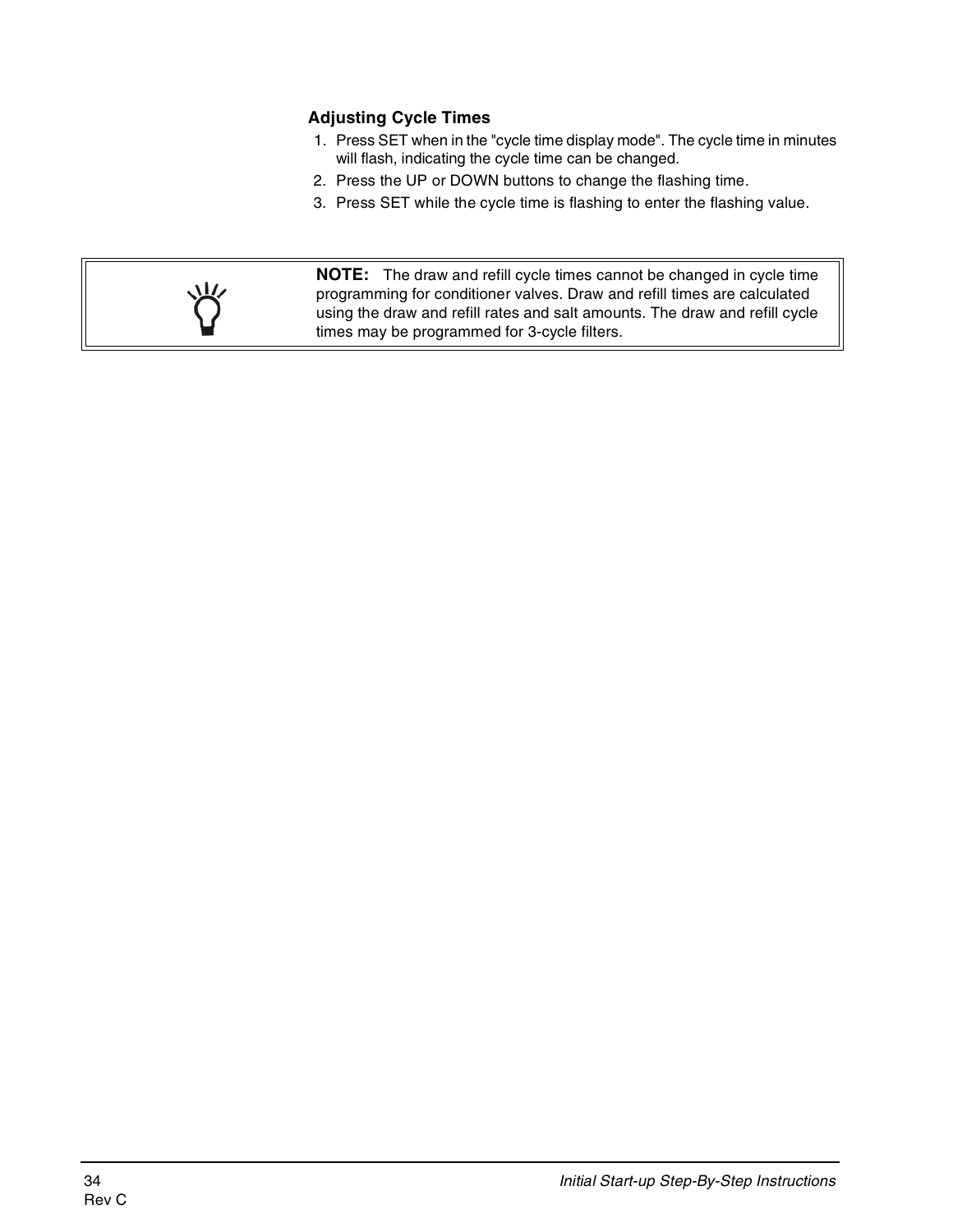# **PLACING CONDITIONER INTO OPERATION (turning on the water)**

#### **Conditioner and FA Filter Start-Up**

After you have performed the previous initial power-up steps, you will need to place the conditioner into operation. Follow these steps carefully, as they differ from previous valve instructions.



A. While the controller is in cycle C1 (Backwash), open the water supply valve very slowly to approximately the 1/4 open position.



**WARNING:** If opened too rapidly or too far, media may be lost out of the tank into the valve or the plumbing. In the ¼ open position, you should hear air slowly escaping from the valve drain line.

- B. When all of the air has been purged from the media tank (water begins to flow steadily from the drain line), open the main supply valve all of the way. This will purge the final air from the tank.
- C. Allow water to run to drain until the water runs clear from the drain line. This purges any refuse from the media bed.
- D. Turn off the water supply and let the system stand for about five minutes. This will allow any air trapped to escape from the tank.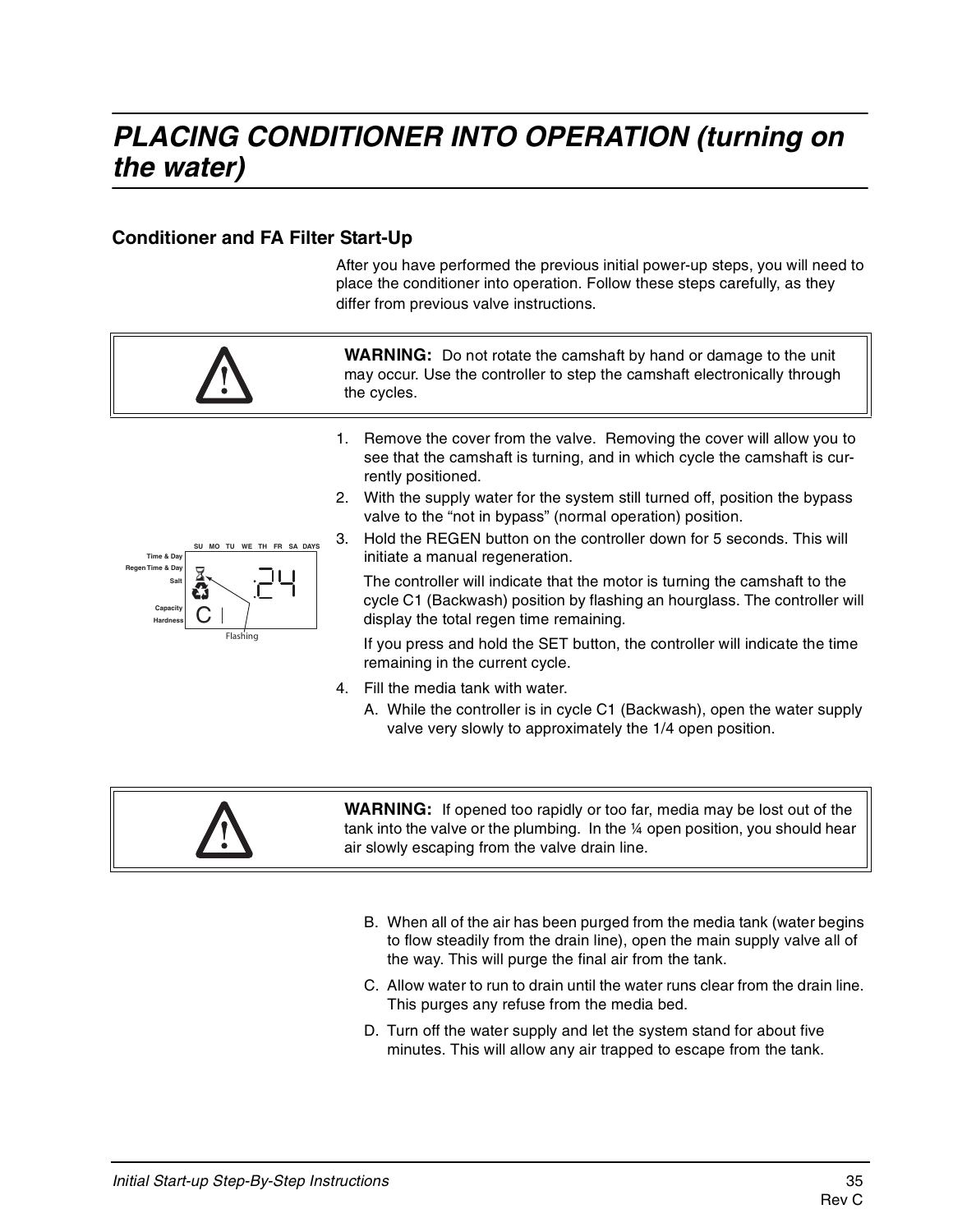- 5. Add water to the regenerant tank (initial fill) (conditioner and FA filters only).
	- A. With a bucket or hose, add approximately 4 gallons (15 liters) of water to the regenerant tank.

If the tank has a salt platform in the bottom of the tank, add water until the water level is approximately 1 inch (25 mm) above the platform.

**NOTE:** We recommend that you do not put regenerant into the tank until after the control valve has been put into operation. With no regenerant in the tank, it is much easier to view water flow and motion in the tank.

- 6. Engage the refill cycle to prime the line between the regenerant tank and the valve (conditioner only).
	- A. Slowly open the main water supply valve again, to the fully open position. Be sure not to open too rapidly as that would push the media out of the media tank.
	- B. Advance the controller to the Refill (C8) position. From cycle C1 (Backwash), press and hold the SET button. This will display the current cycle.

While pressing the SET button, press UP to advance to the next cycle. Continue to advance through each cycle until you have reached cycle C8 (Refill).

**NOTE:** As you advance through each cycle there will be a slight delay before you can advance to the next cycle. The hourglass icon will light while the camshaft is indexing. There may be a pause at cycle C4 (System Pause). This cycle allows the water/air pressure to equalize on each side of the valve discs before moving on. The hourglass will not be visible indicating that the system is paused.



- C. With the water supply completely open, when you arrive at cycle C8 (Refill), the controller will direct water down through the line to the regenerant tank. Let the water flow through the line until all air bubbles have been purged from the line.
- D. Do not let the water flow down the line to the tank for more than one to two minutes, or the tank may overfill.
- E. Once the air is purged from the line, press the SET button and the UP button simultaneously to advance to cycle C0 (Treated Water) position.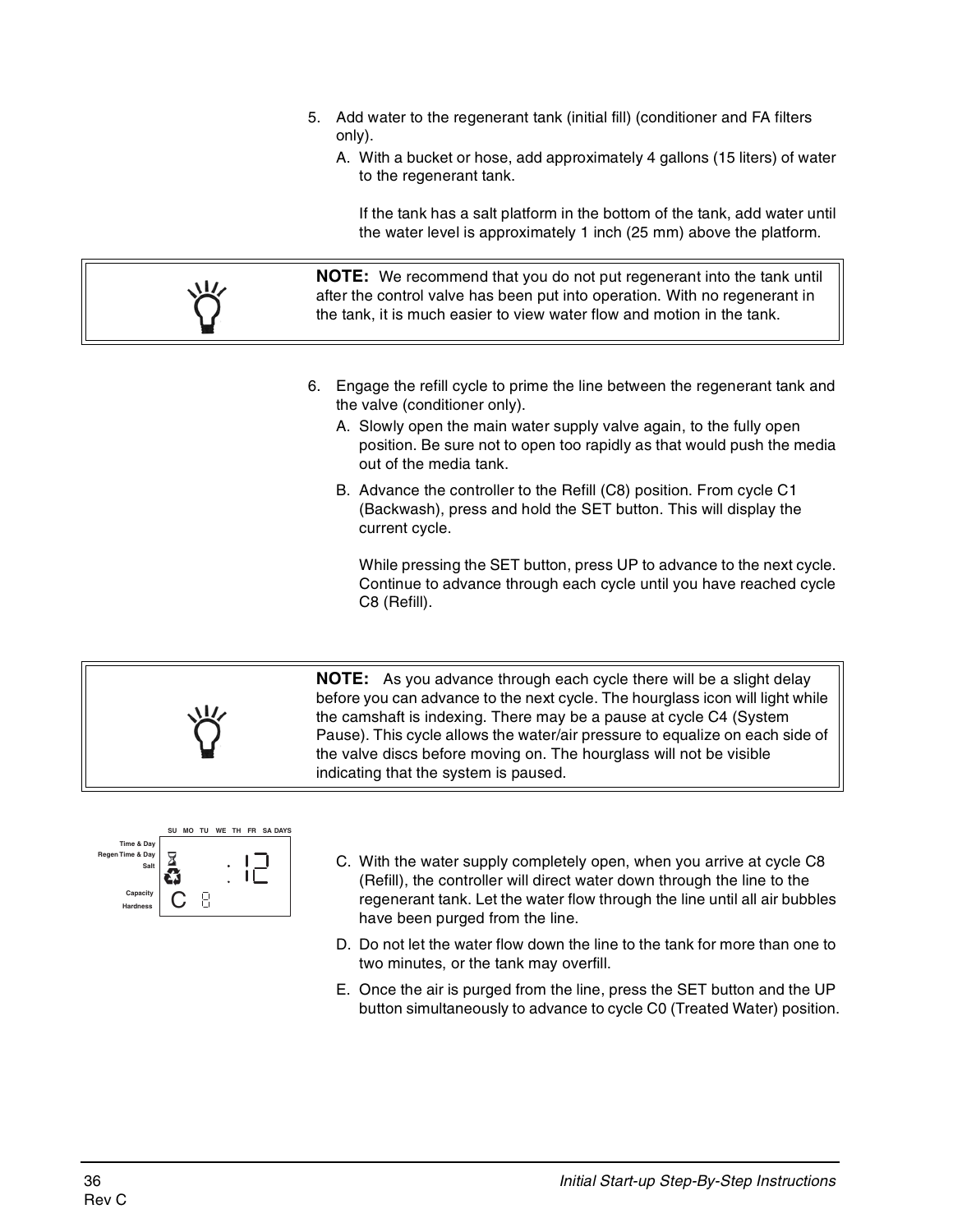- 7. Draw water from the regenerant tank.
	- A. From the treated water position (cycle C0), advance the valve to the draw regenerant position. Hold the REGEN button down for five seconds.

The controller will begin a manual regen, and advance the control valve to the cycle C1 (Backwash). Press the SET and UP button to advance to cycle C2 (Draw).

- B. With the controller in this position, check to see that the water in the regenerant tank is being drawn out of the tank. The water level in the tank should recede very slowly.
- C. Observe the water being drawn from the regenerant tank for at least three minutes. If the water level does not recede, or goes up, check all hose connections. C2 should be displayed.
- 8. If the water level is receding from the regenerant tank you can then advance the controller back to the treated water (C0) position by pressing SET and the UP buttons simultaneously to advance the controller to the C0 position.
- 9. Finally, turn on a faucet plumbed after the water conditioner. Run the faucet until the water runs clear.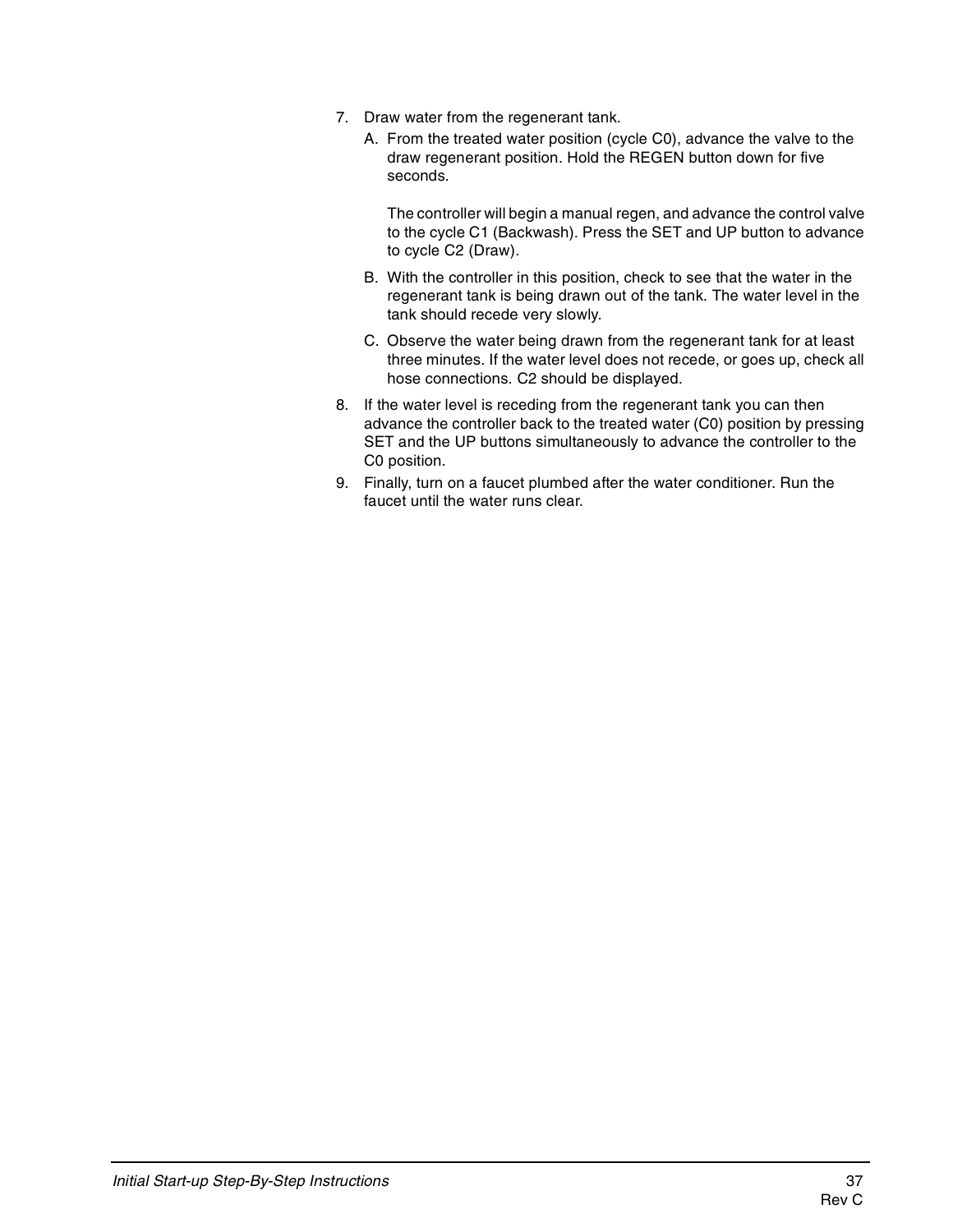## **Manganese Greensand Systems**

#### **Sizing FA Filters**

Potassium permanganate regenerating iron filters should be sized for the appropriate backwash and injector sizes.

#### **Backwash Controller**

Be sure to choose the appropriate backwash flow rate control (see Parts section) as recommended by your media manufacturer.

#### **Injector**

Use the same injector size as you would for your conditioner control tank diameter.

#### **Refill Controller**

An FA filter can use the 0.33 gpm refill control that is featured as standard with a Logix controller. Use a check valve in your potassium permanganate feeder to prevent overflow.

#### **Initial Resin Volume Setting**

Programming for a manganese greensand system requires a few minor adjustments to the programming to operate the control correctly. The initial resin volume should be set to the closest volume of the manganese greensand in the system. For example, if the system contains two cubic feet of manganese greensand, program in 2.00 for the resin volume.

#### "Salt" Setting for KMNO<sub>3</sub> Regenerant

Be sure the regenerant (salt setting) is set high enough to operate the float shut off in the regenerant storage tank.

All other settings will remain the same as mentioned in the previous programming sections.

#### **Days Between Regeneration Setting (742 FA)**

To set the days between regenerations, consult the media manufacturer for the actual capacity of the media.

In general, manganese greensand has a capacity of 10,000 ppm of removal capability per cubic foot of media. Calculate the capacity of the system by taking the number of cubic feet of media and multiply by 10,000.

For example, using a 1 cubic foot system provides 10,000 ppm of removal capability.

The next step is to calculate the demand for the system. Multiply the predicted daily water usage by the iron content in ppm.

For example, an average person uses 75 gallons of water per day. Four people living in a home use 300 gallons of water (75 gallons x 4 people) per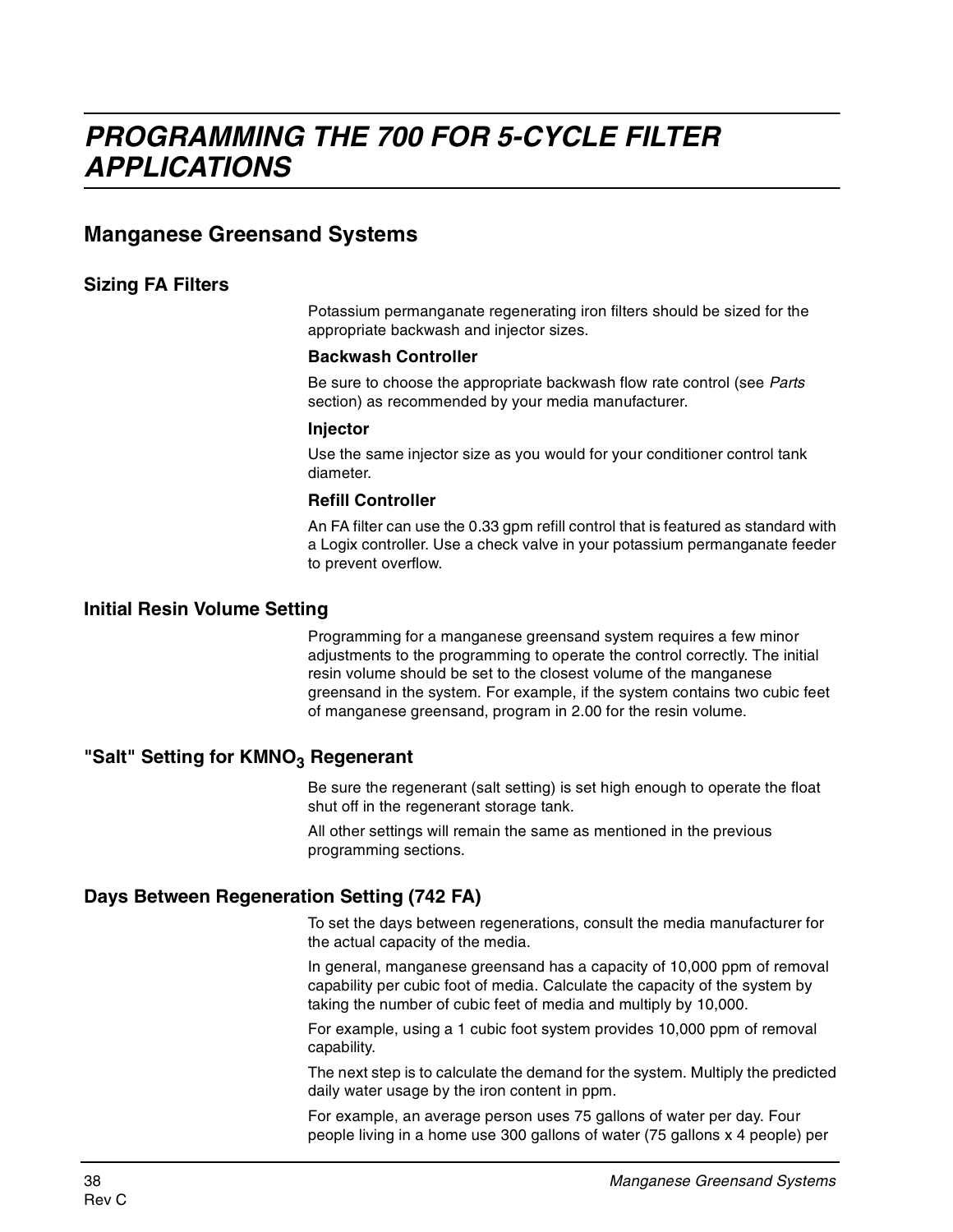day. Assume the incoming water has 10 ppm of iron. Now calculate the daily demand: multiply the gallons of water used per day (300) by the ppm of iron content  $(10) = 3000$  ppm of daily capacity usage.

Now take the system capacity (10,000), divided by the daily demand  $(3,000) =$ 3.3 days of capacity. Since you will run out of capacity before the beginning of the fourth day, the proper setting for days between regeneration is 3 days.

For example:

4 people x 75 gals per person = 300 gallons used per day.

10 ppm iron x 300 gal/day = 3000 ppm/day

10,000 ppm capacity  $\div$  3000 ppm/day = 3.3 days of total capacity

Solution = regenerate every 3 days.

#### **Volume/Demand Regeneration Setting**

To set a 762 demand system for iron removal you must:

- 1. Know your media capacity. Generally, one cubic foot of magnesium greensand can remove 10,000 ppm of iron.
- 2. Know the iron concentration in your water.

|                    | SU | <b>MO</b> | ΤU | WE        | ΤН | FR        | <b>SA DAYS</b> |
|--------------------|----|-----------|----|-----------|----|-----------|----------------|
| Time & Day         |    |           |    |           |    |           |                |
| Regen Time & Day   |    |           |    |           |    |           |                |
| <b>Salt Amount</b> |    |           |    |           |    |           |                |
|                    |    |           |    |           |    |           | KG             |
| Capacity           |    |           |    |           |    |           |                |
| <b>Hardness</b>    |    |           |    |           |    |           |                |
|                    |    |           |    |           |    |           |                |
|                    | SU | MO        | TU | <b>WE</b> | TH | <b>FR</b> | <b>SA DAYS</b> |
| Time & Day         |    |           |    |           |    |           |                |
| Regen Time & Day   |    |           |    |           |    |           |                |
| <b>Salt Amount</b> |    |           |    |           |    |           |                |
|                    |    |           |    |           |    |           |                |
|                    |    |           |    |           |    |           |                |
| Capacity           |    |           |    |           |    |           |                |
| <b>Hardness</b>    |    |           |    |           |    |           |                |

To have your system regenerate on demand, set your system's capacity (P7) to the appropriate factor. On the 762, it will read Kg, but you will actually be working in ppm of iron.

- 1. If your system is one cubic foot, set the capacity to "10" kg, meaning 10,000. For two cubic feet, set the capacity to "20" kg.
- 2. Set your hardness to the level of ppm iron in your water. If you have 3 ppm of iron, set the 762 control to "3".
- 3. The control will calculate the remaining volume capacity in gallons  $(m^3)$ and count down to regeneration.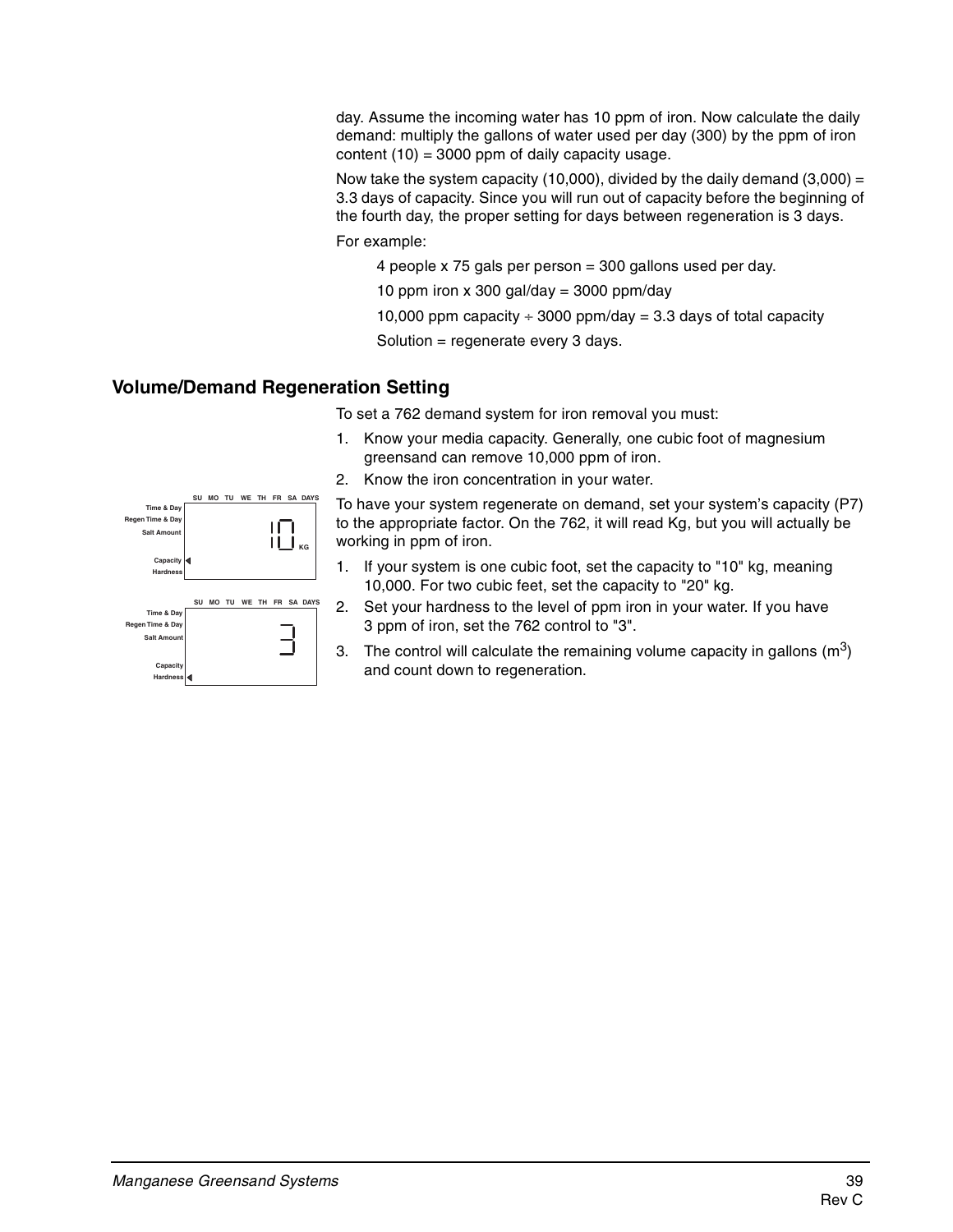# **Things You Might Need to Know**

- When the controller is first plugged in, it may display a flashing hourglass and the message Err 3, this means that the controller is rotating to the home position. If the Err 2 is displayed, check that the incoming power frequency matches the controller. The North American controller will not run with 50 Hz input.
- The preset default time of regeneration is 2:00 AM.
- English or Metric? The World controller senses the electrical input and decides which is needed. The North American controller only runs on 60 Hz and defaults to English units.
- The 700 Series controller can be programmed to regenerate on specific days of the week.
- If electrical power is not available, the camshaft can be rotated counterclockwise by hand if the motor is removed.
- The 700 Series controllers send commands to the motor for camshaft movement. However, water pressure/flow are required during the regeneration cycle for backwash, purge and refill, and brine draw to actually take place.
- Make sure control power source is plugged in. The transformer should be connected to a non-switched power source.
- You can start programming at the beginning by resetting the control mode. When viewing H0 (History Value) push and hold SET for five seconds. The display reverts back to 255 and any programmed information is lost. Return to 700 Series Initial Power Up.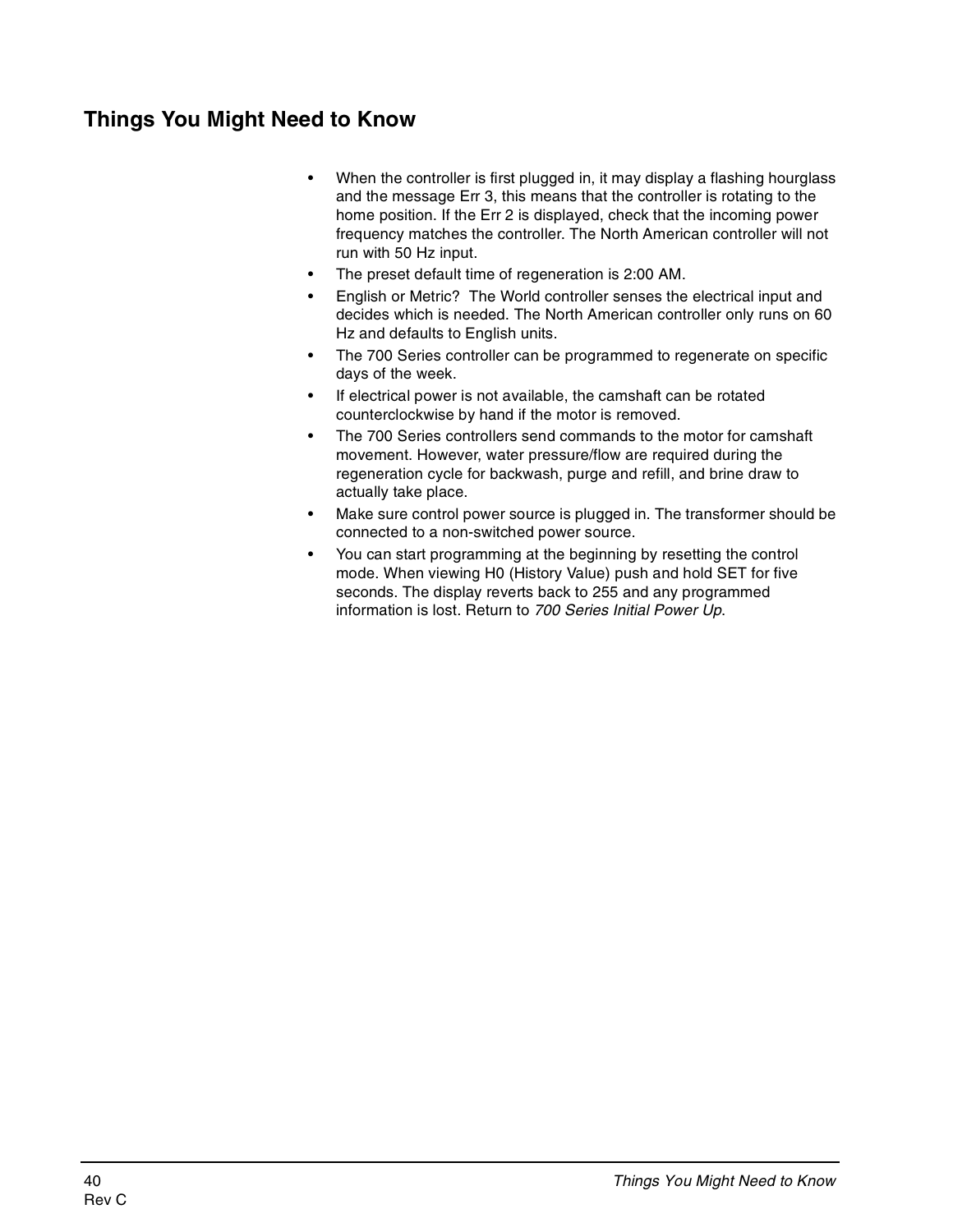# **742/762 SERIES ADVANCED PROGRAMMING**



The 700 Series controllers are designed to operate by only setting the time of day and the day of the week. The remaining settings have been set at the factory. These default settings will work for most applications.

To change a setting:

| <b>Action</b>                    | <b>Key</b>                    | <b>Duration</b>                    | <b>Display</b>                          |
|----------------------------------|-------------------------------|------------------------------------|-----------------------------------------|
| Enter basic<br>programming       | <b>SET</b>                    | Press and<br>Release               | Will show time and<br>day of week       |
| Move to desired<br>display       | UP or DOWN<br>arrows          | Press and<br>Release               | Will increment<br>through the displays  |
| Enable setting to<br>be changed  | SET                           | Press and<br><b>Release</b>        | Display will flash                      |
| Change setting                   | UP or DOWN<br>arrows          | Press and<br>Release               | Value changes and<br>continues to flash |
| Save setting                     | SET                           | Press and<br>Release               | Display stops flashing                  |
| Return to<br>operation           | <b>REGEN</b>                  | Press and<br>Release               | Normal operation<br>display             |
| View history<br>values           | <b>SET and</b><br><b>DOWN</b> | Press and<br>Hold for 5<br>seconds | HO will be displayed                    |
| Level II Advanced<br>Programming | UP and<br><b>DOWN</b>         | Press and<br>Hold for 5<br>seconds | P1 will be displayed                    |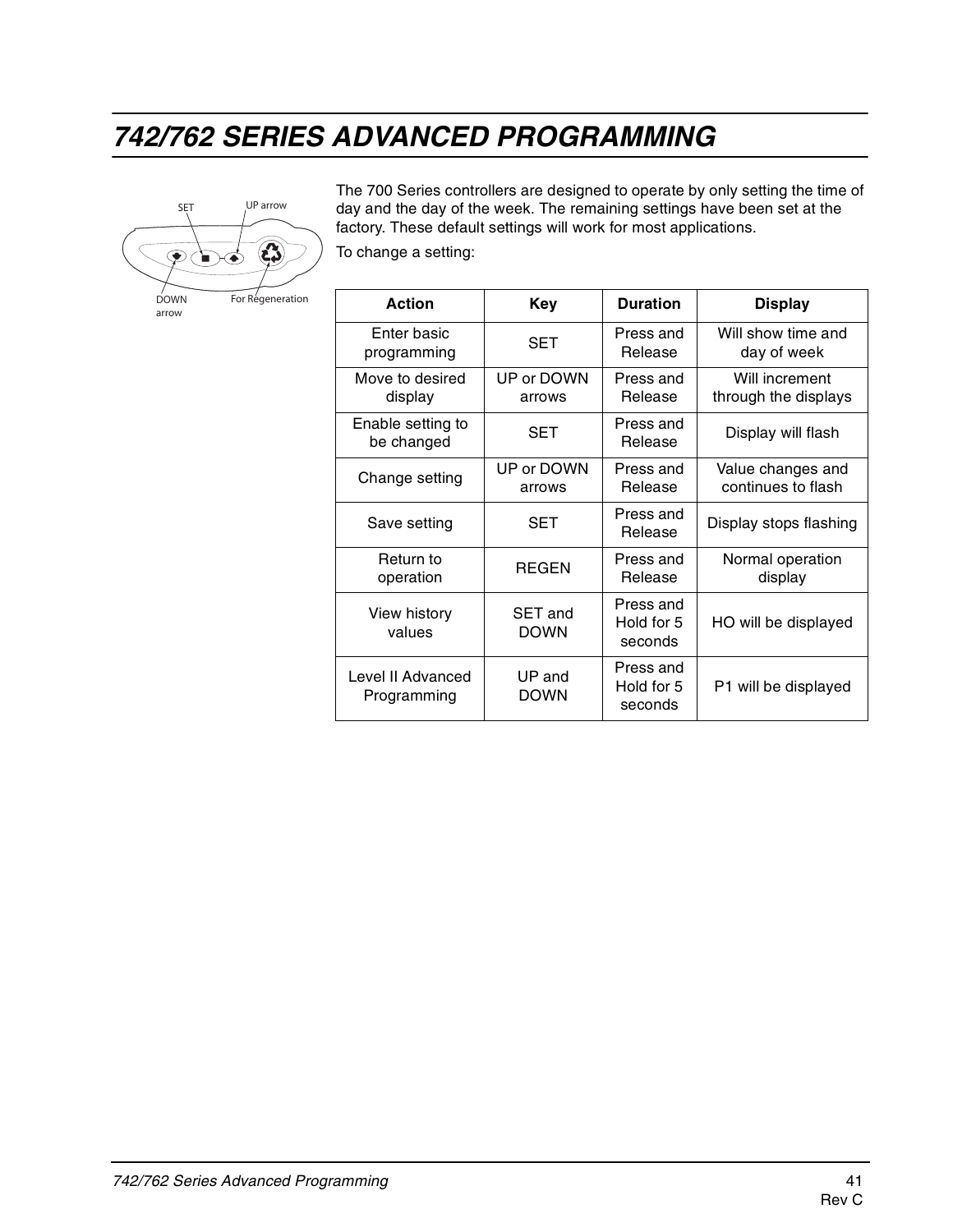## **742/762 Level II Professional Programming**



The 742/762 features a special programming level that allows the installing dealer to make changes to the control for more demanding applications. The home owner/end user should never have to access this level.

To enter Level II programming press and hold UP and DOWN for 5 seconds. A "P" value will be displayed indicating Level II.

Level II menus include:

 $P1 = Time of day$ 

P2 = Day of week

P3 = Time of regeneration

P4 = Number of days between regeneration (99 day calendar override)

 $P5 = Not used (742 only)$ 

P6 = Amount of regenerant used per regeneration or filter backwash time (salt setting)

P7 = System capacity

P8 = Hardness

P9 = Units of measure

P10 = Clock mode

P11 = Service interval

P12 = Remote regeneration switch delay

P13 = Refill sensor control (conditioner only)

 $0 = \text{Off}$ 

 $1 =$  Salt detector only

- 2 = Chlorine generation
- P14 = Refill rate (conditioner only)
- P15 = Draw rate (conditioner only)
- P16 = Reserve type
- P17 = Initial average or fixed reserve

P18 = Flow sensor select

P19 = K-factor or pulse equivalent

Pr = Refill First option

Pd = Remote switch operation (742 only)

See the Logix Professional dealers manual for further details on setting Level II parameters.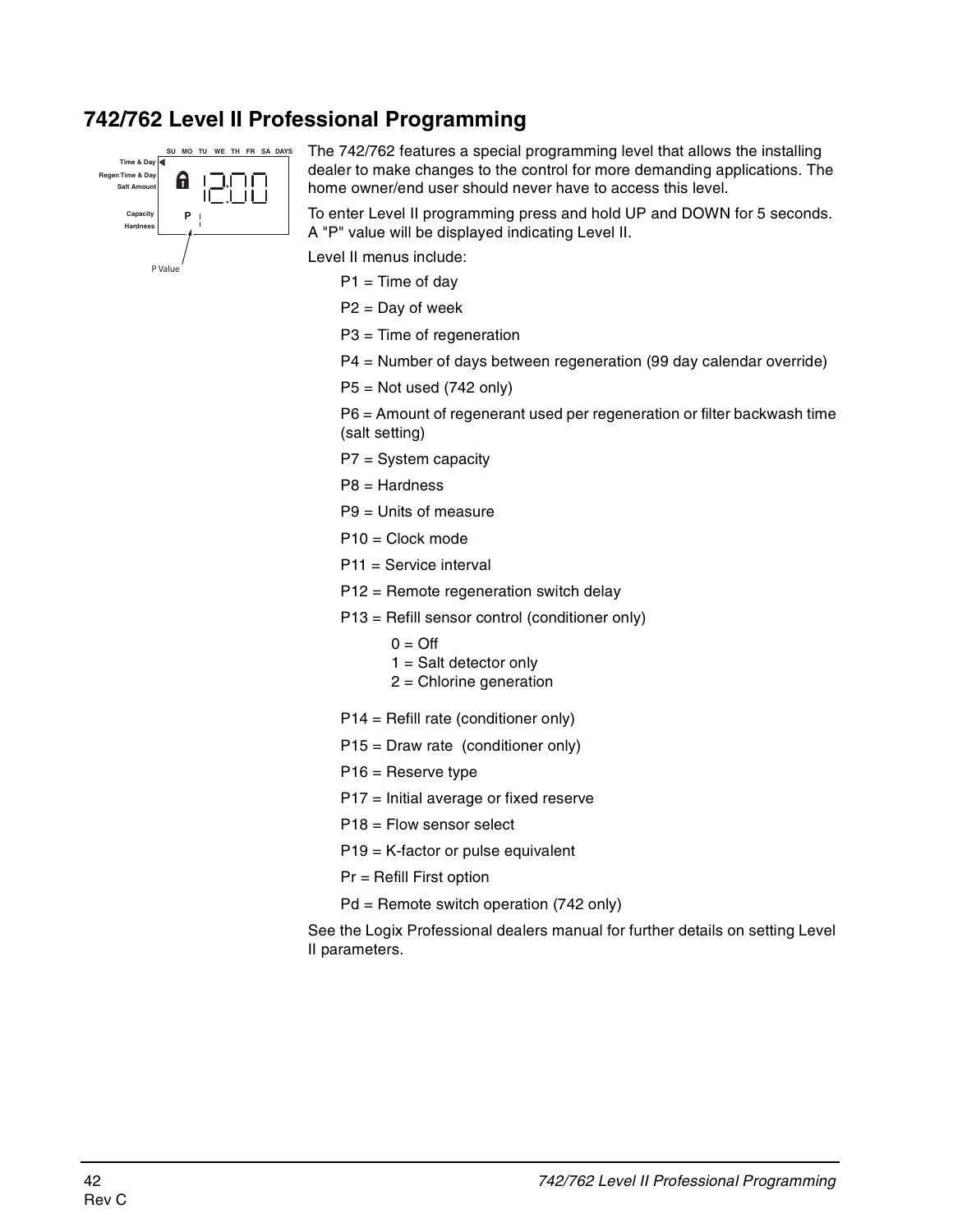# **Accessing History Values**

The 742/762 features a review level that displays the operation history of the system. This is a great troubleshooting tool for the control valve.

To access history values, press and hold SET and DOWN for five seconds to view the "H" levels.

#### **History Values**

|                 | <b>Description</b>                                                       | Range                                                                 | <b>Notes</b> |
|-----------------|--------------------------------------------------------------------------|-----------------------------------------------------------------------|--------------|
| H <sub>0</sub>  | Initial setting value                                                    | Cubic feet or liters                                                  | Resin volume |
| H1              | Days since last regeneration                                             | $0 - 255$                                                             |              |
| H2              | Current flow rate                                                        | Depends on turbine used                                               | 762 only     |
| H <sub>3</sub>  | Water used today in gallons/m <sup>3</sup> since Time of<br>Regeneration | 0 – 131,070 gallons or 0 – 61,310.70 m <sup>3</sup>                   | 762 only     |
| H4              | Water used since last regeneration in gallons/m <sup>3</sup>             | 0 – 131,070 gallons or 0 – 61,310.70 m <sup>3</sup>                   | 762 only     |
| H <sub>5</sub>  | Total water used since reset in 100s                                     | 0 – 999,900 gallons or 0 – 9,999 m <sup>3</sup>                       | 762 only     |
| H <sub>6</sub>  | Total water used since reset in 1,000,000                                | 4,294 x 10 <sup>6</sup> gal or 4,264 x 10 <sup>4</sup> m <sup>3</sup> | 762 only     |
| H7              | Average usage for Sunday in gallons or m <sup>3</sup>                    | 0 – 131,070 gallons or 0 – 61,310.70 m <sup>3</sup>                   | 762 only     |
| H <sub>8</sub>  | Average usage for Monday in gallons or m <sup>3</sup>                    | 0 – 131,070 gallons or 0 – 61,310.70 m <sup>3</sup>                   | 762 only     |
| H <sub>9</sub>  | Average usage for Tuesday in gallons or m <sup>3</sup>                   | 0 - 131,070 gallons or 0 - 61,310.70 $m3$                             | 762 only     |
| H <sub>10</sub> | Average usage for Wednesday in gallons or m <sup>3</sup>                 | 0 – 131,070 gallons or 0 – 61,310.70 m <sup>3</sup>                   | 762 only     |
| H <sub>11</sub> | Average usage for Thursday in gallons or m <sup>3</sup>                  | 0 – 131,070 gallons or 0 – 61,310.70 m <sup>3</sup>                   | 762 only     |
| H <sub>12</sub> | Average usage for Friday in gallons or m <sup>3</sup>                    | 0 – 131,070 gallons or 0 – 61,310.70 m <sup>3</sup>                   | 762 only     |
| H <sub>13</sub> | Average usage for Saturday in gallons or m <sup>3</sup>                  | 0 – 131,070 gallons or 0 – 61,310.70 m <sup>3</sup>                   | 762 only     |
| H <sub>14</sub> | Average service cycle                                                    | $0 - 255$ days                                                        | 762 only     |
| H <sub>15</sub> | Peak flow rate                                                           | 0 - 200 gpm or 1,000 Lpm                                              | 762 only     |
| H <sub>16</sub> | Day and time of peak flow rate                                           | Time and day that peak flow occurred                                  | 762 only     |
| H <sub>17</sub> | Months since service                                                     | 0 - 2,184 months                                                      |              |
| Hr              | Number of regenerations since last serviced                              | 0-65,536                                                              |              |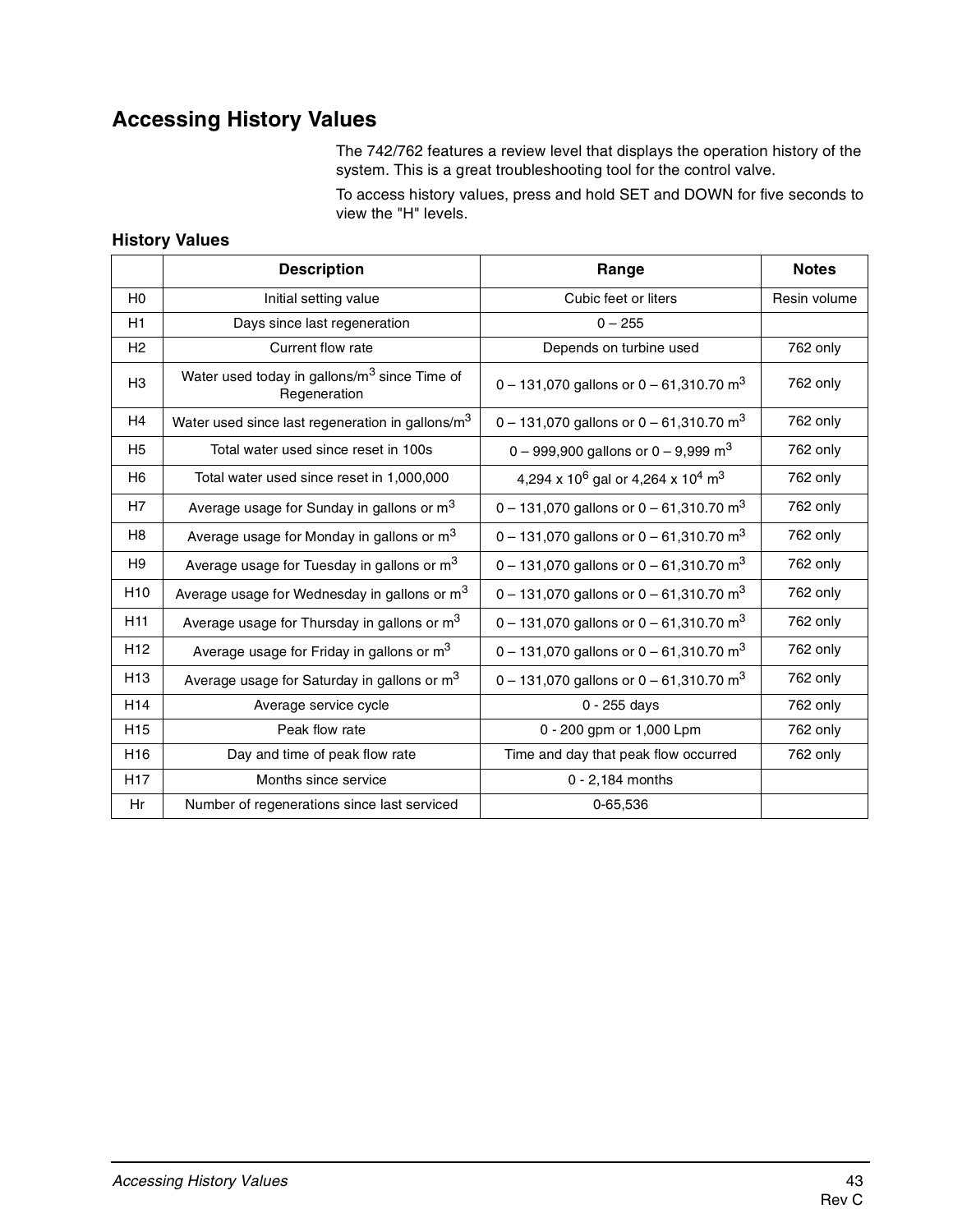#### **Resetting the Control**

To reset the control:

- 1. Press and hold SET and DOWN simultaneously for 5 seconds.
- 2. H0 and the system's set resin volume (or "F" mode) will be displayed.
- 3. If a history value other the "H0" is displayed, use the UP button to scroll through the settings until "H0" is displayed.
- 4. To reset the control, press and hold SET for 5 seconds.
- 5. The control will be reset to an unprogrammed state.
- 6. Go to "Initial Set-up" section to reprogram control.



**WARNING:** Resetting the control will delete all information stored in its memory, except time and day. This will require you to reprogram the control completely from the initial power-up mode.

**All further advance programming or set-up instructions can be found in the Dealer Installation and Service Manual, P/N 1255652.**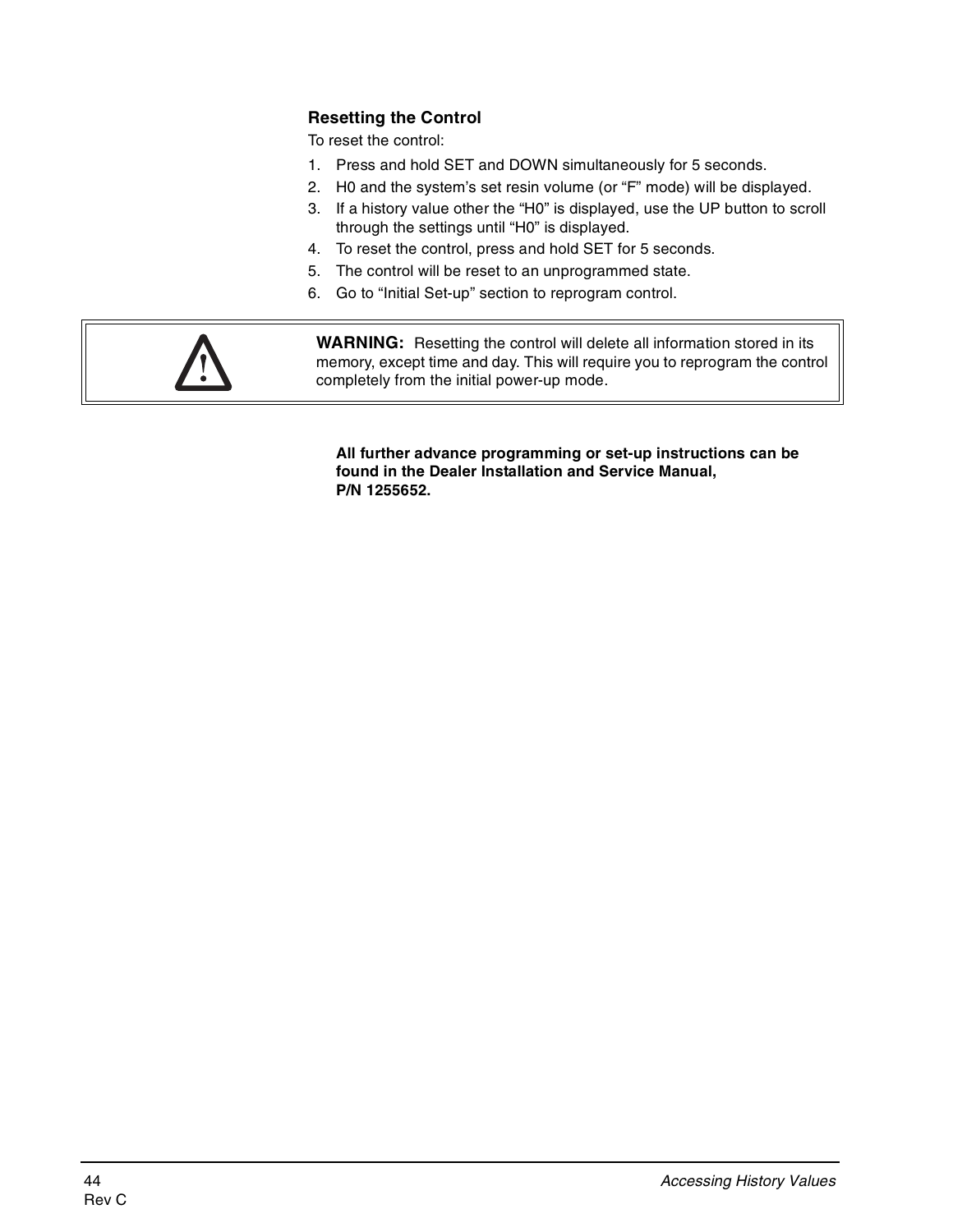# **PARTS AND ACCESSORIES**

# **Performa Exploded View**



\*Warning: Do not use the flow control ball with #10A.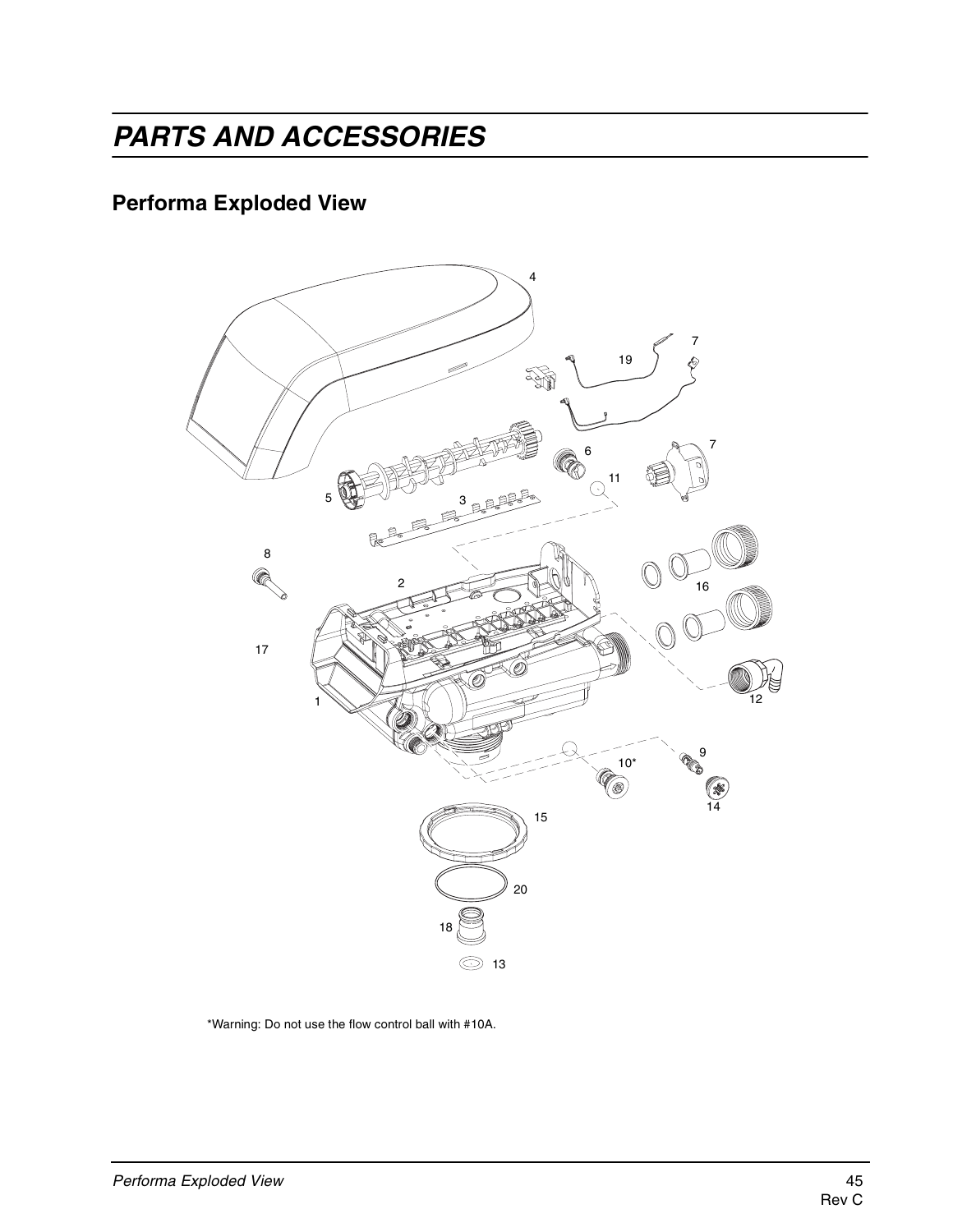# **Performa Parts List**

|      | Part    |                                                     |      |          | Part           |                                                |      |
|------|---------|-----------------------------------------------------|------|----------|----------------|------------------------------------------------|------|
| Code | No.     | <b>Description</b>                                  | Qty. | Code     | No.            | <b>Description</b>                             | Qty. |
| 1    | 1244652 | Valve Assembly w/o Flow Controls                    | 1    | 10       |                | 1000519 Regenerant Refill Controller, 0.13 gpm |      |
| 2    | 1235338 | Top Plate, 268/700 Series Valves                    | 1    |          | 1000222        | Regenerant Refill Controller, 0.33 gpm         |      |
| 3    |         | 1235339 Valve Disc Spring, One Piece, Performa      | 1    |          | 1000224        | Regenerant Refill Controller, 0.74 gpm         |      |
|      |         | Valve                                               |      | 11       | 1030502        | Ball, Flow Control                             | 1    |
| 4    |         | 1267806 Cover, Valve, Performa 700 Series           | 1    | $^\star$ | 1030334        | Plugged Refill Flow Control - for 273 Valve    |      |
|      |         | Controller, Almond                                  |      | 12       | 1002449        | Drain Fitting Elbow (3/4-inch hose barbed)     | 1    |
| 5    |         | Performa Logix Camshafts                            | 1    | 13       | 1010428 O-Ring |                                                | 1    |
|      |         | 1237403* Cam, 273/700 Series Valve, STD, Gray       |      | 14       | 1000269        | Injector Cap with O-Ring                       |      |
|      |         | 1237405* Cam, 278/700 Series Valve, STD,            |      | 15       | 1035622        | <b>Tank Ring</b>                               |      |
|      |         | <b>Brown</b>                                        |      | $\star$  |                | 1041174 Valve Disc Kit: Standard               |      |
| 6    |         | Drain Control Assembly:                             | 1    | 16       |                | Plumbing Adapter Kits:                         | 1    |
|      |         | 1000209 No. 7 (1.3 gpm; 4.9 Lpm)                    |      |          |                | 1001606 3/4-inch Copper Tube Adapter Kit       |      |
|      |         | 1000210 No. 8 (1.7 gpm; 6.4 Lpm)                    |      |          |                | 1001670 1-inch Copper Tube Adapter Kit         |      |
|      |         | 1000211 No. 9 (2.2 gpm; 8.3 Lpm)                    |      |          |                | 1001608 22-mm Copper Tube Adapter Kit          |      |
|      |         | 1000212 No. 10 (2.7 gpm; 10.2 Lpm)                  |      |          |                | 1001613 3/4-inch CPVC Tube Adapter Kit         |      |
|      |         | 1000213 No. 12 (3.9 gpm; 14.76 Lpm)                 |      |          |                | 1001614 1-inch CPVC Tube Adapter Kit           |      |
|      |         | 1000214 No. 13 (4.5 gpm; 17 Lpm)                    |      |          |                | 1001615 25-mm CPVC Tube Adapter Kit            |      |
|      |         | 1000215 No. 14 (5.3 gpm; 20 Lpm)                    |      |          |                | 1001769 3/4-inch NPT Plastic Pipe Adapter Kit  |      |
|      |         | 1239760 Blending Valve Kit 900/700 Series Top Plate |      |          |                | 1001603 1-inch NPT Plastic Pipe Adapter Kit    |      |
|      |         | Drain Line Flow Control (External)                  |      |          |                | 1001604 3/4-inch BSPT Plastic Pipe Adapter Kit |      |
|      |         | 1030355 Drain Line Flow Control, 5 gpm (19 Lpm)     |      |          |                | 1001605 1-inch BSPT Plastic Pipe Adapter Kit   |      |
|      |         | 1030356 Drain Line Flow Control, 6 gpm (22.5 Lpm)   |      |          |                | 1001611 3/4-inch BSPT Brass Pipe Adapter Kit   |      |
|      |         | 1030357 Drain Line Flow Control, 7 gpm (26.5 Lpm)   |      |          |                | 1001610 1-inch NPT Brass Pipe Adapter Kit      |      |
|      |         | 1030358 Drain Line Flow Control, 8 gpm (30 Lpm)     |      |          |                | 1001612 1-inch BSPT Brass Pipe Adapter Kit     |      |
|      |         | 1030359 Drain Line Flow Control, 9 gpm (34 Lpm)     |      | 17       |                | 1235373 Module, Sensor, Photo Interrupter      | 1    |
|      |         | 1030360 Drain Line Flow Control, 10 gpm (38 Lpm)    |      | 18       | 1001986        | 13/16 inch Rubber Insert (Optional)            |      |
| 7    | 1235361 | Motor/Optical Cable Assembly                        | 1    | 19       |                | 1235446 Turbine Cable                          |      |
| 8    |         | 1000226 Screen/Cap Assembly w/ O-Ring               | 1    | 20       | 1010154        | Tank O-Ring                                    | 1    |
| 9    |         | Injector (High Efficiency) Options                  | 1    |          | 1033444        | Internal Turbine Meter                         |      |
|      |         | 1035736 "L" Injector (High Efficiency) - Orange     |      | $\star$  |                | 1233187 Motor Locking Pin                      |      |
|      |         | (13 & 14-inch tanks)                                |      | $\star$  |                | 1299336 Chlorine Generator Kit                 |      |
|      | 1035737 | "M" Injector - Brown 16-inch Tanks                  |      | $\star$  |                | 1033444 Turbine Assembly                       |      |
|      | 1035738 | "N" Injector - Green 18-inch Tanks                  |      | $\star$  |                | 1041174 Valve Disc Kit, Standard               |      |
|      |         | 1035884 "R" Injector - Dark Grey 21-inch Tanks      |      |          |                | 1239979 Cable Harness, Remote Regen 742F       |      |
|      |         | 1032978 Plugged Injector for 273 Filter             |      |          |                | 1239711 Switch Kit, Front Mount, 0.1 amp       |      |
|      |         | 1032985 Plugged Injector Cap                        |      |          |                | 1239752 Switch Kit, Front Mount 5 amp          |      |
|      |         |                                                     |      |          |                | 1239753 Switch Kit, Top Plate Mount, 0.1 amp   |      |
|      |         |                                                     |      |          |                | 1239754 Switch Kit, Top Plate Mount, 5 amp     |      |
|      |         |                                                     |      |          |                |                                                |      |

\*Not shown on drawing.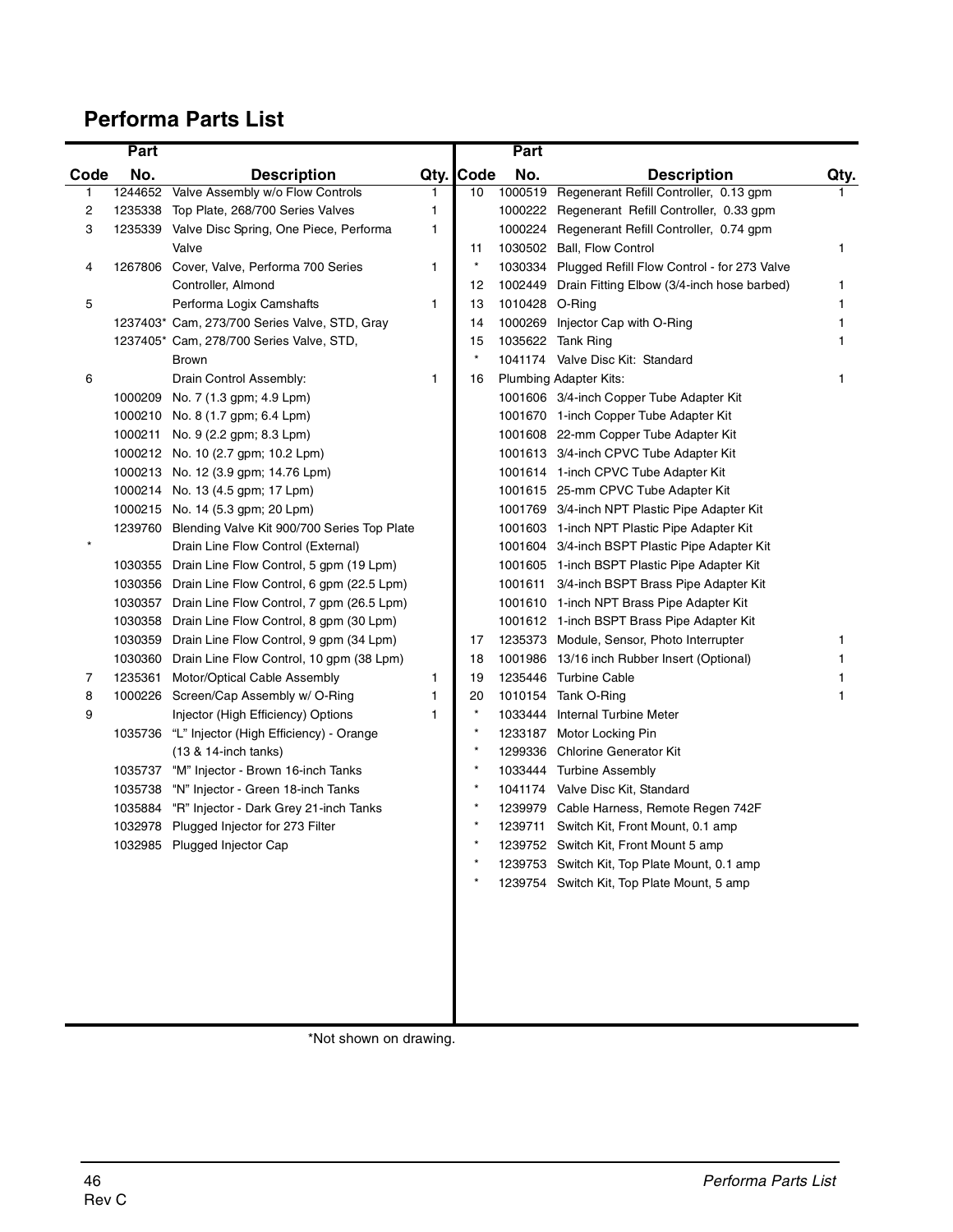# **Logix 700 Series Controllers Parts List**



742/762 Control



AC Adapter

**Time/Day Su Mo Tu We Th Fr Sa DAYS Regeneration Time/Day Salt Amou** 

700 Control Overlays

|      | Part    |                                              |           | Part    |                                           |      |
|------|---------|----------------------------------------------|-----------|---------|-------------------------------------------|------|
| Code | No.     | <b>Description</b>                           | Qty. Code | No.     | <b>Description</b>                        | Qty. |
|      |         | Electronics Modules/Controllers              |           |         | <b>AC Adapter</b>                         |      |
|      | 1242150 | Logix 742 Controller                         |           | 1000810 | Japanese                                  |      |
|      | 1242162 | Logix 742 F Controller                       |           | 1000811 | North American                            |      |
|      | 1242168 | Logix 762 Controller                         |           | 1000812 | Australian                                |      |
|      | 1242170 | Logix 762F Controller                        |           | 1000813 | British                                   |      |
|      |         | <b>Electrical Components</b>                 |           | 1000814 | European                                  |      |
|      | 1235361 | Motor/Optical Cable Assembl                  |           | 1030234 | Transformer Extension Cord 15 foot (4.5m) |      |
|      | 1235373 | Module, Sensor, Photo Interrupter            |           | 1235448 | North American Outdoor AC Adapter         |      |
|      | 1235361 | Motor w/Spacer & Pinion                      |           |         | Overlays                                  |      |
|      | 1244336 | <b>Refill Sensor Probe for Salt Detector</b> |           | 1238472 | Overlay, 716 Controller, English          |      |
|      |         | Applications                                 |           | 1238476 | Overlay, 740C/742C Controller, English    |      |
|      | 1256257 | <b>Remote Mount Kit</b>                      |           |         |                                           |      |
|      |         |                                              |           |         |                                           |      |
|      |         |                                              |           |         |                                           |      |
|      |         |                                              |           |         |                                           |      |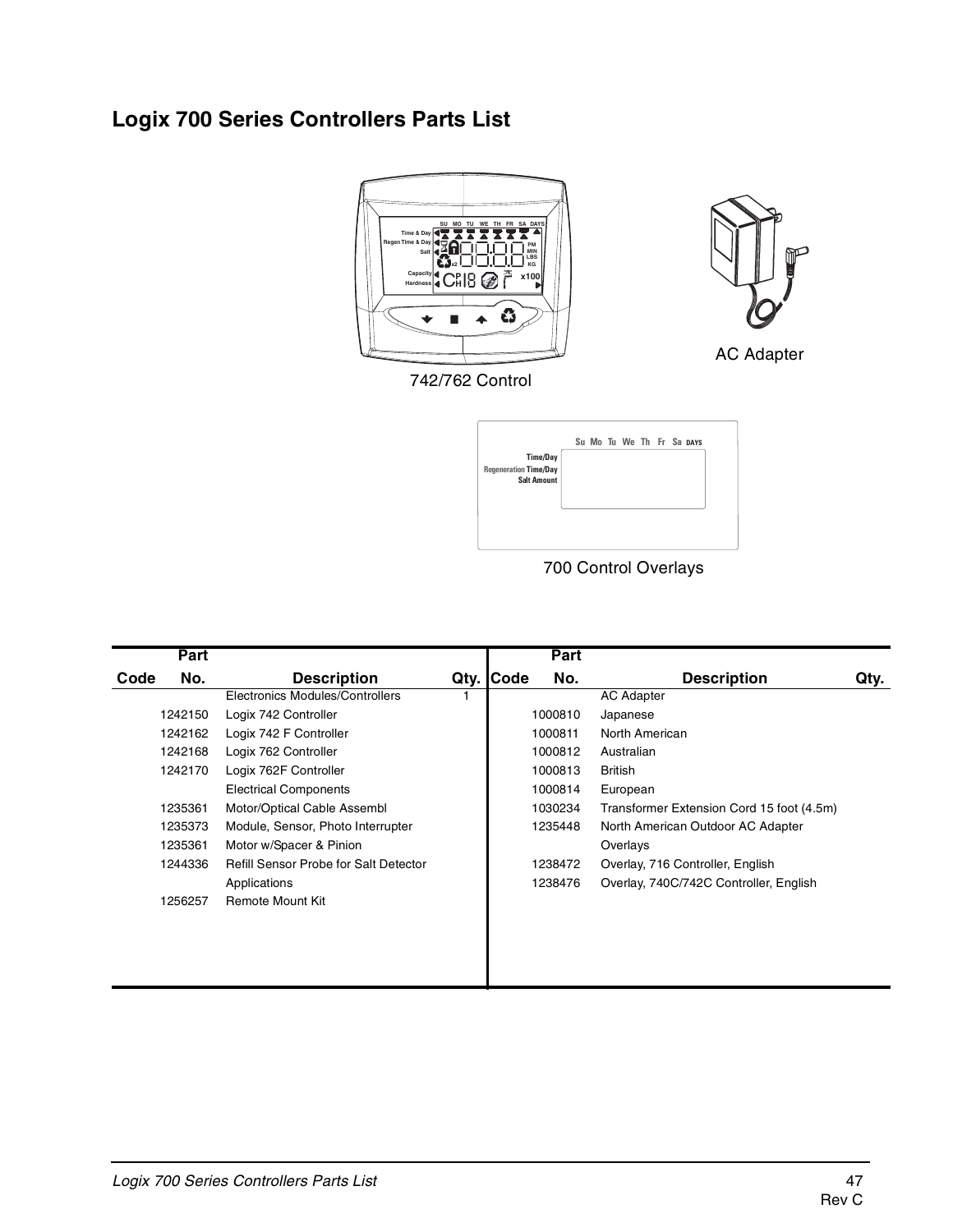# **TROUBLESHOOTING**

# **700 Series Controller Troubleshooting**

| Problem                   | <b>Possible Cause</b>                                                                                           | <b>Solution</b>                                                                                                                                                                                                                                                                                                                                                 |  |  |
|---------------------------|-----------------------------------------------------------------------------------------------------------------|-----------------------------------------------------------------------------------------------------------------------------------------------------------------------------------------------------------------------------------------------------------------------------------------------------------------------------------------------------------------|--|--|
| ERR 1 is displayed        | Controller power has been connected<br>and the control is not sure of the state<br>of the operation.            | Press the UP arrow and the control<br>should reset.                                                                                                                                                                                                                                                                                                             |  |  |
| ERR 2 is displayed        | Controller power does not match 50 or<br>60 Hz.                                                                 | Disconnect and reconnect the power.<br>If problem persists, obtain the<br>appropriate controller or AC adapter for<br>either 50 or 60 Hz power.                                                                                                                                                                                                                 |  |  |
| ERR 3 is displayed        | Controller does not know the position of<br>the camshaft. Camshaft should be<br>rotating to find Home position. | Wait for two minutes for the controller<br>to return to Home position. The<br>hourglass should be flashing on the<br>display indicating the motor is running.                                                                                                                                                                                                   |  |  |
|                           | Camshaft is not turning during ERR 3<br>display.                                                                | Check that motor is connected.<br>Verify that motor wire harness is<br>connected to motor and controller<br>module.<br>Verify that optical sensor is connected<br>and in place.<br>Verify that motor gear has engaged<br>cam gear.<br>If everything is connected, try replacing<br>in this order:<br>-Wire harness<br>—Motor<br>-Optical sensor<br>-Controller  |  |  |
|                           | If camshaft is turning for more than five<br>minutes to find Home position:                                     | Verify that optical sensor is in place and<br>connected to wire.<br>Verify that camshaft is connected<br>appropriately.<br>Verify that no dirt or rubbish is clogging<br>any of the cam slots.<br>If motor continues to rotate indefinitely,<br>replace the following components in<br>this order:<br>-Wire harness<br>-Motor<br>-Optical sensor<br>-Controller |  |  |
| Four dashes<br>displayed: | Power failure occurred                                                                                          | Press SET to reset the time display.                                                                                                                                                                                                                                                                                                                            |  |  |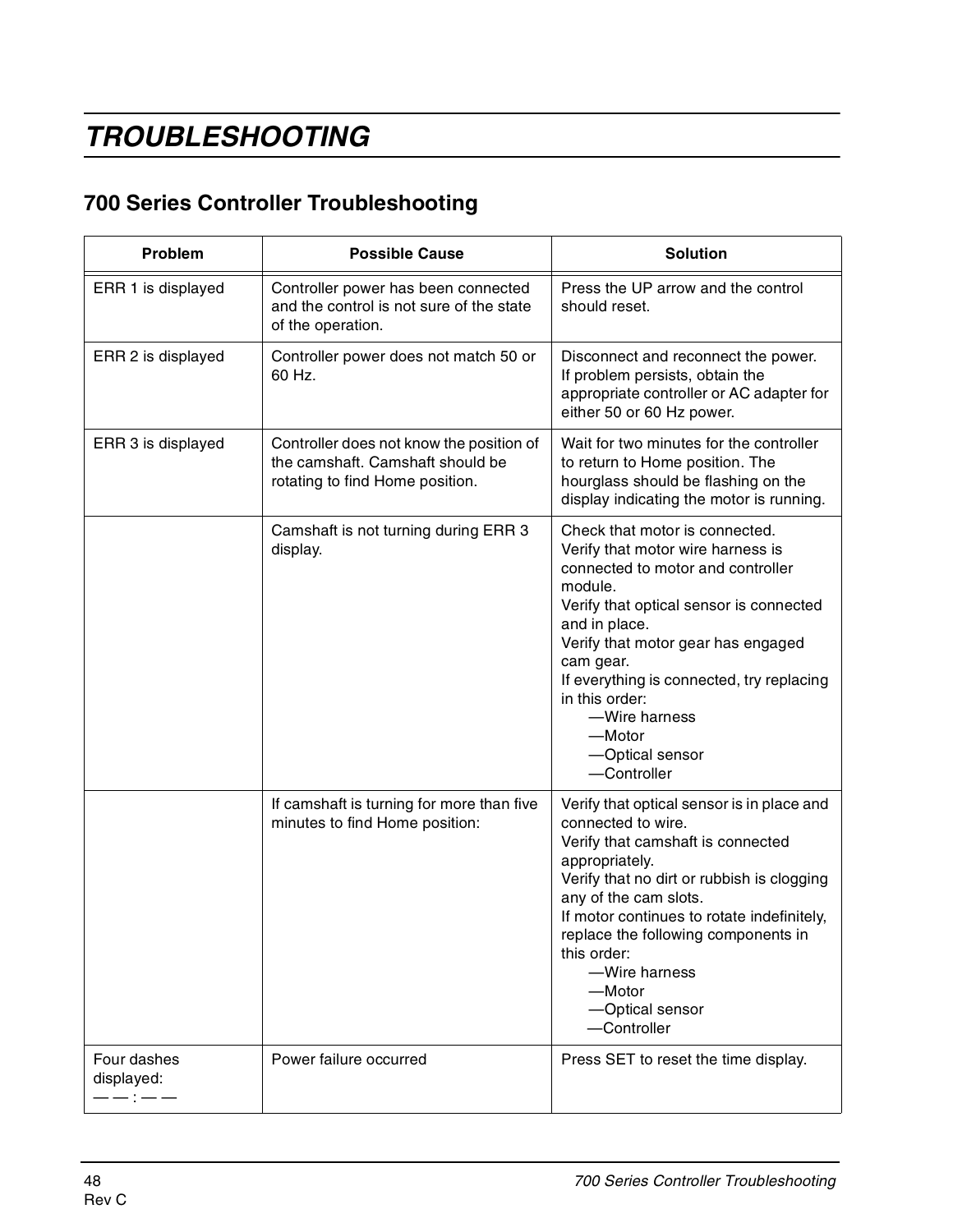# **System Troubleshooting**

| Problem                             |    | <b>Possible Cause</b>                                                          |    | <b>Solution</b>                                                                                                                 |
|-------------------------------------|----|--------------------------------------------------------------------------------|----|---------------------------------------------------------------------------------------------------------------------------------|
| 1. Brine tank                       |    | a. Uncontrolled brine refill flow                                              |    | a. Remove brine control to clean ball and                                                                                       |
| overflow.                           |    | rate.                                                                          |    | seat.                                                                                                                           |
|                                     |    | b. Air leak in brine line to air<br>check.                                     |    | b. Check all connections in brine line for<br>leaks. Refer to instructions.                                                     |
|                                     |    | c. Drain control clogged with resin                                            |    | c. Clean drain control.                                                                                                         |
|                                     |    | or other debris.                                                               |    |                                                                                                                                 |
| 2. Flowing or                       |    | a. Valve stem return spring weak.                                              |    | a. Replace spring. (Contact dealer.)                                                                                            |
| dripping water at<br>drain or brine |    | b. Debris is preventing valve disc                                             |    | b. Remove debris.                                                                                                               |
| line after                          |    | from closing.                                                                  |    |                                                                                                                                 |
| regeneration.                       |    |                                                                                |    |                                                                                                                                 |
| 3. Hard water<br>leakage after      |    | a. Improper regeneration.                                                      |    | a. Repeat regeneration after making certain<br>correct salt dosage was set.                                                     |
| regeneration.                       |    | b. Leaking of external bypass<br>valve.                                        |    | b. Replace bypass valve. (Contact dealer.)                                                                                      |
|                                     |    | c. O-ring around riser pipe<br>damaged.                                        |    | c. Replace O-ring. (Contact dealer.)                                                                                            |
|                                     |    | d. Incorrect capacity.                                                         |    | d. Verify appropriate salt amount and system<br>capacity. (Contact dealer.)                                                     |
| 4. Control will not<br>draw brine.  |    | a. Low water pressure.                                                         |    | a. Make correct setting according to<br>instructions.                                                                           |
|                                     |    | b. Restricted drain line.                                                      |    | b. Remove restriction.                                                                                                          |
|                                     | с. | Injector plugged.                                                              |    | c. Clean injector and screen.                                                                                                   |
|                                     | d. | Injector defective.                                                            |    | d. Replace injector and cap. (Contact                                                                                           |
|                                     |    | e. Valve disc 2 and/or 3 not                                                   |    | dealer.)                                                                                                                        |
|                                     |    | closed.                                                                        |    | e. Remove foreign matter from disc and<br>check disc for closing by pushing in on<br>stem. Replace if needed. (Contact dealer.) |
|                                     |    | f. Air check valve prematurely<br>closed.                                      |    | f. Put control momentarily into brine refill,<br>C8. Replace or repair air check if needed.<br>(Contact dealer.)                |
| 5. Control will not                 |    | a. AC adapter or motor not                                                     |    | a. Connect power.                                                                                                               |
| regenerate                          |    | connected.                                                                     |    |                                                                                                                                 |
| automatically.                      |    | b. Defective motor.                                                            |    | b. Replace motor. (Contact dealer.)                                                                                             |
| 6. Control<br>regenerates at        |    | a. Controller set incorrectly.                                                 |    | a. Correct time setting according to                                                                                            |
| wrong time of                       |    |                                                                                |    | instructions.                                                                                                                   |
| day.                                |    |                                                                                |    |                                                                                                                                 |
| 7. Valve will not                   |    | a. Low water pressure.                                                         | a. | Set pump to maintain 20 psi at softener.                                                                                        |
| draw brine.                         | b. | Restricted drain line.                                                         | b. | Change drain to remove restriction.                                                                                             |
|                                     | с. | Injector plugged.                                                              | C. | Clean injector and screen.                                                                                                      |
|                                     | d. | Injector defective.                                                            |    | d. Replace injector. (Contact dealer.)                                                                                          |
|                                     |    | e. Air check valve closes<br>prematurely on 255 valve or<br>brine pickup tube. |    | e. Put control momentarily into brine/slow<br>rinse, C2. Replace or repair air check if<br>needed. (Contact dealer.)            |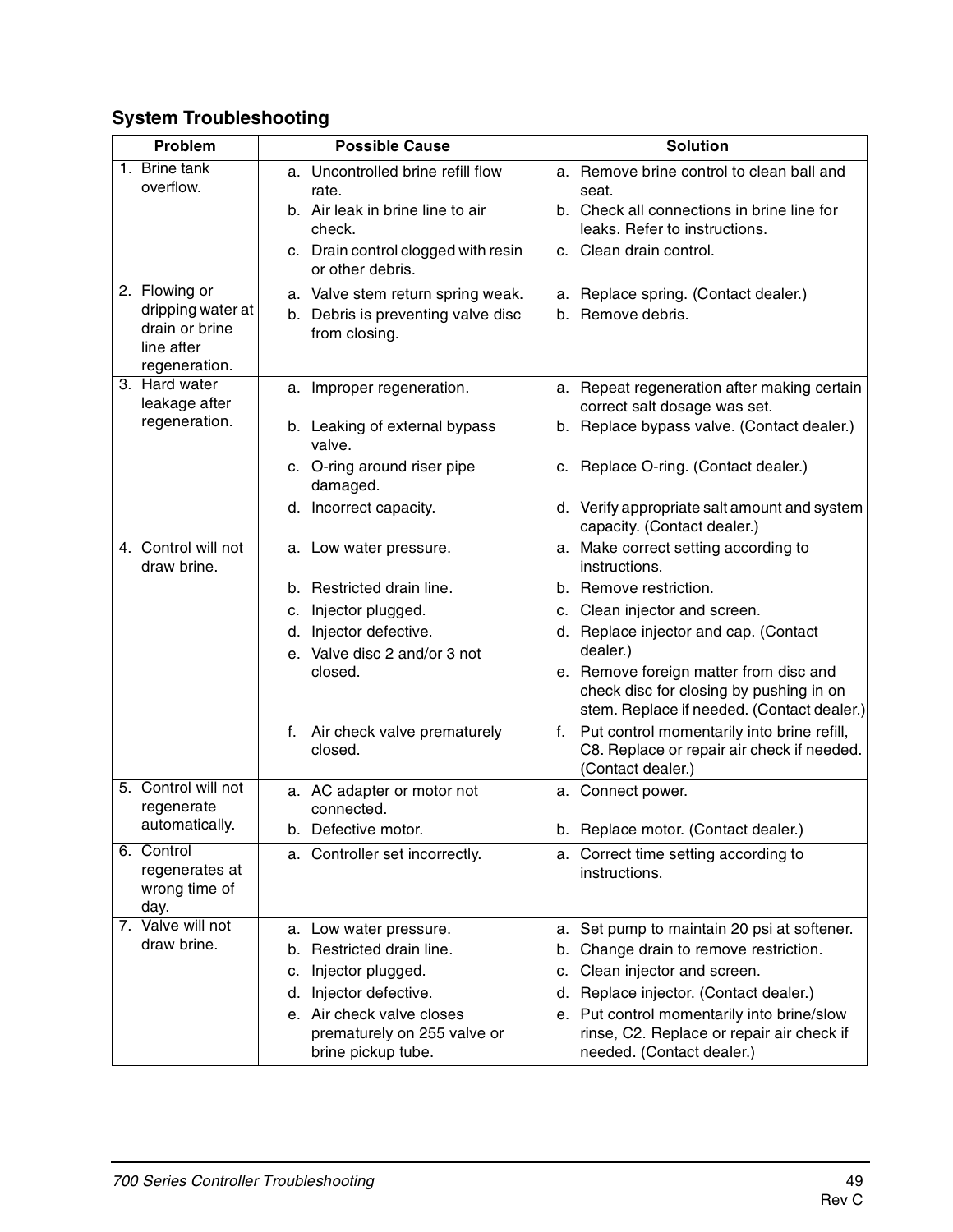| 8. System using<br>more or less salt<br>than regenerant<br>setting. | a. Foreign matter in valve causing<br>incorrect flow rates.                   |    | a. Remove brine control and flush out<br>foreign matter. Advance control to brine/<br>slow rinse, C2 to clean valve (after so<br>doing position control to "fast rinse, C7" to<br>remove regenerant from tank). |
|---------------------------------------------------------------------|-------------------------------------------------------------------------------|----|-----------------------------------------------------------------------------------------------------------------------------------------------------------------------------------------------------------------|
| 9. Intermittent or<br>irregular                                     | a. Low water pressure.                                                        |    | a. Set pump to maintain 20 psi at<br>conditioner.                                                                                                                                                               |
| regenerant<br>draw.                                                 | b. Defective injector.                                                        |    | b. Replace injector. (Contact dealer.)                                                                                                                                                                          |
| 10. No conditioned<br>water after                                   | a. No regenerant in regenerant<br>tank.                                       |    | a. Add regenerant to regenerant tank.                                                                                                                                                                           |
| regeneration.                                                       | b. Injector plugged.                                                          |    | b. Clean injector and screen.                                                                                                                                                                                   |
|                                                                     | c. Air check valve closes<br>prematurely.                                     |    | c. Put control momentarily into brine/slow<br>rinse, C2. Replace or repair air check if<br>needed. (Contact dealer.)                                                                                            |
| 11. Backwashes or<br>purges at                                      | a. Incorrect drain controller used.                                           |    | a. Replace with correct size controller.<br>(Contact dealer.)                                                                                                                                                   |
| excessively low<br>or high rate.                                    | b. Foreign matter affecting valve<br>operation.                               |    | b. Remove drain controller and clean ball<br>and seat.                                                                                                                                                          |
| 12. No water flow<br>display when                                   | a. Bypass valve in bypass.                                                    |    | a. Shift bypass valve to not-in-bypass<br>position.                                                                                                                                                             |
| water is flowing<br>on 760<br>controller.                           | b. Meter probe disconnected or<br>not fully connected to meter<br>housing.    |    | b. Fully insert probe into meter housing.                                                                                                                                                                       |
|                                                                     | c. Restricted meter turbine<br>rotation due to foreign material<br>in meter.  |    | c. Remove meter housing, free up turbine<br>and flush with clean water. Turbine should<br>spin freely. If not, replace meter. (Contact<br>dealer.)                                                              |
| 13. Run out of<br>conditioned                                       | a. Improper regeneration.                                                     | а. | Repeat regeneration, making certain that<br>correct regenerant dosage is used.                                                                                                                                  |
| water between<br>regenerations.                                     | b. Incorrect regenerant setting.                                              |    | b. Set P6 to proper level. See salt setting<br>chart.                                                                                                                                                           |
|                                                                     | c. Incorrect hardness or capacity<br>settings.                                |    | c. Set to correct values. See Programming<br>section.                                                                                                                                                           |
|                                                                     | d. Water hardness has increased.                                              |    | d. Set hardness to new value. See<br>Programming section.                                                                                                                                                       |
|                                                                     | e. Restricted meter turbine<br>rotation due to foreign material<br>in meter.  |    | e. Remove meter housing, free up turbine<br>and flush with clean water. Turbine should<br>spin freely; if not, replace meter. (Contact<br>dealer.)                                                              |
| 14. Regenerant tank<br>overflow.                                    | a. Regenerant valve disc 1 being<br>held open by foreign matter.              |    | a. Manually operate valve stem to flush<br>away obstruction.                                                                                                                                                    |
|                                                                     | b. Valve disc 2 not closed during<br>regenerant draw causing brine<br>refill. |    | b. Flush out foreign matter holding disc open<br>by manually operating valve stem.                                                                                                                              |
|                                                                     | c. Air leak in regenerant line to air<br>check.                               |    | c. Check all connections in regenerant line<br>for leaks. Refer to instructions.                                                                                                                                |
|                                                                     | d. Improper drain control for<br>injector.                                    |    | d. Too small of a drain control with a larger<br>injector will reduce draw rates.                                                                                                                               |
|                                                                     | e. Drain control clogged with resin<br>or other debris.                       |    | e. Clean drain control.                                                                                                                                                                                         |